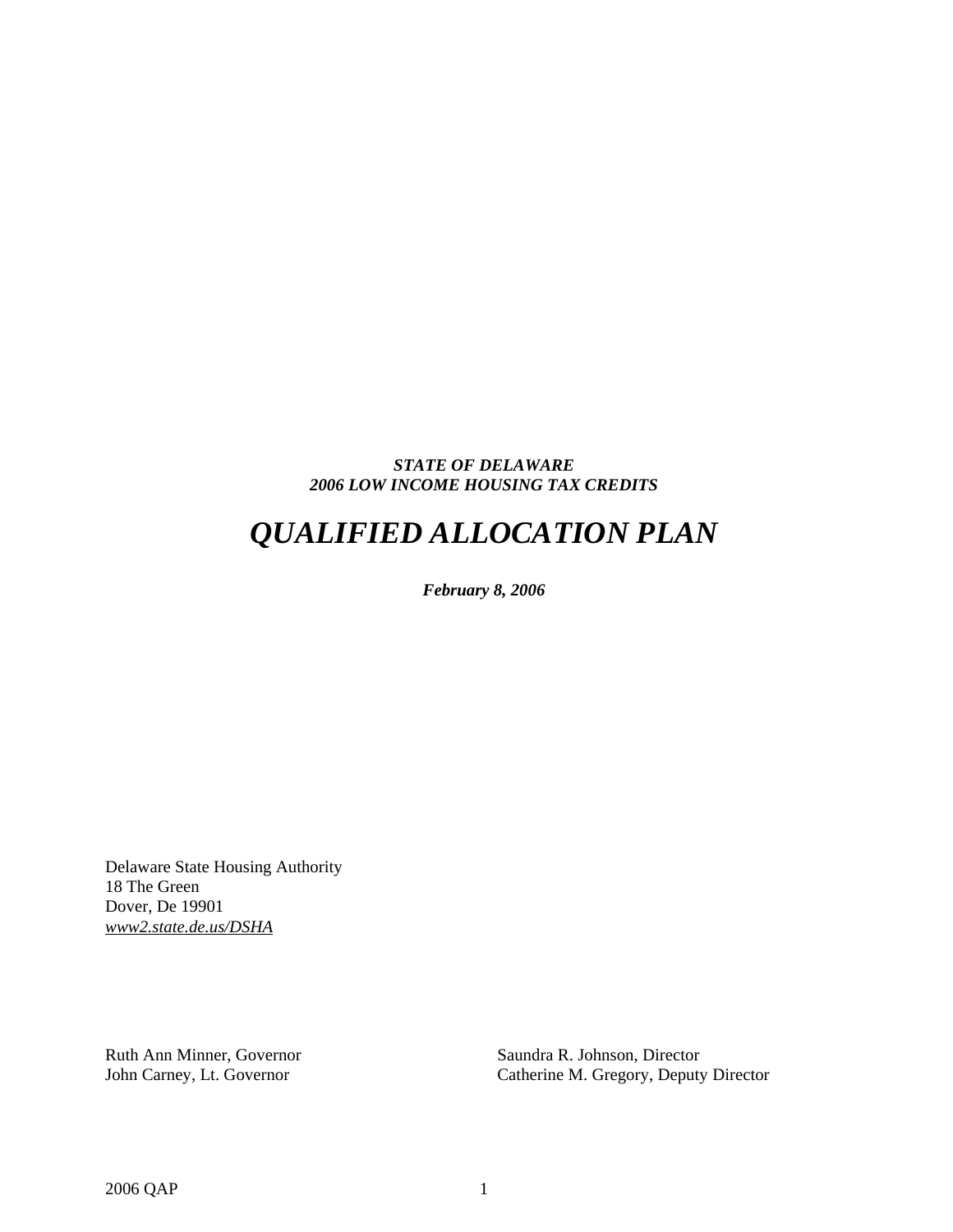## **CONTENTS**

| <b>INTRODUCTION</b>                                                                                                                                                                                                                                                                                                                                      | Page No.<br>4 |  |  |  |  |  |  |  |
|----------------------------------------------------------------------------------------------------------------------------------------------------------------------------------------------------------------------------------------------------------------------------------------------------------------------------------------------------------|---------------|--|--|--|--|--|--|--|
| DESCRIPTION OF HOUSING NEEDS AND PRIORITIES                                                                                                                                                                                                                                                                                                              |               |  |  |  |  |  |  |  |
| TAX CREDIT RESERVATIONS AND POOLS<br>Geographic Reservations<br>Non-Profit Pool<br>New Castle County Pool<br>Kent & Sussex County Pool<br><b>Rural Development Set-Aside</b><br>Preservation Expiration Pool                                                                                                                                             | 16            |  |  |  |  |  |  |  |
| <b>DEFINITIONS</b>                                                                                                                                                                                                                                                                                                                                       | 19            |  |  |  |  |  |  |  |
| THRESHOLD REQUIREMENTS                                                                                                                                                                                                                                                                                                                                   | 25            |  |  |  |  |  |  |  |
| IRS THRESHOLD REQUIREMENTS<br>Minimum Set-Aside<br><b>Rent Restrictions</b><br><b>Occupancy Assumptions</b><br><b>Square Footage</b><br>Building and/or Housing Codes                                                                                                                                                                                    | 25            |  |  |  |  |  |  |  |
| DSHA THRESHOLD REQUIREMENTS<br>Livable Delaware<br>Fair Housing and Civil Rights<br>Minimum Family Size Requirements<br>Minimum Square Footage Requirements<br>Market Study<br>Local and Community Notice<br>Development Team<br><b>Site Control</b><br>Local Zoning/Planning Approvals<br><b>Financial Feasibility</b><br>Displacement<br>IRS Form 8821 | 26            |  |  |  |  |  |  |  |
| <b>RANKINGS AND POINTS</b>                                                                                                                                                                                                                                                                                                                               | 31            |  |  |  |  |  |  |  |
| <b>TIEBREAKERS</b>                                                                                                                                                                                                                                                                                                                                       | 42            |  |  |  |  |  |  |  |
| <b>APPLICATION PROCESS</b><br>Freedom of Information Act                                                                                                                                                                                                                                                                                                 | 43<br>44      |  |  |  |  |  |  |  |
| <b>REVIEW and SELECTION PROCESS</b>                                                                                                                                                                                                                                                                                                                      | 45            |  |  |  |  |  |  |  |
| <b>FORWARD RESERVATIONS</b>                                                                                                                                                                                                                                                                                                                              | 47            |  |  |  |  |  |  |  |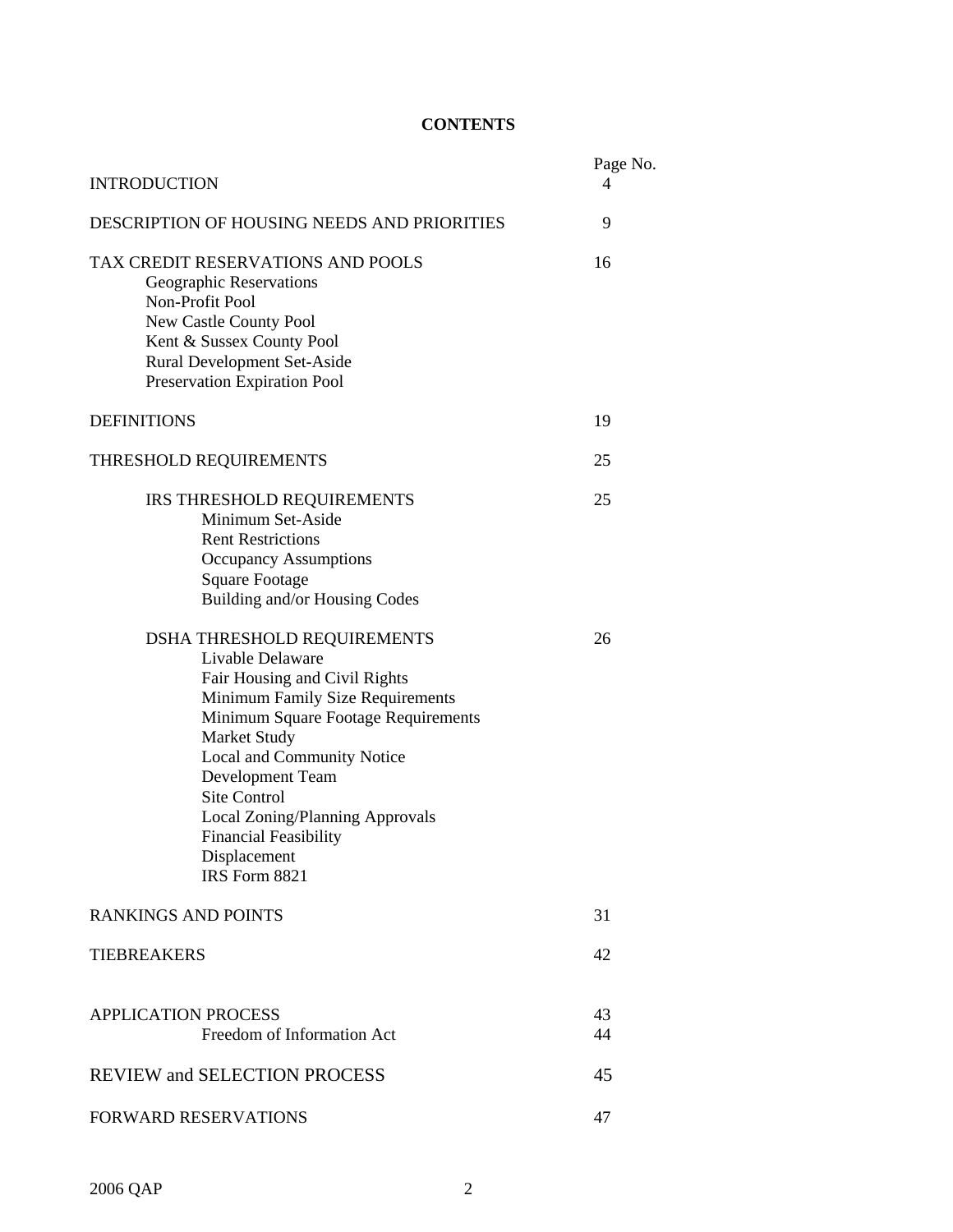| <b>PLACED-IN-SERVICE</b>               | 48 |
|----------------------------------------|----|
| COMPLIANCE MONITORING                  | 51 |
| PROGRAM APPROVAL                       | 58 |
| DSHA POLICY ON CIVIL RIGHTS COMPLIANCE | 59 |
| <b>VOLUME CAP CREDITS</b>              | 60 |
| FEES AND PROCESSING                    | 61 |

Appendix:

## QUALIFIED ALLOCATION PLAN ATTACHMENTS

- 1. DSHA Underwriting Criteria
- 2. Qualified Census Tracts
- 3. Eligible Basis Limits
- 4. Livable Delaware Maps and Strategy Areas
- 5. Application Checklist
- 6. Market Study Requirements Checklist
- 7. Contacts for Civic Associations
- 8. Sample Notice (Community Notification Form)
- 9. Minimum Construction/Rehabilitation Standards
- 10. Community Revitalization Certification Form
- 11. DSHA Relocation Policy

## LIHTC APPLICATION

Part I B Tax Credit Allocation Part II B Application on Development Description Part III B Qualifications of Applicant Income Limits and Rents Management Agent Qualifications Affirmative Fair Housing Marketing Plan Real Estate Owned/Developed Schedule IRS Form 8821 Blank Points Worksheet Application Package Supplement B Housing Development Fund State of Delaware – Realty Transfer Tax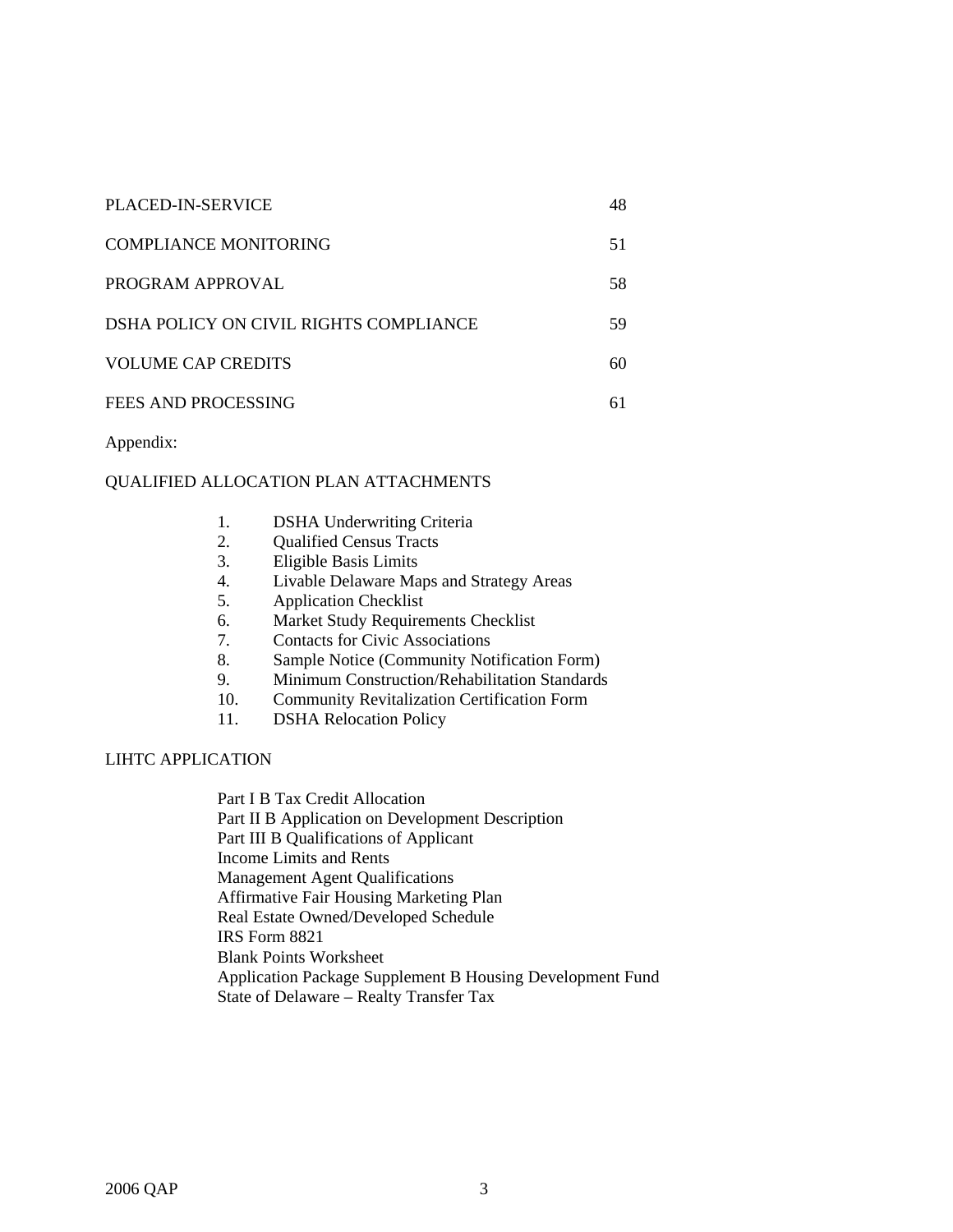## *LOW INCOME HOUSING TAX CREDIT PROGRAM QUALIFIED ALLOCATION PLAN*

## **Introduction**

The Federal Low Income Housing Tax Credit program was established by Section 252 of the Tax Reform Act of 1986 and was codified as Section 42 of the Internal Revenue Code of 1986 as amended (IRC). The Revenue Reconciliation Act of 1989 amended IRC Section 42 by adding Section 42(m) that requires allocating agencies to allocate low-income housing tax credits pursuant to a Qualified Allocation Plan (QAP). The Delaware State Housing Authority (DSHA) is the allocating agency for the State of Delaware. The following Qualified Allocation Plan represents the standards and procedures used by DSHA to perform its allocation and monitoring responsibilities.

## Section 42(m) of the IRC states:

For purposes of this paragraph, the term "Qualified Allocation Plan" means any plan:

- i) Which sets forth selection criteria to be used to determine housing priorities of the housing credit agency that is appropriate to local conditions,
- ii) Which also gives preference in allocating housing credit dollar amounts among selected projects to:
	- a) Projects serving the lowest income tenants
	- b) Projects obligated to serve qualified tenants for the longest periods, and
	- c) Projects, which are, located in qualified census tracts…and the development of which contributes to a concerted community revitalization plan.

iii) Which provides a procedure that the Agency (or an agent or other private contractor of such agency) will follow in monitoring for non-compliance with the provisions of this section and in notifying the Internal Revenue Service of noncompliance with the provisions of this section which such agency becomes aware of and in monitoring for noncompliance with habitability standards through regular site visits.

Certain Selection Criteria must be used: The selection criteria set forth in a qualified allocation plan must include:

- i. Project location
- ii. Housing needs characteristics
- iii. Project characteristics, including whether the project includes the use of existing housing as part of a community revitalization plan
- iv. Sponsor characteristics
- v. Tenant populations with special needs housing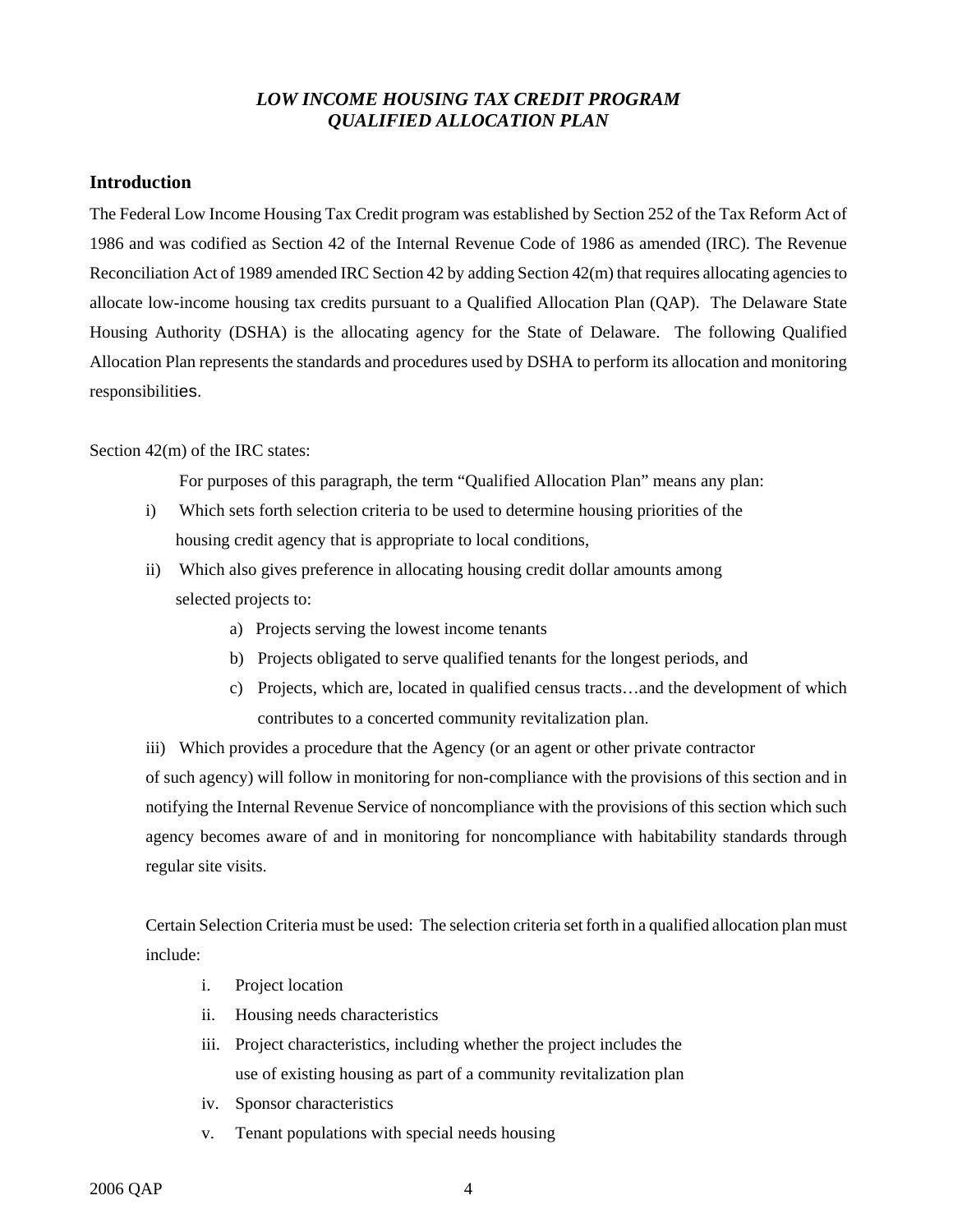- vi. Public housing waiting lists
- vii. Tenant populations of individuals with children
- viii. Projects intended for eventual tenant ownership

The Low Income Housing Tax Credit (LIHTC) may be claimed annually for ten (10) years by owners of, or investors in, qualified low-income rental housing. The maximum amount of annual Credit is based on the cost of development, the number of qualified low-income units, the Credit percentage rate, and the amount needed to make the development viable. The annual Credit amount is determined at the time of final allocation and remains constant for the entire ten-year period. Cost of development is defined generally as the depreciable basis of the property. This includes "soft" costs such as engineering studies, architectural specifications, fees connected with construction financing, relocation expenses, construction period interest, performance bonds and general contractor fees as determined by the cost certification and certified by applicant's certified public accountant in accordance with Section 42. Land is not a depreciable item under Section 42 and therefore the cost of land acquisition or imputed value of the land is excluded from the cost of development. Other non-depreciable items include escrows, reserves, marketing expenses, and permanent loan fees.

Eligible developments include new construction, substantial rehabilitation and acquisition if substantial rehabilitation is being done. Maximum credit percentages for qualifying costs in an eligible development are calculated monthly based on the applicable rate issued by the Treasury Department. The intent of the federal government is that the present value of the Credit shall be 70% of qualified new construction and substantial rehabilitation costs that are not federally subsidized, while the present value of the Credit for Acquisition costs or costs that are financed from federal funds at a below market interest rate shall be 30%.

DSHA will underwrite and allocate credits based on the applicable rate issued by the Treasury Department one (1) month prior to application submission and will utilize an equity factor dictated by market conditions. The equity factor will be listed in the application.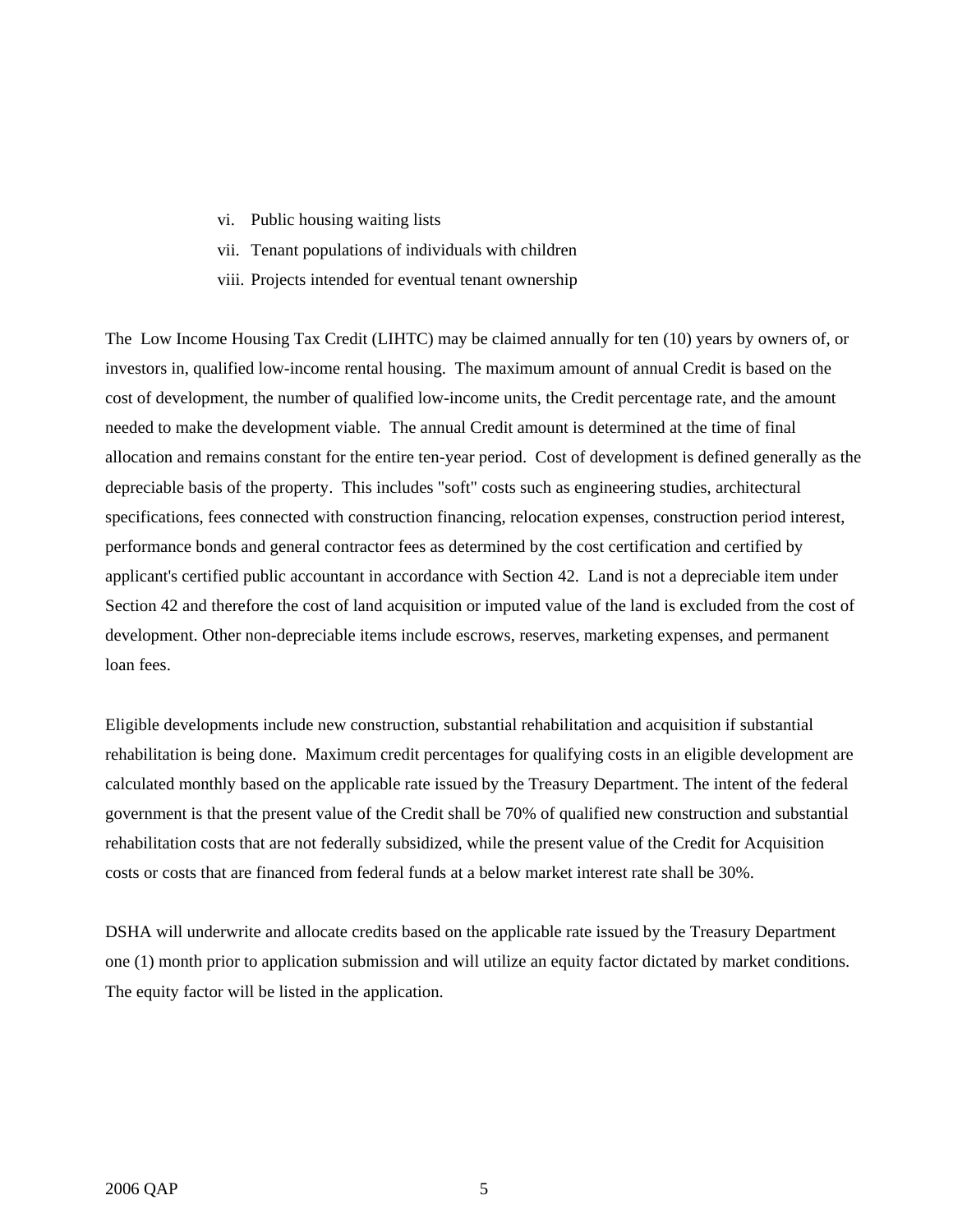The following summarizes eligible development categories and indicates maximum annual credit percentage rates:

#### Maximum Annual Credit

Percentage Rate

70% present value

New construction or substantial rehabilitation of existing housing-Credit is based on qualified development costs excluding land, acquisition costs and other non-depreciable costs as defined under Section 42 of the IRC. Qualified expenditures for substantial rehabilitation must be the greater of \$3,000 of qualified basis per lowincome unit or 10% of unadjusted basis. DSHA has further defined substantial rehabilitation in the definition section of the QAP, and DSHA reserves the right to further adjust the minimum substantial rehabilitation requirement.

New construction or substantial rehabilitation of existing housing receiving a federal subsidy - A federal subsidy includes a tax-exempt obligation or loan funded in whole or part with federal funds where the interest rate on the loan is less than prevailing Treasury interest rates. Example: RHS Section 515 developments or Rental Rehabilitation developments. For purposes of the Credit program, a Community Development Block Grant (CDBG) loan is not considered to be a federal subsidy and is eligible for the 70% present value Credit percentage rate. Also, developments receiving a loan under the HOME program are eligible for the 70% present value Credit as long as at least 40% of the units in each building serve families at or below 50% of median gross income.

Pursuant to IRC Section  $42(d)(5)(c)$ , in the case of any building located in a qualified census tract or difficult development area, the eligible basis of such building shall be 130% of such basis. Buildings receiving assistance under the HOME Investment Partnership Act are not eligible for such 130% basis if HOME Program funds are loaned in whole or in part if an interest rate payable on such loan is less than the Applicable Federal Rate (AFR) in effect as of the date on which the loan was made.

30% present value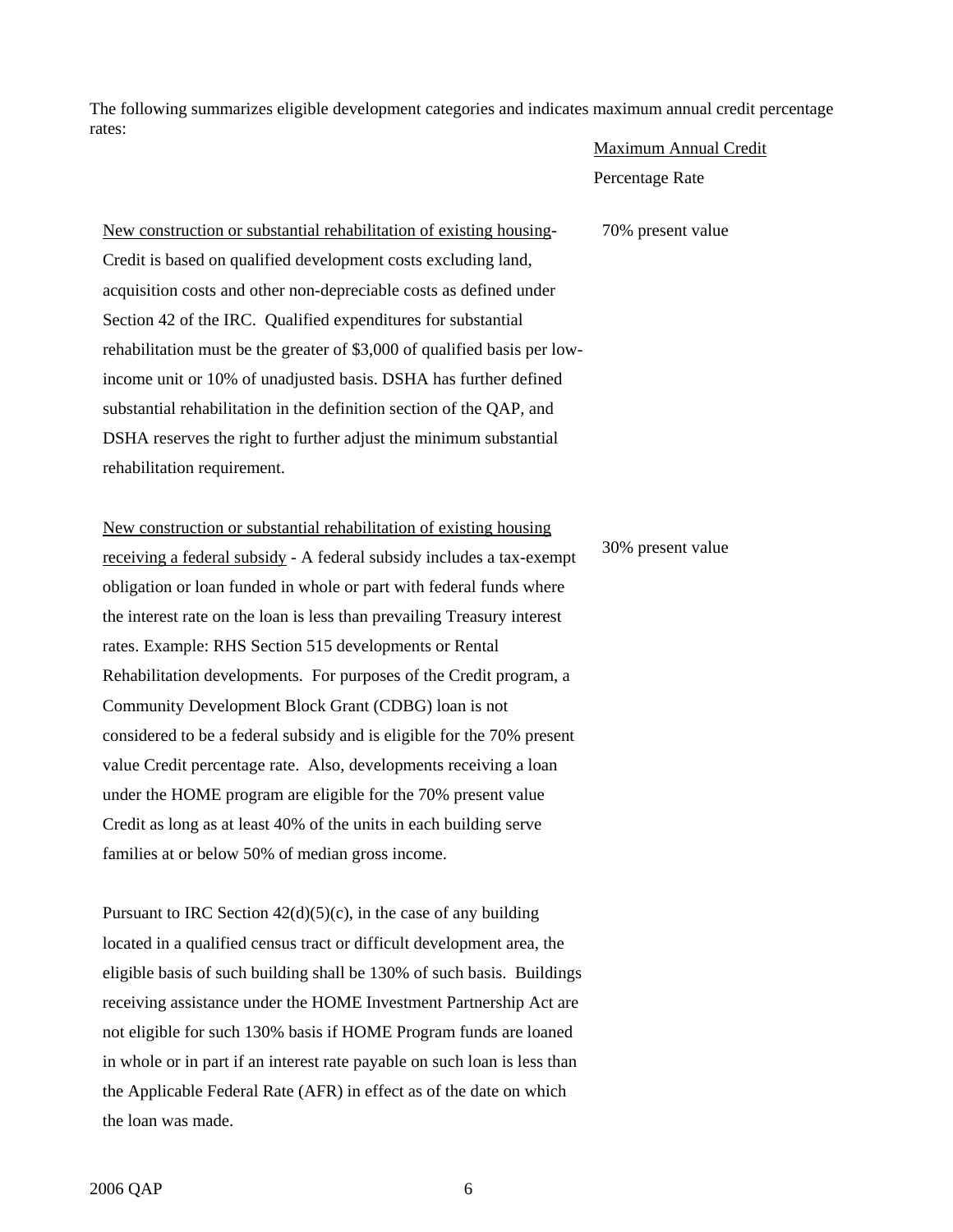Acquisition cost of existing housing - Basis of Credit is on the cost of acquisition minus land value. The 30% present value Credit for acquisition of an existing building can only be claimed if at least minimum required substantial rehabilitation (greater of \$3,000 per low-income unit or 10% of unadjusted basis) is being done at the same time. DSHA has further defined substantial rehabilitation in the definition section of this QAP, and DSHA reserves the right to further adjust the minimum substantial rehabilitation requirement. Developments are eligible for 30% present value Credit only if the date of acquisition is 10 years or more after the later of the date the building was last placed in service or the date of the most recent nonqualified substantial improvements were made (may be waived for troubled federally-assisted developments). 30% present value

An owner or investor may begin to claim the Credit in either the year the development is placed in service or the following year. A building is considered to be Placed In Service (PIS) when the first unit in the building is ready for occupancy. The Credit is a dollar for dollar tax reduction of an individual investor/owner's active income, up to the \$25,000 maximum deduction of real estate activity losses. Credits can be used without limit to reduce taxes on passive income from rental property, which includes cash flow income and capital gains on a sale. Corporate investors, except for Sub-Chapter S corporations and those that provide personal services, are not subject to the passive loss limitations or the limits on utilization of the Credit.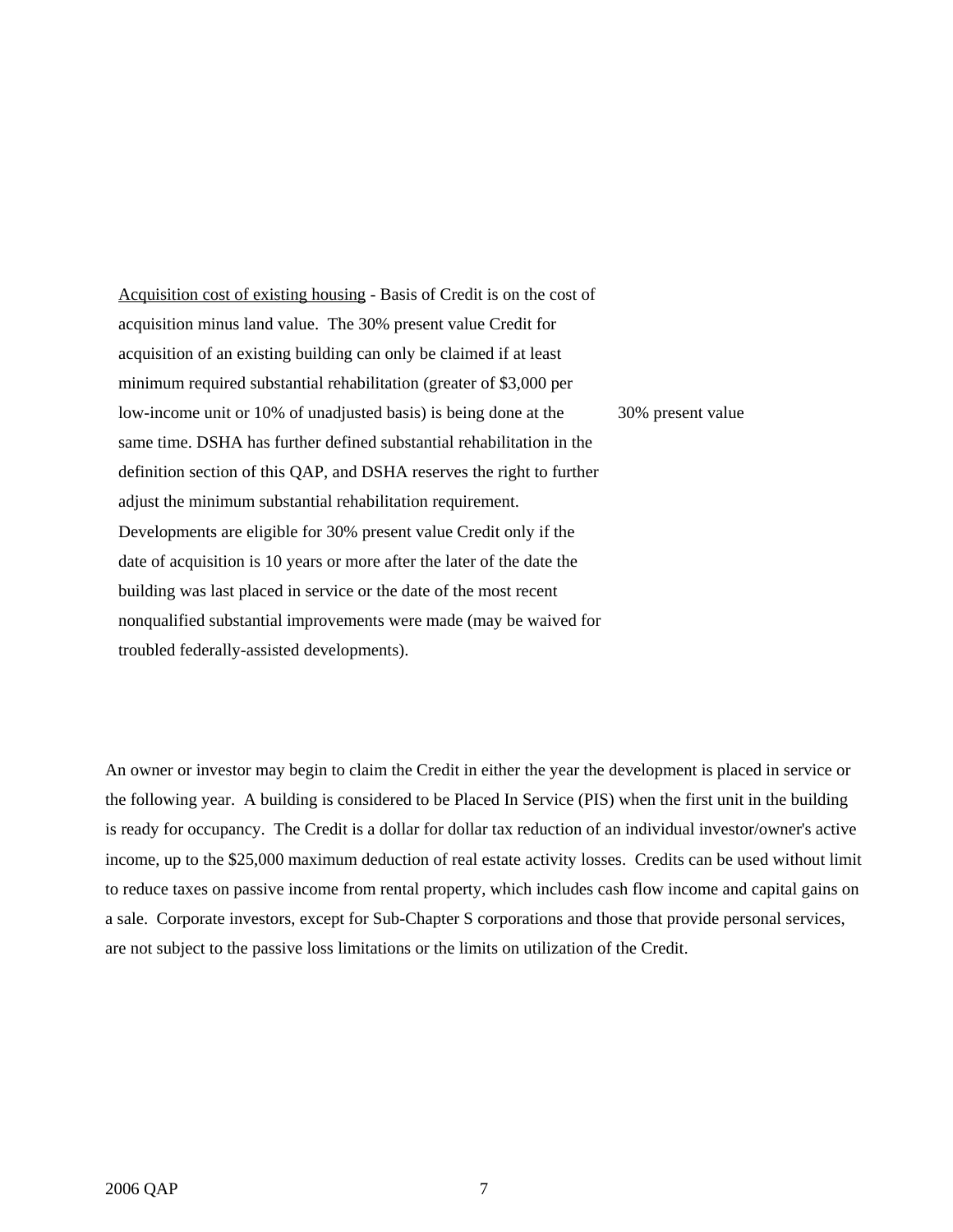Taxpayers must report annually to the Treasury Department the date the building was placed in service, the qualified basis (eligible costs of development multiplied by percentage of the development that has qualified low-income units), the Credit percentage permitted to be taken into account by DSHA, and other related information required by the Treasury Department. The taxpayer must certify that the development has complied with the minimum eligibility requirements for low-income units for the entire year. This reporting information is due to the Treasury Department on the same day as the federal tax returns are due; beginning with the end of the first tax year the Credit was claimed.

If a development fails to meet the minimum eligibility requirements at any time during the compliance period, the "accelerated" Credit amount, plus interest, may be subject to recapture by the IRS. The federal government considers the Credit a 15-year benefit accelerated to ten (10) years. Therefore, the accelerated Credit amount is the difference between the aggregate amount of Credit claimed and the aggregate amount of Credit that would have been available if the Credit was spread over the entire 15-year period.

Early disposition of a building is a recapture event unless the owner posts a satisfactory bond with the IRS and it is reasonably expected that the building will continue to be operated as a qualified low-income building for the remainder of the compliance period.

The Low Income Housing Tax Credit Program is complex and evolving. For example, changes in the program adopted by Congress in 1989, 1990, 1993 and 2000 require careful review by persons who have extensive experience and expertise with this program and it requirements. The explanation contained in this QAP is qualified in its entirety, as it is only a summary of the LIHTC program and should not in any way be relied upon as legal advice. To that end, it is strongly recommended that project sponsors interested in applying for a Tax Credit allocation contact their tax accountant and attorney to review this program, the Internal

Revenue Code (IRC) and IRS Regulations, IRS rulings, IRS guidance and any other pertinent information before pursuing the program.

As rules and regulations continue to be issued by the U.S. Department of Treasury for all facets of the Low Income Housing Tax Credit Program, Tax Credit reservations and allocations will be made by DSHA based on existing regulations. Any changes of rules and requirements, must be met by the owner/investor(s) in order for them to continue receiving the Tax Credit. Regulations, rulings, Revenue Procedures and Technical Advice Memoranda (TAMs) are regularly issued by the IRS. It is the sponsor's obligation to understand and comply with the rules.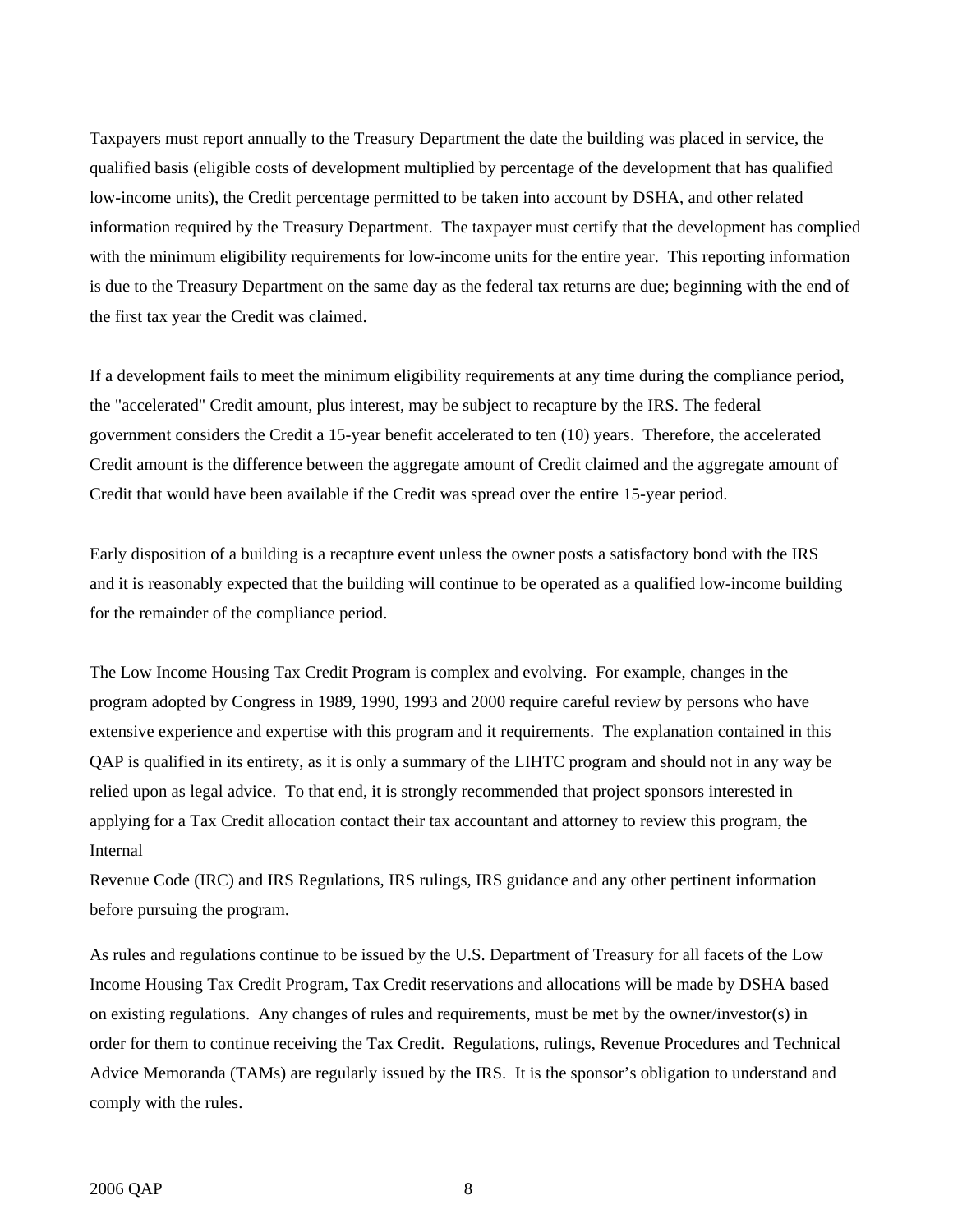## **DESCRIPTION OF HOUSING NEEDS AND PRIORITIES - 2003**

In February 2003, Mullin & Lonergan Associates, Inc. out of Pittsburgh, Pennsylvania completed a five-year statewide housing needs assessment for DSHA. As a result, DSHA will be able to better direct its resources towards meeting those identified needs. The following is an overview of the needs as they relate to renter households.

## *Existing Households*

In summary, the greatest need for affordable housing still remains in the existing housing stock. The need exists in three areas: substandard housing; "At-Risk" households living in precarious circumstances; and, potential affordable housing units lost to conversion.

- 1. At least 13,183 units, or 3.8 percent of the State's total housing inventory, are in need of substantial rehabilitation. Of this number, 5,693 are rental units or 6.8 percent of the State's total rental inventory. 2,564 of these units are assisted units located in rental communities, and the remaining 3,129 are market/non-subsidized units located in rental communities, single-family units or manufactured homes.
- 2. 18,150 renter households earn less than \$20,000 annual income and pay more than 30 percent of their income toward housing expenses. These precarious socioeconomic conditions place households "At-Risk" one paycheck away from homelessness. These households need either one-time rental assistance or assistance through a rent subsidy to make that existing unit more affordable. A small percentage of the "At-Risk" population can be assisted through new construction – which will be explained in more detail in the next section.
- 3. There are 1,963 assisted rental units that could be lost due to conversion to market rate housing by 2007 as a result of expiration of affordability restrictions, non-renewal of a Section 8 subsidy, or an owner's election to prepay a mortgage. Of the potential 1,963 units, 419 units are family units developed with Federal low income housing tax credits, 1,237 units are family Section 8 project-based, and 307 units are elderly Section 8 project-based. It is estimated, however, that of the total 1,963 units eligible to convert, slightly less than ten percent, or 187 units, eligible to convert actually will convert.

The following table presents the needs of existing households for the next five years by geographic area.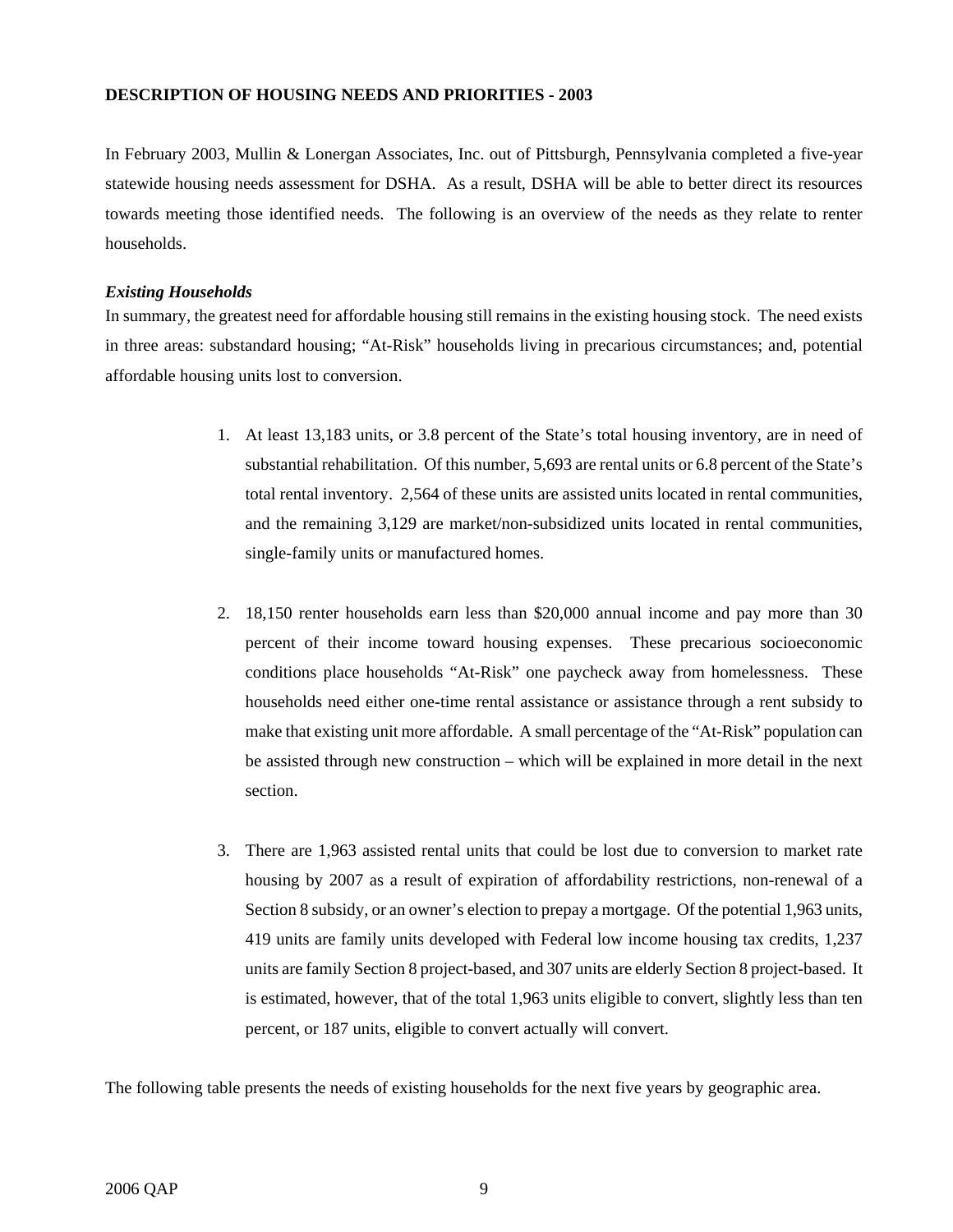|                      | <b>Potential Units</b><br>Lost to<br><b>Conversion</b> | Market/Non-<br>subsidized Units<br>In Need of<br><b>Rehabilitation</b> | <b>Assisted Units in</b><br>Need of<br><b>Rehabilitation</b> | <b>Total</b> |
|----------------------|--------------------------------------------------------|------------------------------------------------------------------------|--------------------------------------------------------------|--------------|
| New Castle County    | 100                                                    | 1,812                                                                  | 190                                                          | 2,102        |
| City of Wilmington   | 87                                                     | 916                                                                    | 470                                                          | 1,473        |
| City of Newark       | $\theta$                                               | 86                                                                     | 120                                                          | 206          |
| Kent County          | $\theta$                                               | 579                                                                    | 88                                                           | 667          |
| City of Dover        | $\theta$                                               | 46                                                                     | $\theta$                                                     | 46           |
| <b>Sussex County</b> | $\Omega$                                               | 1,019                                                                  | 294                                                          | 1,313        |
| Town of Georgetown   | $\theta$                                               | 58                                                                     | 15                                                           | 73           |
| Total                | 187                                                    | 3,129                                                                  | 2,564                                                        | 5,880        |

## **Preservation/Rehabilitation Demand 2003-2007**

Source: Mullin & Lonergan Associates, Inc. (M&L)

Note: The number of market/non-subsidized is impacted by the number of assisted units in need of rehab. The assisted total was derived by multiplying assisted units > 20 years old by 50 percent. The market total was derived by deducting the assisted number from the M&L total rental estimated substandard housing units.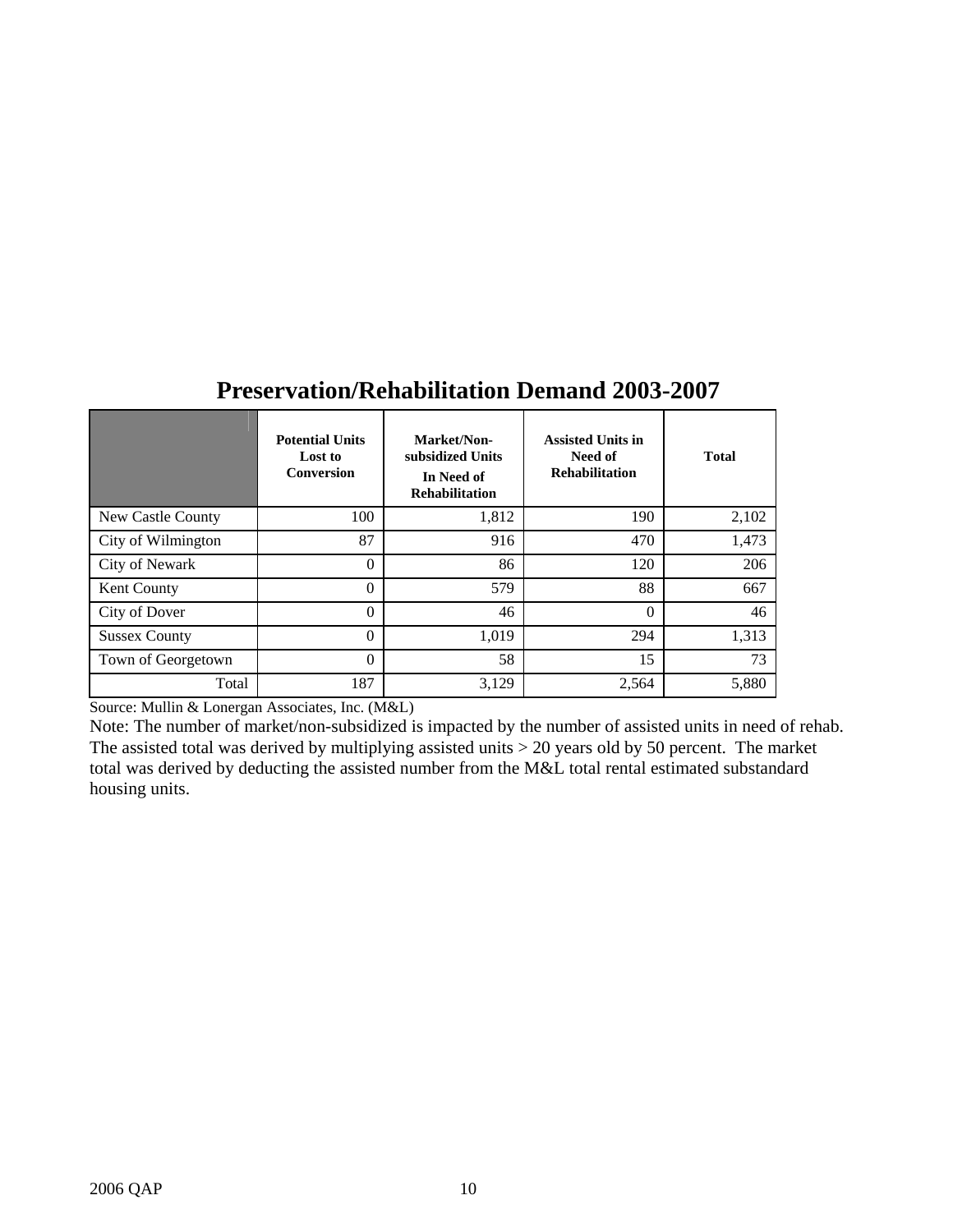## *New Construction*

The other rental housing need is for additional rental units either to accommodate new household growth or to relieve the conditions of "At-Risk" renter households who are cost-burdened and residing in overcrowded and/or substandard units. Over the next five years, 2,985 units are needed either through new construction or the substantial rehabilitation of vacant dilapidated buildings: an average of approximately 600 units a year. Some important findings regarding the need for new rental units, and the table presenting the needs in detail, are as follows:

- a. Most of this need, 1,835 units, is for extremely low-income households, for whom it is impossible to assist without a subsidy.
- b. Approximately 450 units are for the elderly age 55 and over, of which 205 are for the extremely low-income households.
- c. 1,290 units are projected based upon existing households considered to be "At-Risk" and currently residing in an overcrowded or substandard unit.
- d. When looking at all income ranges for new demand, the greatest need is in New Castle County with 1,392 units, followed by Sussex County at 892 units, and Kent County with 721.
- e. When looking at the income ranges that are most likely to be served with the LIHTC program, 31-50 percent and 51-60 percent of area median income, the demand is much lower with only 885 units of rental housing needed. From this perspective, the need is greatest in Kent County and Sussex County with 360 and 325 units, respectively.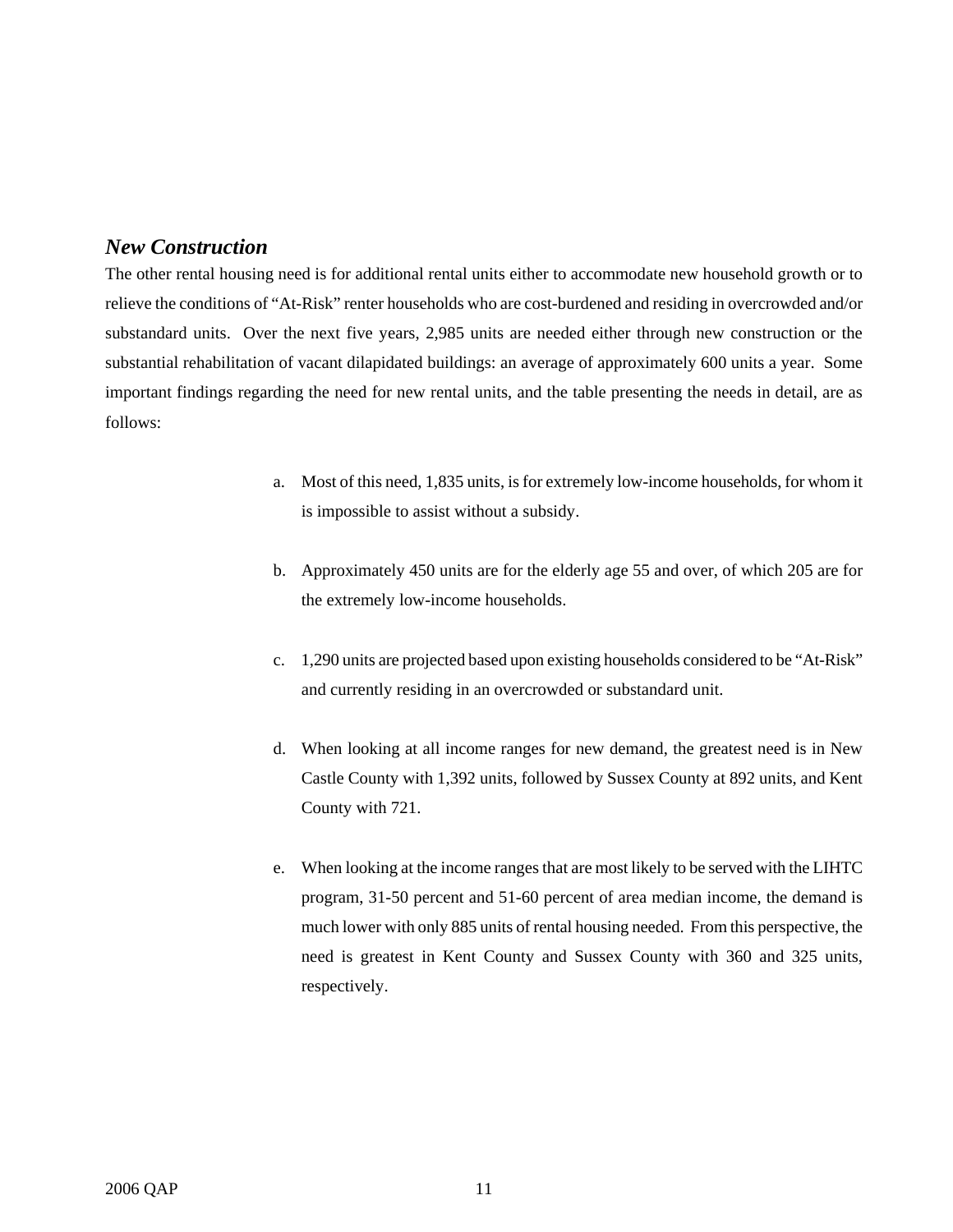|                       | <b>Extremely Low</b><br>$(0-30\%)$ |                                         |                                | <b>Very Low</b><br>$(31-50\%)$ |                                         |                                    | <b>LIHTC</b><br>$(51-60\%)$ |                                         |                                   |                         |                                         |                                     |              |
|-----------------------|------------------------------------|-----------------------------------------|--------------------------------|--------------------------------|-----------------------------------------|------------------------------------|-----------------------------|-----------------------------------------|-----------------------------------|-------------------------|-----------------------------------------|-------------------------------------|--------------|
|                       | <b>General</b><br>Age<br>15-54     | <b>Elderly</b><br>Age 55<br>and<br>over | <b>Existing</b><br>44<br>Risk" | General<br>Age<br>$15 - 54$    | <b>Elderly</b><br>Age 55<br>and<br>over | <b>Existing</b><br>$"At-$<br>Risk" | General<br>Age<br>15-54     | <b>Elderly</b><br>Age 55<br>and<br>over | <b>Existing</b><br>$A_t$<br>Risk" | General<br>Age<br>15-54 | <b>Elderly</b><br>Age 55<br>and<br>over | <b>Existing</b><br>$44t -$<br>Risk" | <b>Total</b> |
| New Castle<br>County  | $\theta$                           | $\Omega$                                | 441                            | 135                            | $\overline{0}$                          | N/A                                | $\mathbf{0}$                | $\Omega$                                | N/A                               | $\Omega$                | $\Omega$                                | N/A                                 | 576          |
| City of<br>Wilmington | $\mathbf{0}$                       | $\Omega$                                | 335                            | $\theta$                       | $\overline{0}$                          | $\rm N/A$                          | $\boldsymbol{0}$            | $\Omega$                                | $\rm N/A$                         | $\Omega$                | 10                                      | N/A                                 | 345          |
| City of Newark        | 60                                 | 70                                      | 86                             | $\theta$                       | 30                                      | $\rm N/A$                          | 75                          | 20                                      | $\rm N/A$                         | 130                     | $\overline{0}$                          | N/A                                 | 471          |
| Kent County           | 200                                | 50                                      | 93                             | 95                             | $\overline{0}$                          | $\rm N/A$                          | 100                         | 10                                      | $\rm N/A$                         | $\Omega$                | $\Omega$                                | $\rm N/A$                           | 548          |
| City of Dover         | 25                                 | $\Omega$                                | 53                             | 85                             | $\overline{0}$                          | $\rm N/A$                          | $\mathbf{0}$                | 10                                      | $\rm N/A$                         | $\Omega$                | $\Omega$                                | $\rm N/A$                           | 173          |
| Sussex<br>County      | 45                                 | 70                                      | 233                            | 70                             | 110                                     | $\rm N/A$                          | 55                          | 20                                      | $\rm N/A$                         | 100                     | $\overline{0}$                          | N/A                                 | 703          |
| Town of<br>Georgetown | 10                                 | 15                                      | 49                             | 20                             | 30                                      | N/A                                | 15                          | 5                                       | N/A                               | 25                      | $\Omega$                                | N/A                                 | 169          |
| Subtotal              | 340                                | 205                                     | 1,290                          | 405                            | 170                                     | $\rm N/A$                          | 245                         | 65                                      | $\rm N/A$                         | 255                     | 10                                      | N/A                                 |              |
| Total                 | 1,835                              |                                         | 575                            |                                |                                         | 310                                |                             |                                         | 265                               |                         |                                         |                                     |              |

## **Rental Housing Demand Based on New Growth (2003 to 2007) and Existing "At Risk" Households**

Source: Mullin & Lonergan Associates, Inc.

Note: Existing "At-Risk" takes the average percentage of overcrowded and substandard renter housing units multiplied by the number of "At-Risk" households to arrive at "At-Risk" demand.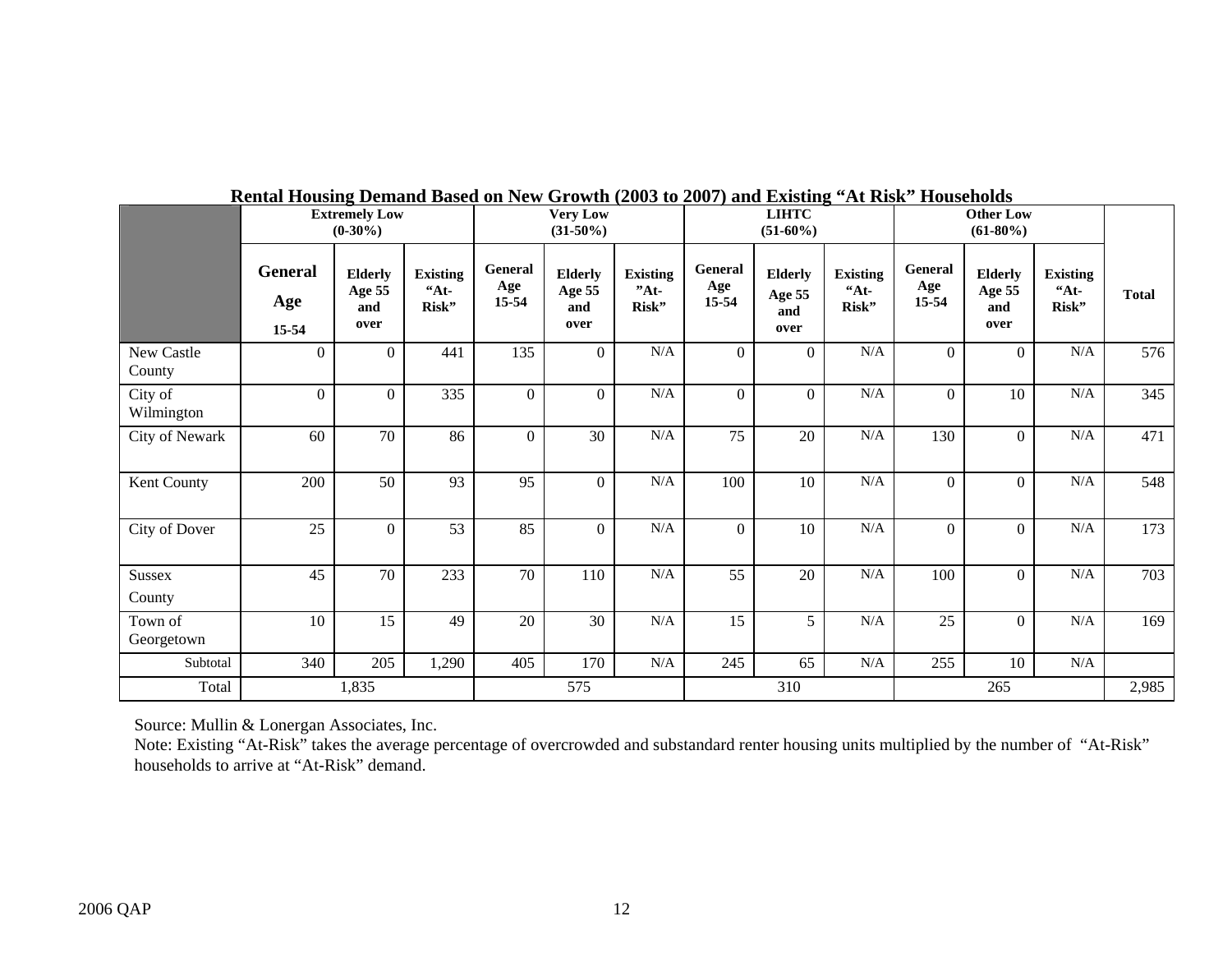## Special Populations

Housing for special populations was another need identified in this study. This includes emergency housing, supportive housing, group homes, and other housing opportunities for special need populations. The findings are as follows:

- 1. **Veterans** There is an estimated need for housing for 127 emergency beds, transitional housing beds, and supportive housing units.
- 2. **Persons with HIV/AIDS**  There is an estimated need for 200 housing units.
- 3. **Persons with Mental Illness and Developmental Disabilities**  The unmet housing need is approximately 288 individuals and 45 persons in families.
- 4. **Persons with Drug and Alcohol Addictions**  There is an estimated need for 186 beds for chronic substance abusers and a need for 46 beds for chronic substance abuser in families.
- 5. **Youth**  55 youth in foster care turn 18 each year, of which DCYF provides independent living arrangements for 18 youth.
- 6. **Prisoners**  The Re-entry Program Grant is targeting extended serves for up to 300 offenders in Delaware between 18 and 35 years old, per year to prepare for return to society and provide services after release from prison.
- 7. **Victims of Domestic Violence**  While indications are that there is a need for housing assistance, this need has not been quantified.
- 8. **Migrant and Seasonal Farm Workers** While indications are that there is a need for housing assistance, this need has not been quantified.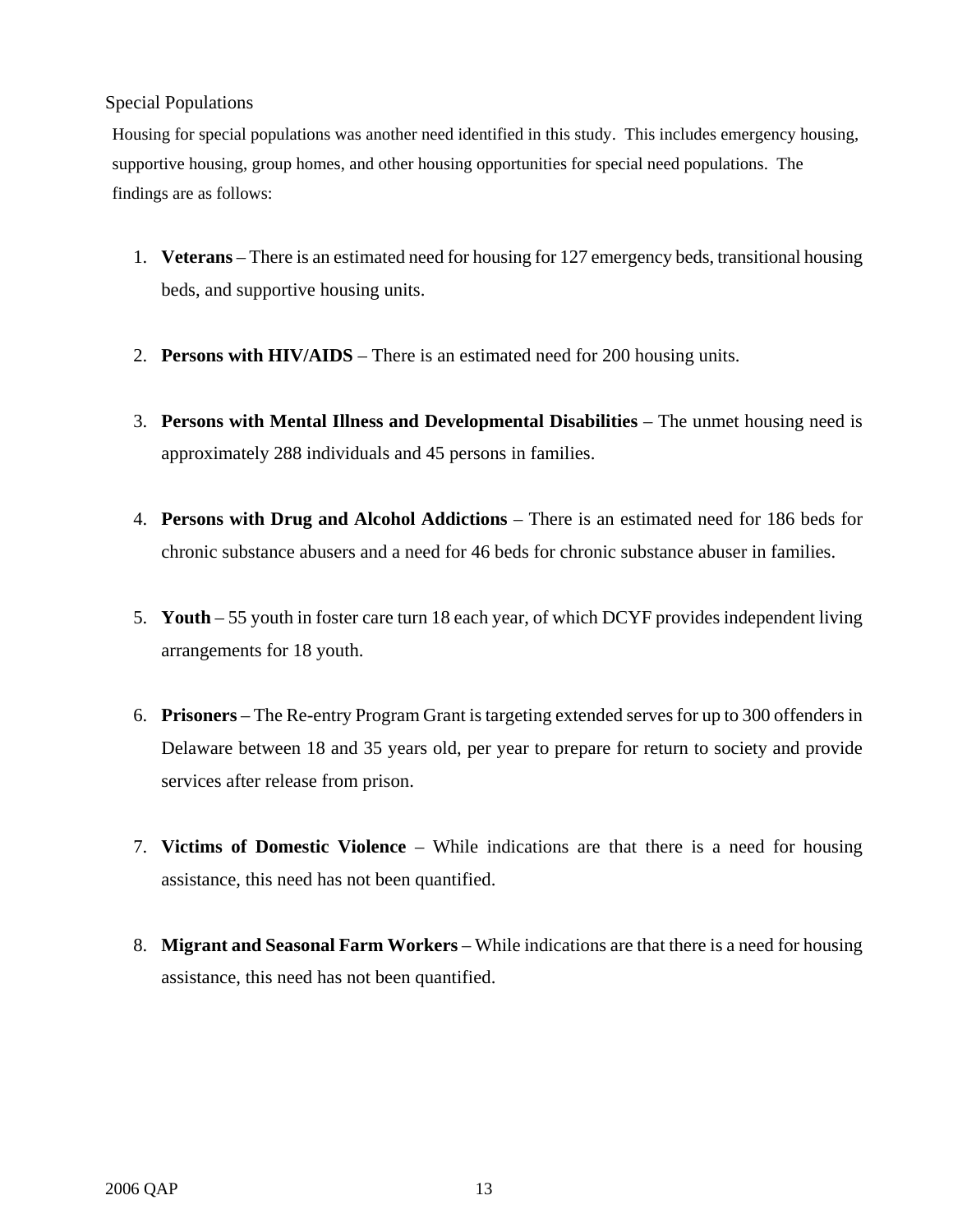## **SUMMARY**

### **Statewide**

1. Special Populations – 1,247 units of special population housing

### **Wilmington**

- 2. Preservation Affordable 87 units
- 3. Preservation Structural 1,386 units (805 in assisted rental communities)
- 4. New Construction
	- a. Extremely Low  $(0-30\%) 335$  family units

## **New Castle County**

- 5. Preservation Affordable 100 units
- 6. Preservation Structural 2,208 units (838 in assisted rental communities)
- 7. New Construction
	- a. Extremely Low  $(0-30\%) 587$  family units, 70 elderly units
	- b. Very Low (31-50%) –135 family units, 30 elderly units
	- c. LIHTC Low  $(51-60\%) 75$  family units, 20 elderly units

## **Kent**

- 8. Preservation Structural 713 units (331 in assisted rental communities)
- 9. New Construction
	- a. Extremely Low  $(0-30\%) 371$  family units, 50 elderly units
	- b. Very Low  $(31-50\%) 180$  family units
	- c. LIHTC Low  $(51-60\%) 100$  family units, 20 elderly units

#### **Sussex**

- 10. Preservation Structural 1,386 units (590 in assisted rental communities)
- 11. New Construction
	- a. Extremely Low  $(0-30\%) 337$  family units, 85 elderly units
	- b. Very Low  $(31-50\%) 90$  family units, 140 elderly units
	- c. LIHTC Low  $(51-60\%)$  70 family units, 25 elderly units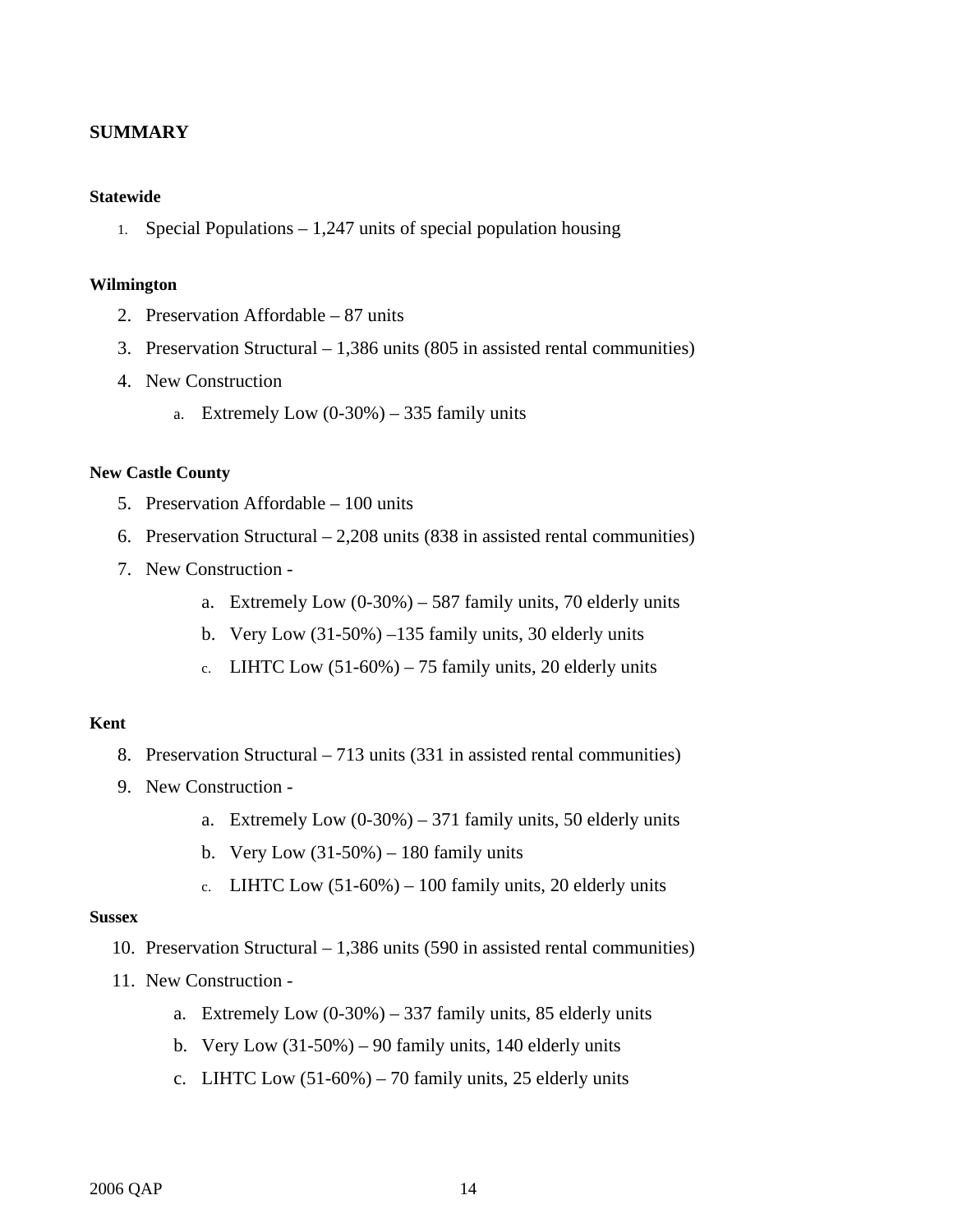## SUMMARY OF RENTAL NEEDS

| <b>Preservation of Existing Housing</b><br><b>Stock</b> |                |        |            |       | <b>New Construction</b>          |                |                       |                |                           |                |                    |                  |              |
|---------------------------------------------------------|----------------|--------|------------|-------|----------------------------------|----------------|-----------------------|----------------|---------------------------|----------------|--------------------|------------------|--------------|
|                                                         | Afford         |        | Structural |       | <b>Extremely Low</b><br>$(0-30)$ |                | Very Low<br>$(31-50)$ |                | <b>LIHTC</b><br>$(51-60)$ |                | Other<br>$(61-80)$ |                  | <b>Total</b> |
|                                                         | -ability       | market | assist     |       | $15 - 54$                        | $55+$          | $15 - 54$             | $55+$          | $15 - 54$                 | $55+$          | $15 - 54$          | $55+$            |              |
| <b>Wilmington</b>                                       | 87             | 581    | 805        | 1,473 | 335                              | $\overline{0}$ | $\overline{0}$        | $\overline{0}$ | $\overline{0}$            | $\overline{0}$ | $\overline{0}$     | 10               | 345          |
| <b>New</b><br>Castle                                    | 100            | 1,370  | 838        | 2,308 | 587                              | 70             | 135                   | 30             | 75                        | 20             | 130                | $\boldsymbol{0}$ | 1,047        |
| <b>Kent</b>                                             | $\overline{0}$ | 382    | 331        | 713   | 371                              | 50             | 180                   | $\overline{0}$ | 100                       | 20             | $\overline{0}$     | $\theta$         | 721          |
| <b>Sussex</b>                                           | $\overline{0}$ | 796    | 590        | 1,386 | 337                              | 85             | 90                    | 140            | 70                        | 25             | 125                | $\overline{0}$   | 872          |
| <b>STATE</b>                                            | 187            | 3,129  | 2,564      | 5,880 | 1,630                            | 205            | 405                   | 170            | 245                       | 65             | 255                | 10               | 2,985        |

**NOTE:** The needs presented under the Preservation-Affordability and Preservation-Structural-Assist categories correlate with this *Qualified Allocation Plan's* Preservation Expiration activity. The needs presented under the Preservation-Structural-Market category correlates with Conversion activity.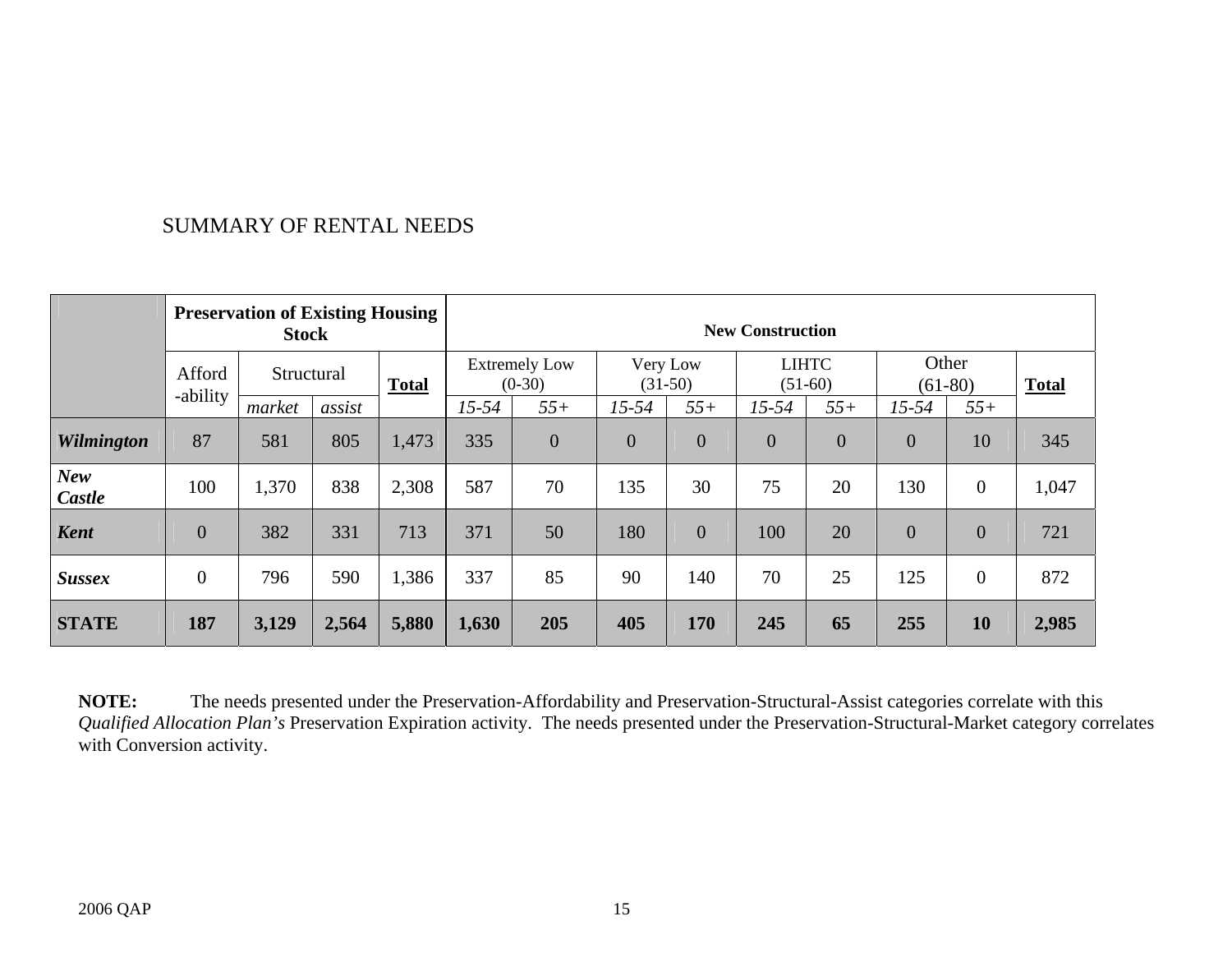## **TAX CREDIT RESERVATIONS AND POOLS**

#### **Geographic Reservations**

To ensure geographic distribution of Low Income Housing Tax Credits across the State, and by and among localities, DSHA has set up Pools for allocating tax credits.

Developments will compete only within their respective Pools. Developments will be ranked within these Pools and the highest scoring developments in each Pool will be separately evaluated to determine the amount of tax credits required. Each year DSHA shall establish the percentage of available credits for each Pool based on DSHA's development goals, need for affordable housing in each area, and compliance with Livable Delaware Planning Strategies.

## **Non-Profit Pool**

In order to encourage the participation of local and/or State tax exempt organizations, and as required by Section 42 of the IRC, a minimum of ten percent (10%) of the housing credit ceiling for the current calendar year shall be set aside for qualified non-profit organizations. Developments that compete in the Non-Profit Pool, if they do not receive an allocation, will be eligible to compete in their respective geographic pools. If the highest ranking non-profit sponsor requires additional credits, DSHA reserves the right to allocate the additional credits needed from the geographic pool in which the development is located and/or issue a forward reservation for the remainder of credits required. See definition of a qualified non-profit organization.

The estimated dollar amounts for 2006 are based on the annual tax credit authority available. 2006 forward reservations and commitments reduce Delaware's net available Tax Credit amount to approximately \$2,013,486

| 1. Non-Profit Pool                        | <b>Approximate Tax Credit Authority</b> |  |  |  |  |
|-------------------------------------------|-----------------------------------------|--|--|--|--|
| All Eligible Non-Profit Organizations     | \$219,000                               |  |  |  |  |
| 2. New Castle County Pool                 | <b>Approximate Tax Credit Authority</b> |  |  |  |  |
| Including the City of Wilmington          | \$597,243                               |  |  |  |  |
| 3. Kent & Sussex County Pool <sup>1</sup> | <b>Approximate Tax Credit Authority</b> |  |  |  |  |
| Kent County and Sussex County             | \$492,243                               |  |  |  |  |
| <b>Excluding: Smyrna and Dover</b>        |                                         |  |  |  |  |
| 3a. Rural Development Set-aside           | <b>Approximate Tax Credit Authority</b> |  |  |  |  |
|                                           | \$105,000                               |  |  |  |  |

1

<span id="page-15-0"></span><sup>1</sup> **Special Needs Housing, RHS 515 Housing, and Preservation Expiration (see definitions) are exempted from this exclusion.**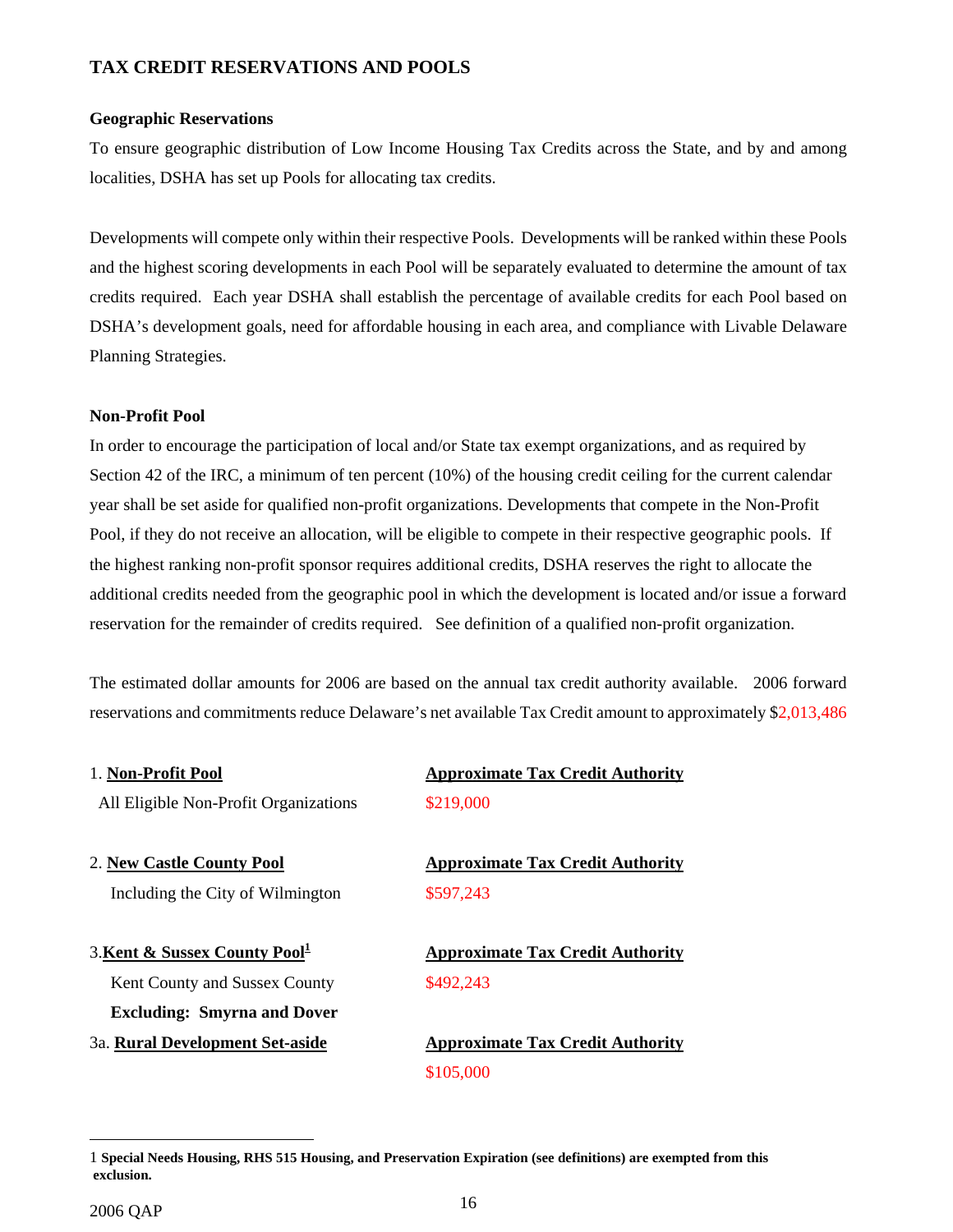In order to address the housing needs of Delaware's rural communities, \$105,000 of the credit available in the Kent & Sussex County Pool shall be set-aside for Rural Development. This set-aside is reserved for developments receiving funding through the U.S. Department of Agriculture's Rural Development Section 515 Multi-family Program and RD's 514-516 Farm Labor Housing Program. In order to be eligible to compete within this set-aside, applicants must demonstrate that an application for rental assistance, as well as capital assistance under the above programs, has been made. If there is insufficient demand for the rural set aside, credits remaining in the rural set-aside shall be allocated to other developments competing within the Kent & Sussex County Pool.

## 4. **Preservation Expiration Pool Approximate Tax Credit Authority** \$600,000

- A. Tax Credits: Any Pre-1990 tax credit housing development, which has completed its compliance period that is in need of substantial rehabilitation and at risk of losing its affordability.
- B. Subsidized: Any currently occupied subsidized housing development (see definition on page 25 of subsidized housing) in need of substantial rehabilitation and at risk of losing its affordability.

In order to be eligible under the Subsidized portion of this pool, applicants must: 1) demonstrate that an application for any applicable capital assistance from the subsidy source (other available assistance in the form of financing for eligible development costs other than rental assistance/subsidy payments) has been made, and 2) commit to making an application for continued project-based housing assistance payments and/or rental assistance payments for the longest possible period and to continue to re-apply for extensions. The obligation to apply for assistance payments will be a condition of any Tax Credit Reservation Letter and a response to the application for assistance payments must be received prior to construction closing. **If there is insufficient demand for the Preservation Expiration Pool, credits remaining in the Preservation Expiration Pool shall be allocated to other developments competing within the New Castle, Kent & Sussex County Pool.** For each of the above definitions, the applicant must submit written confirmation from the contract administrator of imminent expiration of affordability controls within two (2) years.

#### **Note: Conversion Housing will not be considered in the Preservation Pool**

In each calendar year, the total dollar value of the credits that can be allocated under these rules is limited by the State housing credit ceiling provided in Section 42 of the IRC. Applicants seeking these credits shall be ranked in each Pool according to their respective point scores.

Compliance with the requirements of the Code is the sole responsibility of the owner. All applicants should consult their accountant, tax attorney or advisor as to the specific requirements of Section 42 of the Code governing the program.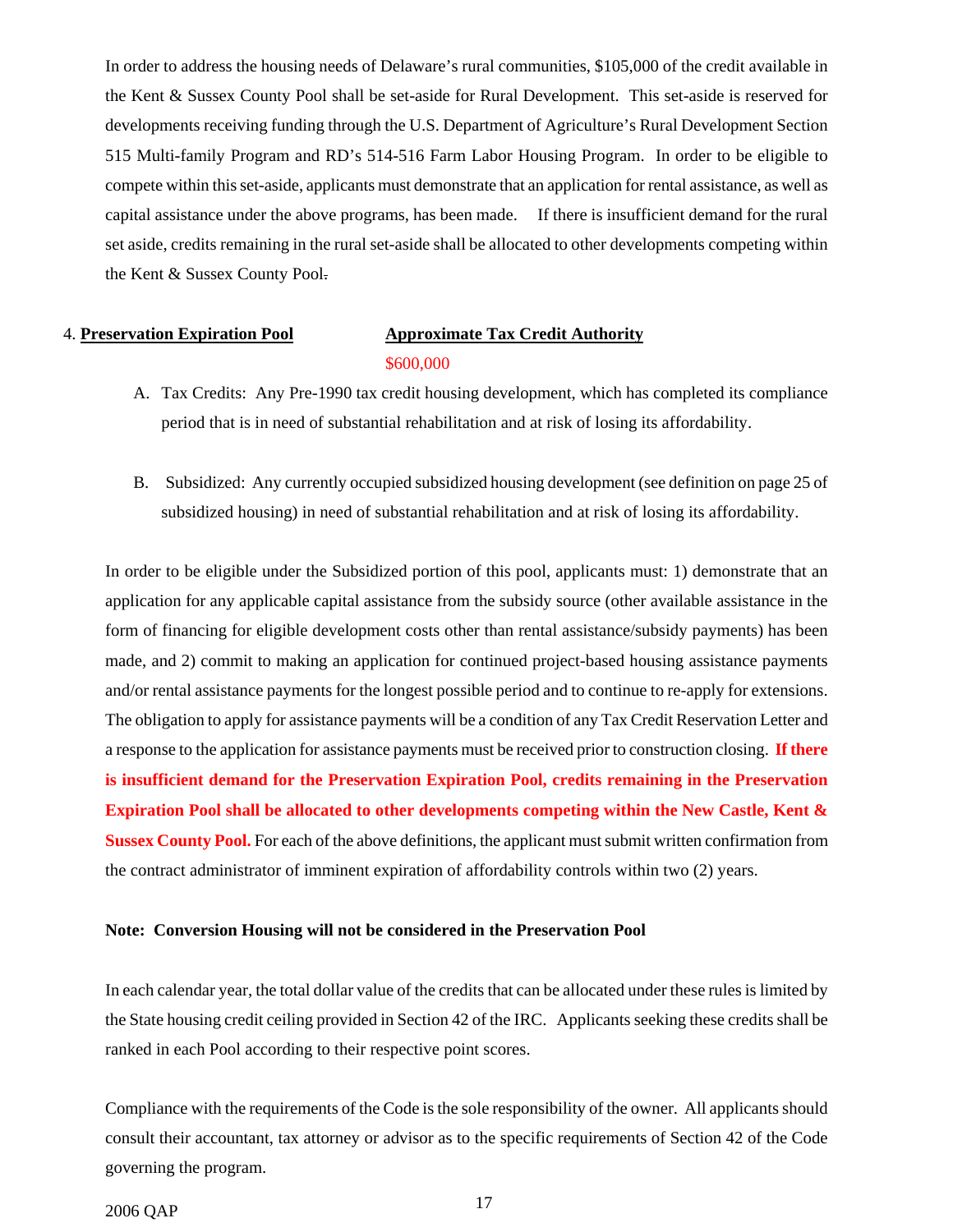Credits for all applicants will be limited to no more than: **Forty percent (40%)** per development of the State's annual Credit authority available during any allocation year, based on the maximum eligible basis limits (see definition of eligible basis limits): or 2) irrespective of the number of developments, no single development entity shall be allocated more than **fifty percent (50%)** of the total annual credit authority available during any allocation year, this shall include any co-developers or joint ventures where the development entity receives part of the developer's fee. A development entity that reaches **50%** of the total allocation dollars available will have its next ranked development eliminated.

Once a development has received an allocation of credits, additional application(s) for credits for a subsequent development on the same or a contiguous site may not be submitted until such time asthe original development is substantially complete and is at least ninety (90%) rented.

Any unused credits will be provided to the highest-ranking project that requires the least amount of credits.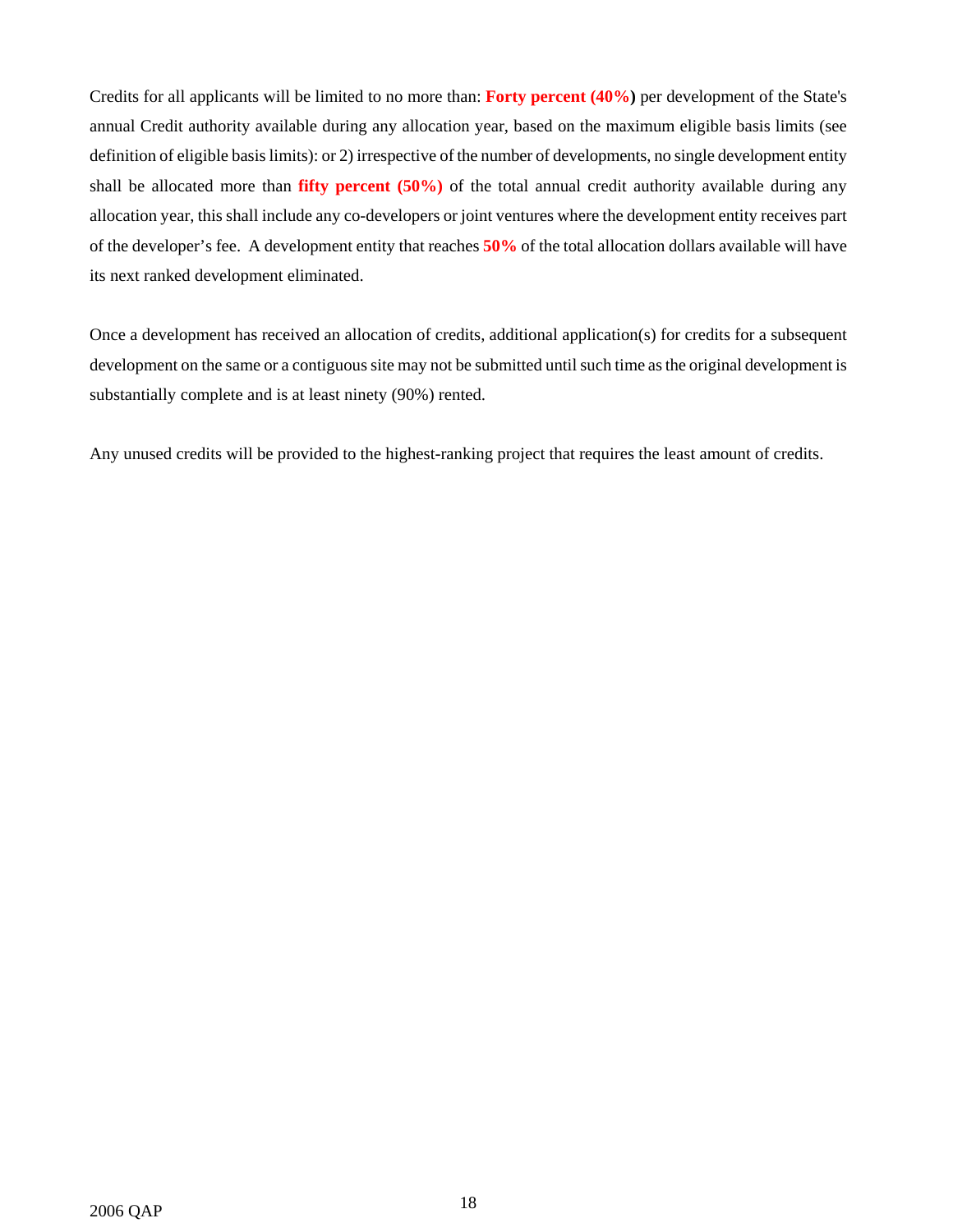### **DEFINITIONS**

#### **Affordable**

A unit is considered affordable if the cost of housing (rent plus utilities) is income and rent restricted not to exceed 30% of the household income, adjusted for family size.

#### **Code**

Internal Revenue Code, 26 U.S.C 1 et seq.

#### **Community Revitalization Plan**

A municipal, county, or regional plan that has been formally endorsed by a governing body. This includes, but is not limited to, a municipal and/or county Consolidated Plan, local or regional redevelopment plan, neighborhood redevelopment plan as endorsed and approved by local government, or a development that is located in an Enterprise Community.

## **Complete Application**

An application including the application, application fee(s), completed forms and all required certifications and an application that meets all threshold and eligibility requirements. A checklist of required documents is provided.

## **Conversion**

Any non-subsidized, non-tax credit housing development in need of substantial rehabilitation that may be converted into newly restricted and assisted affordable housing rental units.

## **Developer**

A Developer is any corporate entity, partner or individual responsible for initiating and controlling the development process and ensuring that all, or any material portion of all, phases of the development process are accomplished.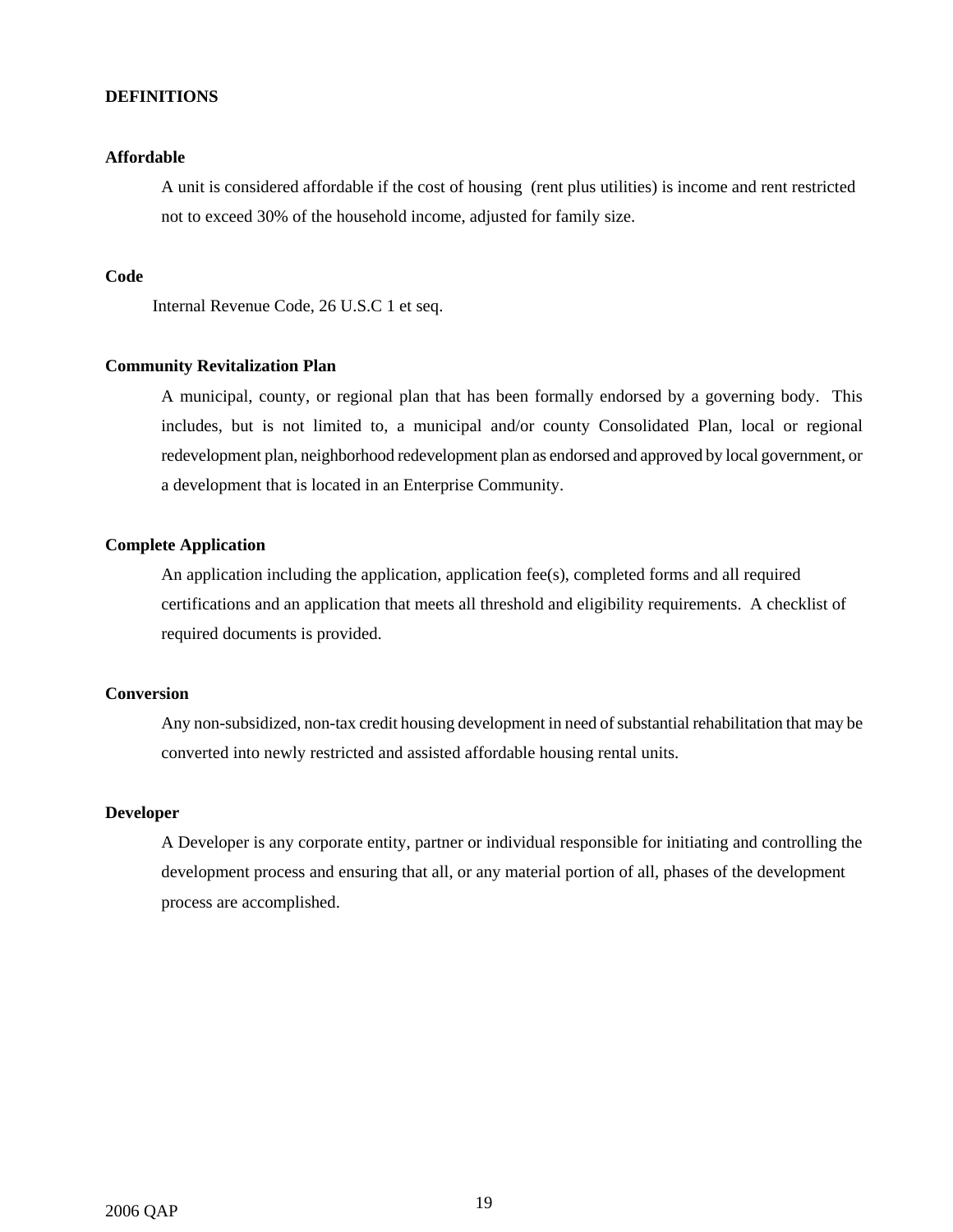#### **Developer Fee**

A developer fee is the amount of identified uses of development funds paid as compensation for developing the proposed housing. This fee covers the overhead and profit of the developer. The amount of developer fee is limited to a maximum of 10% of total development cost excluding developer's fee and land cost up to **\$**8,000,000 (See HDF Supplement if applying for HDF or HOME funds). For identity of interest (related party) acquisitions of existing rental properties, the developer's fee is calculated at 8½ % of the Total Development Cost excluding developer's fee and land cost up to \$8,000,000. No fee will be allowed for development costs exceeding \$8,000,000. In addition, credits will not be allocated on: 1) developer's fees exceeding the above developer fee limits; or 2) any developer fee paid on costs exceeding the Eligible Basis Limits.

#### **Development Team**

Developments must be sponsored by an entity with a Development Team that has development, construction and/or management experience. Members of the Development Team must evidence the capability, as determined by DSHA, which is needed to successfully undertake, complete and operate the development. The entire Development Team must be disclosed at time of application and includes, but is not limited to, the architect, developer, engineer, surveyor, real estate counsel, developer's tax counsel, general contractor, management agent and processing agent/development consultant (if applicable).

#### **Elderly Development**

For the purposes of this Allocation Plan, DSHA defines an elderly development as one where all residents are 62 or older or any housing that is specifically designed and operated to assist elderly persons, as defined in a State or Federal program (i.e., Rural Development or U.S. Department of Housing and Urban Development).

#### **Eligible Basis Limitations**

Eligible basis limits are limitations on total eligible basis **as defined in section 42(d) of the code,** excluding the QCT 30% adjustment factors based on number of bedrooms. **Market rate units are not included in the eligible basis calculation.** The limits replicate the 221(d) 3 HUD limits as follows:

| 0 bedroom | 1 Bedroom | 2 Bedroom | 3 bedroom | 4 bedroom |
|-----------|-----------|-----------|-----------|-----------|
| \$107.802 | \$123,574 | \$150,266 | \$194.392 | \$213,384 |

A project whose total eligible basis exceeds the above limit may participate in the program; however, the maximum amount of Credits allocated to a development is limited to the amount of eligible basis or the eligible basis limit, whichever is lower.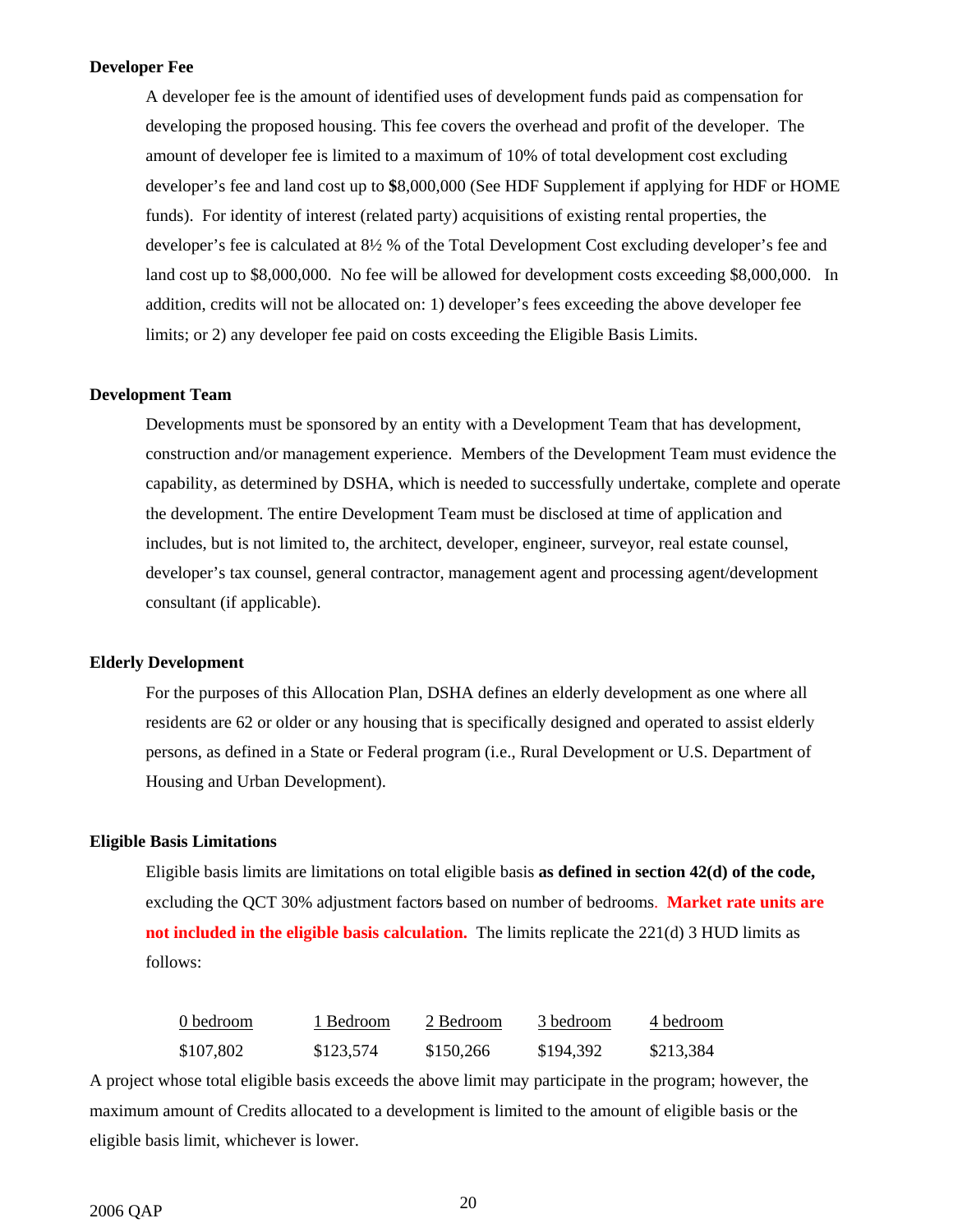#### **Families In Poverty**

According to the United States Department of Health and Human Services, a family in Delaware is considered to be in poverty if the household income is at or below the following income levels:

| 1 person household              | \$9,570  |
|---------------------------------|----------|
| 2 person household              | \$12,830 |
| 3 person household              | \$16,090 |
| 4 person household              | \$19,350 |
| For each additional person, add | \$3,250  |

## **Interim Income**

All project operational income received prior to permanent closing, including Federal housing assistance payments, less routine operating expenses (which includes any debt service normally paid during the construction period).

### **Low-Income Unit**

As defined by IRC Section 42(I)(3), a family is considered low income if its income is less than 60% or 50% of area median income, adjusted for family size, depending upon whether the applicant elects to satisfy the "20-50 test" or the "40-60 test" under IRC Section  $42(g)(1)$ .

#### **Market Study**

All requirements as outlined in DSHA'S Market Study requirements (See application requirements) and certified as follows:

The market analyst shall certify that:

a) He or she is an independent, third party professional with no financial interest in the development other than in the practice of his or her profession;

- b) He or she has the requisite knowledge to proceed with the study;
- c) He or she has personally inspected the subject property and the comparable properties analyzed in the report; and
- d) He or she has conducted the study in accordance with Standards 4 and 5 of the Uniform Standards of Professional Appraisal Practice (USPAP).

#### **Mixed Income/Market-Rate Development**

A mixed income/market rate development is one where at least 20% and no more than 50% of the total units in the development are not tax credit rent-restricted and not subject to income limits.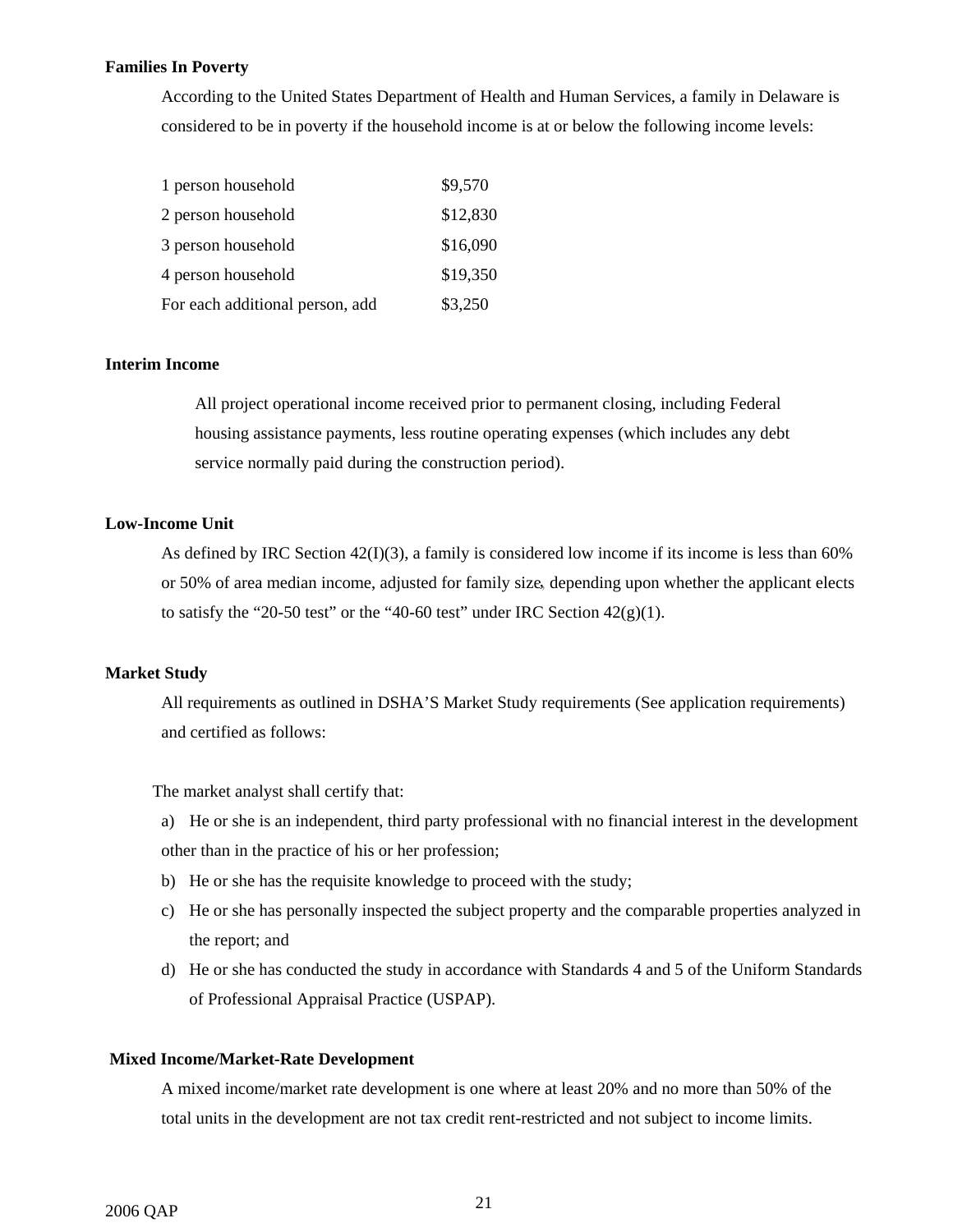#### **New Units**

The creation of additional affordable rent and income restricted units. Completely vacant and/or abandoned structures are new units for the purpose of this definition.

#### **Preservation Expiration**

- A. Tax Credits: Any Pre-1990 tax credit housing development, which has completed its compliance period that is in need of substantial rehabilitation and at risk of losing its affordability.
- B. Subsidized: Any currently occupied subsidized housing development (see definition of subsidized housing on page 24) in need of substantial rehabilitation and at risk of losing its affordability.

For each of the above definitions, the applicant must submit written confirmation from the Tax Credit agency or subsidy contract administrator that the development's affordability expiration is imminent (within two years).

#### **Qualified Census Tract**

Defined in Section  $42(d)(5)(C)$  of the Code means a census tract designated by the Secretary of Housing and Urban Development (HUD) in which 50% or more of households have an income less than 60% of median gross income or in which there exists a poverty rate of 25% or greater. A listing of Qualified Census Tracts is included with the application package.

#### **Qualified Non-profit Organization:**

Pursuant to Section  $42(h)(5)(B)$  of the Code, a qualified non-profit entity means an entity that owns an interest in the development (directly or through a partnership) and materially participates in the development and operation of the development throughout the compliance period and must not be affiliated with or controlled by a for-profit organization.

Section  $42(h)(5)(C)$  of the IRC defines a qualified non-profit organization as:

- i. Such organization is described in paragraph (3) or (4) of Section 501 (c) and is exempt from tax under 501 (a);
- ii. Such organization is determined by the State housing credit agency not to be affiliated with or controlled by a for-profit organization; and
- iii. One of the exempt purposes of such organization includes the fostering of low-income housing.

For non-profit/for profit joint venture developments, applicant must submit an agreement to DSHA, outlining the current and long-term roles of the partners. **An unqualified** legal opinion must be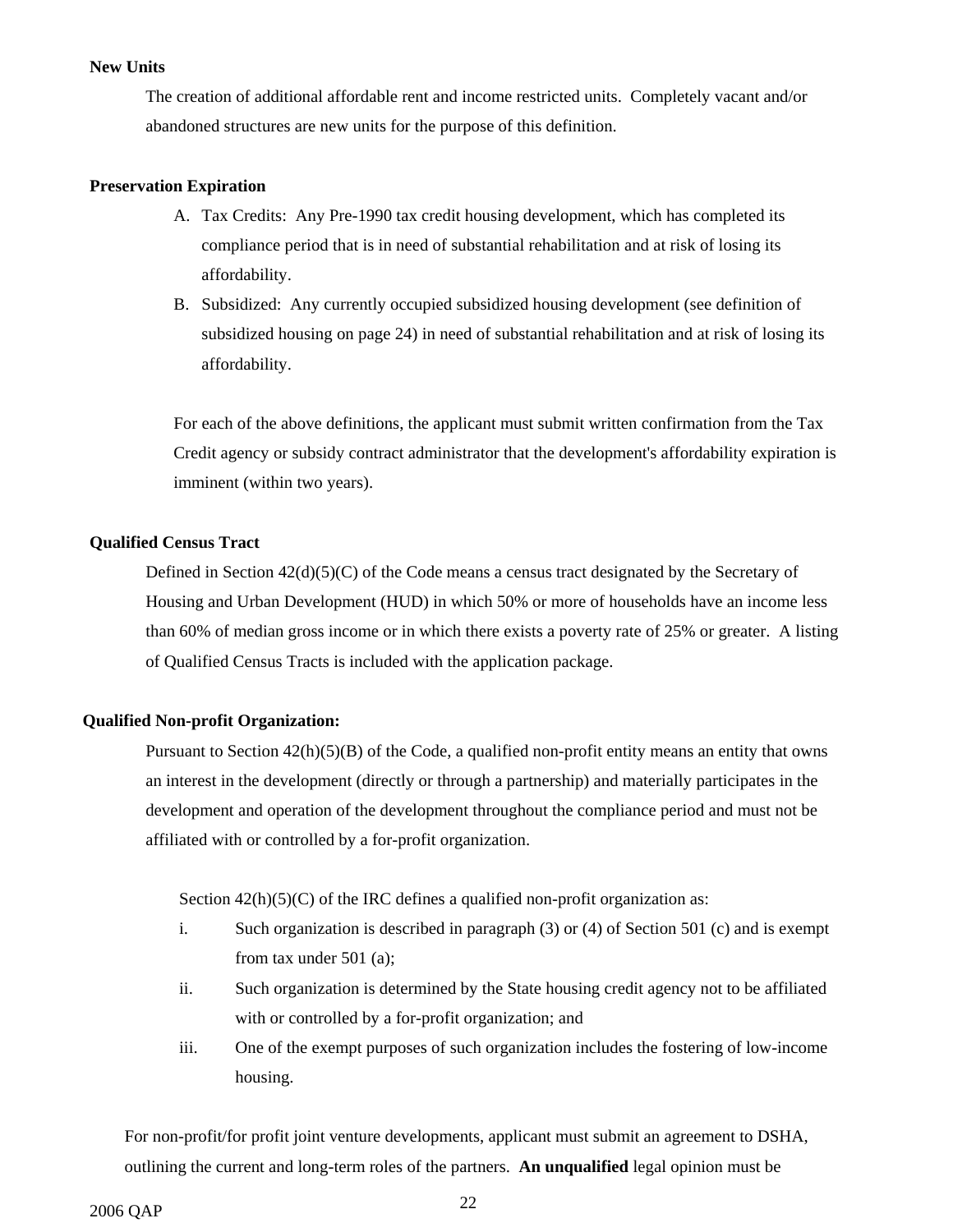submitted with the application that states the joint venture meets the requirements of Section 42 of the IRC as it relates to being considered eligible to compete in the Non-Profit Pool*.* DSHA further requires that the non-profit partner must maintain a 100% ownership interest in the general partner throughout the compliance period.

## **Related Party**

An affiliate and/or Related Party is any person or entity that: (i) has a spousal or family relationship, parent-subsidiary relationship, or where owners, officers, directors, partners, stockholders or members of one business entity has a five percent (5%) or more interest in the other business entity; or (ii) where a substantial relationship exists between the parties directly or indirectly through (a) common family, (b) common general partners or members, (c) common control of the entities, or (d) the person or entity is otherwise controlled in whole, or in part, by the other person or entity. A tax attorney's opinion must be submitted at application in order for the related party to qualify for acquisition credits in accordance with Section 42. The opinion must state that the owner is entitled to claim acquisition credits under Section 42 in accordance with IRC related party requirements.

**Note: See page 20 for Related Party Developer Fee Calculation.** 

## **Special Needs Housing**

Developments, which shall rent units in the development to one or more of the targeted special needs populations, referred to below and must make available a minimum of three services specifically addressing the needs of the identified group. Special needs populations include individuals and families who are in need of certain types of home and/or community based supportive services in order to remain capable of independent living in communities. Supportive services range across a wide continuum of care and will vary from person to person depending on their particular physical, psychosocial and or mental limitations. Targeted special needs populations are:

> Persons with HIV/AIDS related illness; Homeless; Mentally ill; Persons with physical disabilities; Mentally retarded/developmentally disabled; and Migrant and Seasonal Farm workers.

Verification of special needs is required at the time of the resident's application.

Other special needs populations identified in DSHA's needs assessment may be considered at DSHA's sole discretion.

#### **Social Services:**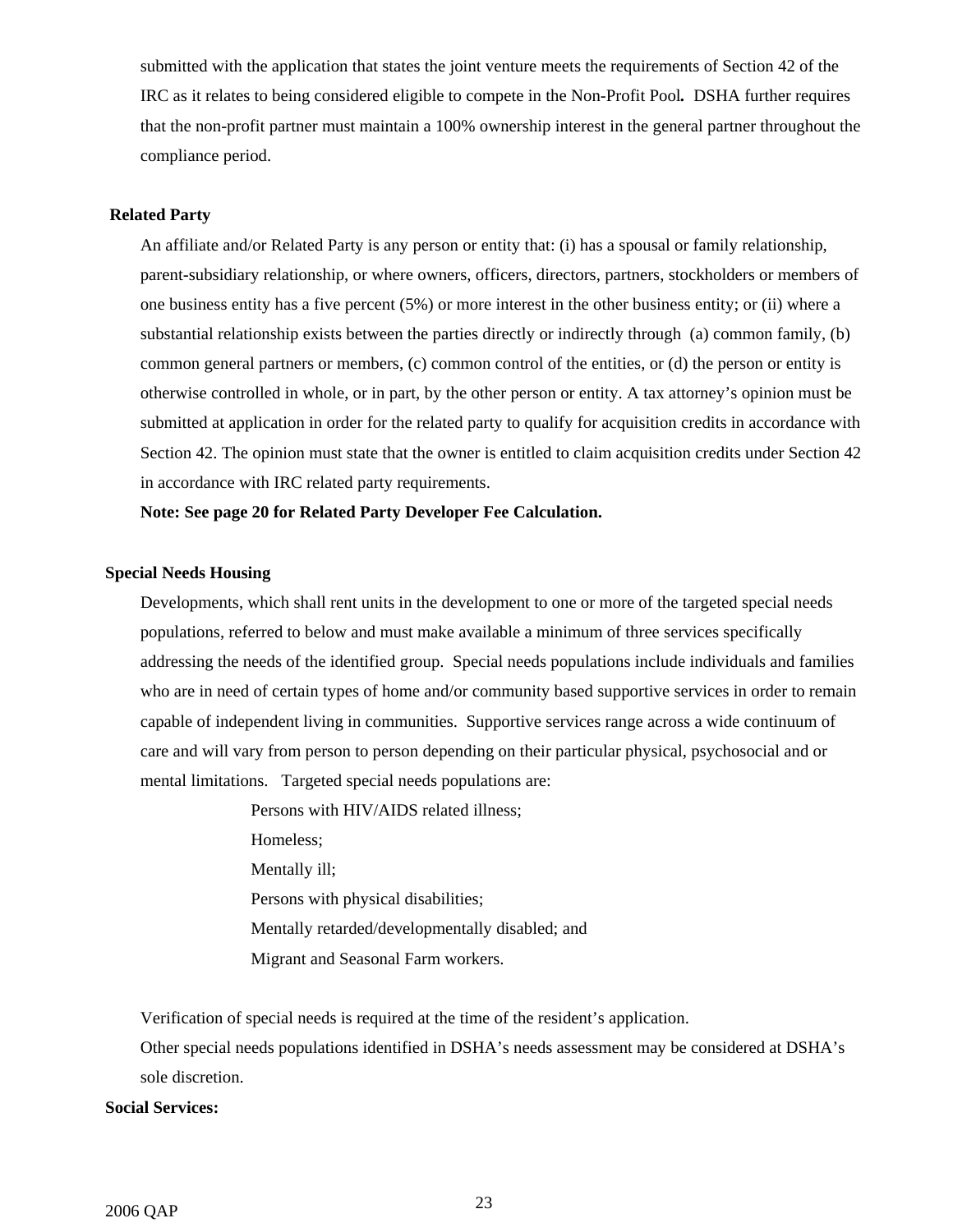A development that includes a plan and provides one or more of the following types of services to improve the quality of life of the residents of the development. The services must be affordable, appropriate, and available. Examples of services that may be included are:

> Parenting programs; Literacy programs; Nutritional services; Transportation services; Personal care; Congregate meals; Counseling programs; Adult Day Care; and Substance Abuse Counseling or Referral.

DSHA allows for reasonable substitutions of services at DSHA's discretion.

## **Substantial Rehabilitation**

A Rehabilitation development is considered to be undergoing substantial rehabilitation if the minimum rehabilitation cost per unit is at least \$20,000 of hard cost and meets both of the following conditions:

> Condition One: The building's most recent use has been residential. Condition Two: One hundred percent (100%) of the units within the existing structural framing are being rehabilitated.

Developments with rehabilitation and new construction combined will not be considered rehabilitation developments if more than 25% new units are added.

#### **Subsidized Housing**

Any housing that presently has United States Housing & Urban Development (HUD), USDA Rural Housing Service (RD) and/or equivalent project-based rental assistance contracts. A copy of any pertinent contract for subsidy must be submitted with the application.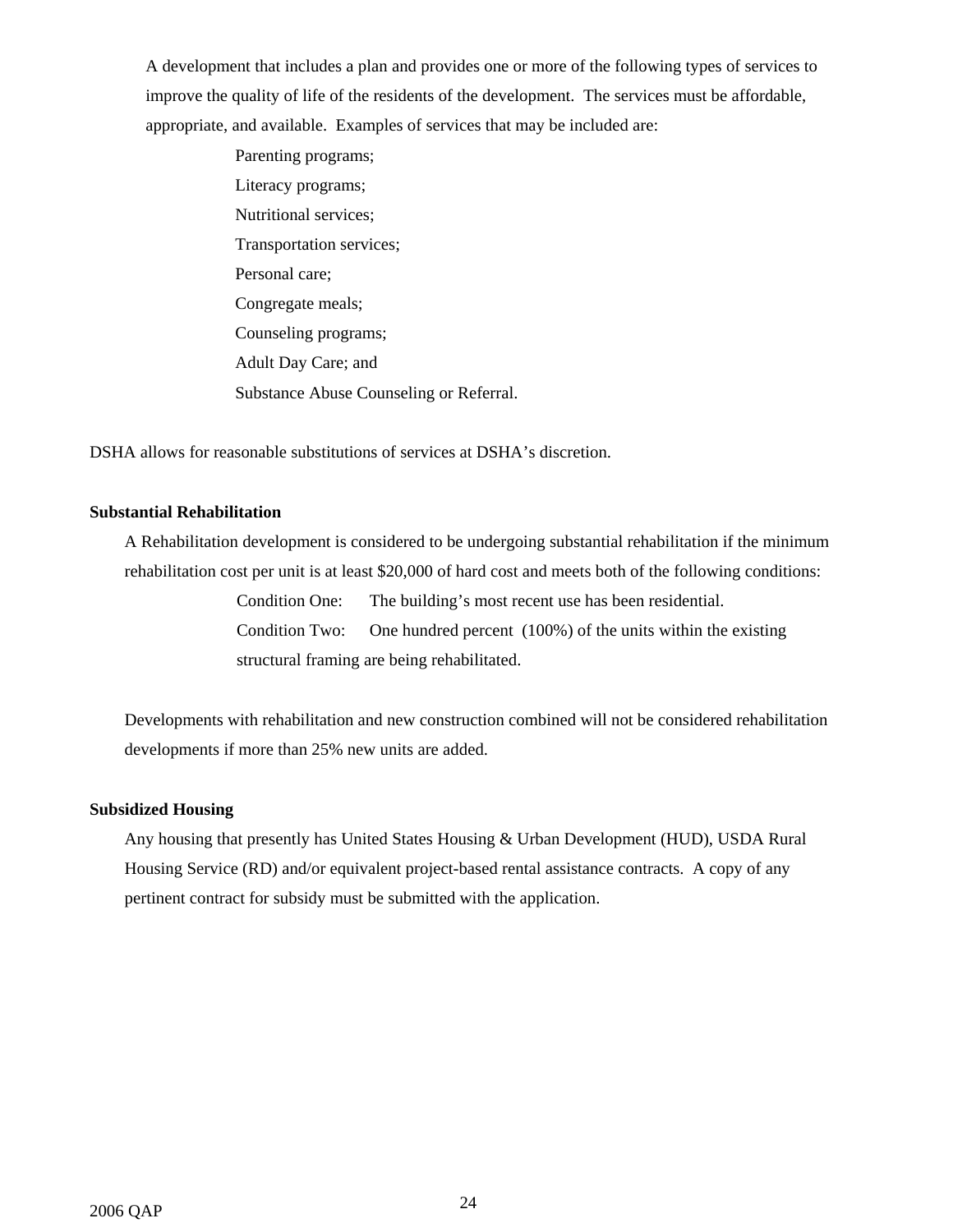### **THRESHOLD REQUIREMENTS**

**Applications shall meet all of the threshold eligibility requirements listed in this section in order to be admitted into a Pool.** 

## **IRS Threshold Requirements** [2](#page-24-0)

- 1) Projects must set-aside a minimum of:
	- a) 20% of the units to be occupied by households with incomes at or below 50% of median gross income, adjusted for family size, for each county; or
	- b) A minimum of 40% of the units to be occupied by households with incomes at or below 60% of median gross income adjusted for family size, for each county.

The choice between complying with the 20-50 test or the 40-60 test, as well as the determination as to the number of housing units that will be set aside for low-income households in total, must be made at time of application for Credit and maintained for the entire compliance period. Once made, both decisions are irrevocable.

- 2) Units must be rent-restricted with gross rents for a qualifying unit at or below 30% of the imputed income limitation applicable to such units. If the costs of any utilities, excluding telephone, are paid directly by the tenant(s), the gross rent must include the applicable utility allowance. Utility allowances are determined by HUD and local housing authorities. A development can use these allowances or when applicable, justify their own by using local utility company estimates. HUD and local housing authority utility allowances or local utility company estimates must be updated annually.
- 3) The Imputed Income Limitation applicable to a unit is the income limitation which would apply to an individual occupying the unit if the number of individuals occupying the unit were as follows:
	- a) SRO or efficiency (no separate bedroom) 1 person
	- b) One or more separate bedrooms 1.5 individuals for each separate bedroom.
- 4) Tax Credit units must be developed and maintained in equivalent quality and square footage as non-tax credit units.
- 5) All units must meet applicable building and/or housing codes.

 $\overline{a}$ 

<span id="page-24-0"></span><sup>2</sup> **If HOME funds are lent at a below market interest rate for a development and included as part of eligible basis, at least (40%) forty percent of the units in a building are to be occupied by households with incomes at or below 50% of median gross income, adjusted for family size, for each county.**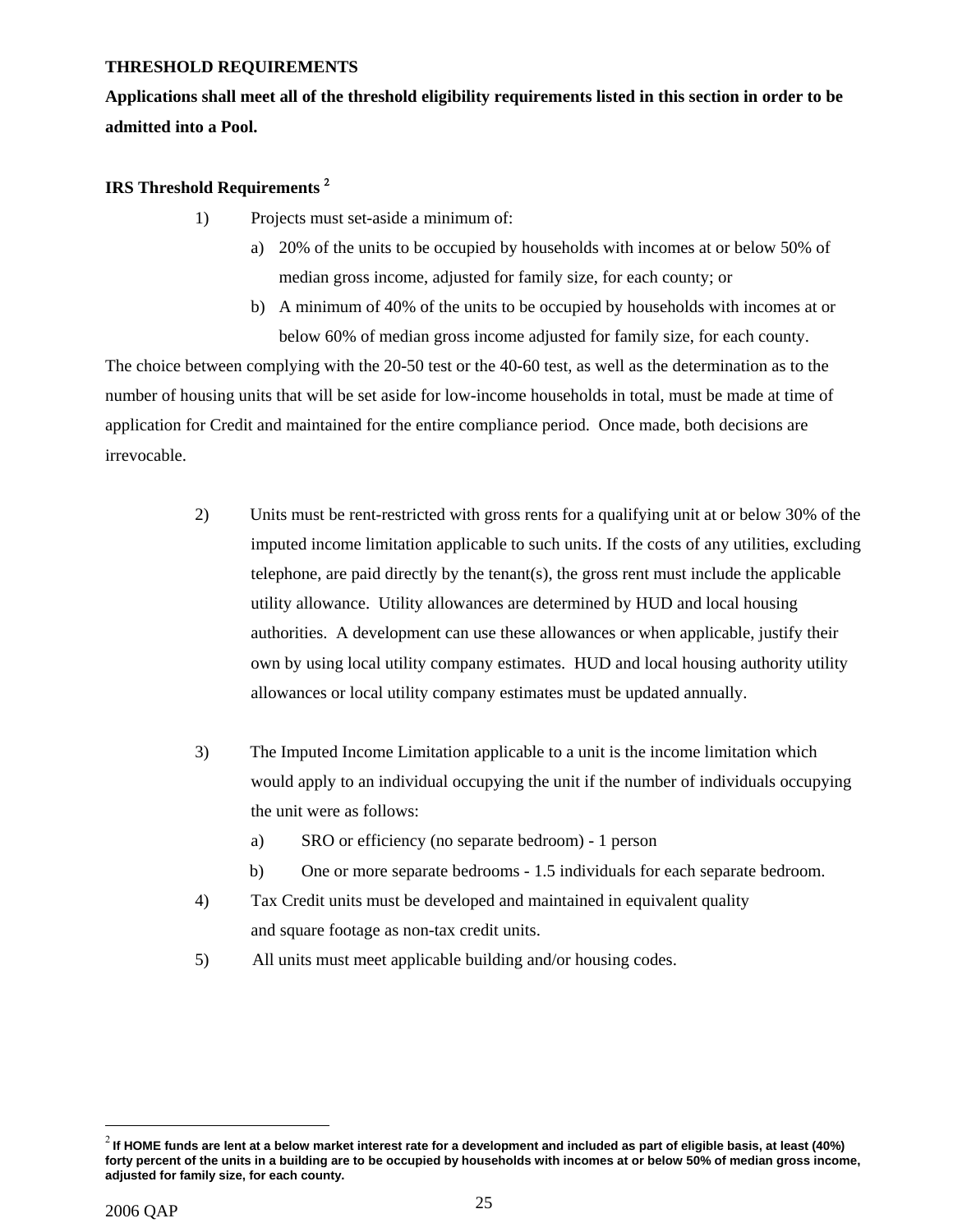#### **DSHA Threshold Requirements**

**Note: For Developments that have previously received tax credits, the compliance period must have expired on all buildings before re-applying for tax credits.** 

- 1) **Livable Delaware**-All applications for new construction developments must be located in Communities, Developing Areas, or Secondary Developing Areas as defined by Livable Delaware. While development proposals are permitted in Environmentally Sensitive areas, pursuant to Livable Delaware, special consideration should be made to protecting the environment. In keeping with Livable Delaware Strategies, tax credit developments should integrate into existing residential communities and neighborhoods. Surrounding uses must be compatible with the proposed development and the proposed design compatible with existing architecture in the area. Livable Delaware Strategies and Maps can be accessed on the web at: http://state.de.us/planning/shape/strategy/index.htm
- 2) **Compliance with Discrimination Laws**-All applicants must comply with the provisions of any federal, state or local law prohibiting discrimination in housing on the grounds of race, color, sex, creed, handicap/disability and familial status, sexual orientation, or national origin, including but not limited to: Title VI of the Civil Rights Act of 1964 (Public Law 88 352, 78 Stat. 241), all requirements imposed by or pursuant to the Regulations of HUD 24 CFR Subtitle A, Part 100 issued pursuant to that title; regulations issued pursuant to Executive Order 11063, and Title VII of the 19068 Civil Rights Act, as amended by the Fair Housing Amendment Act (Public Law 100-430) and Americans with Disabilities Act (Public Law 101-336). In addition, recipients of federal funds (i.e. RHS HUD financing) must comply with Section 504 of The Rehabilitation Act of 1973, as amended (29 U.S.C. 794).
- 3) **Minimum Family Size**-The minimum family size eligible for each affordable housing unit has been established by DSHA. The minimums are as follows: Efficiency - 1 person; one bedroom - 1 person; two bedrooms- 2 persons; three bedrooms- 3 persons; and four bedrooms- 6 persons.[3](#page-25-0)
- 4) **Minimum Gross Square Footage** –DSHA has established a minimum gross square footage requirement for new construction and conversion of non-residential units to residential use that is based on bedroom size. The following gross square footage dimensions are the minimum required by bedroom:

1

<span id="page-25-0"></span><sup>3</sup> **DSHA reserves the right to waive minimum family size eligibility for two bedroom units when it is satisfied that conditions exist that indicate difficulties in finding qualified families to rent two-bedroom units. Such conditions include, but are not limited to: Market condition shifts; low absorption rates; no waiting lists; large number of one person household applicants; excessive vacancies for extended periods of time and increased elderly household demand. If conditions can be documented, a development owner may apply in writing for a waiver. DSHA, may elect to permit occupancy by one person in a two-bedroom unit for a maximum of 10% of the total number of two-bedroom units in a property. Requests for the waiver will only be accepted 24 months after development has reached 100% occupancy. For elderly only properties, one person households may be eligible for two-bedroom units. However, priority must be given to two person elderly households on the waiting list.**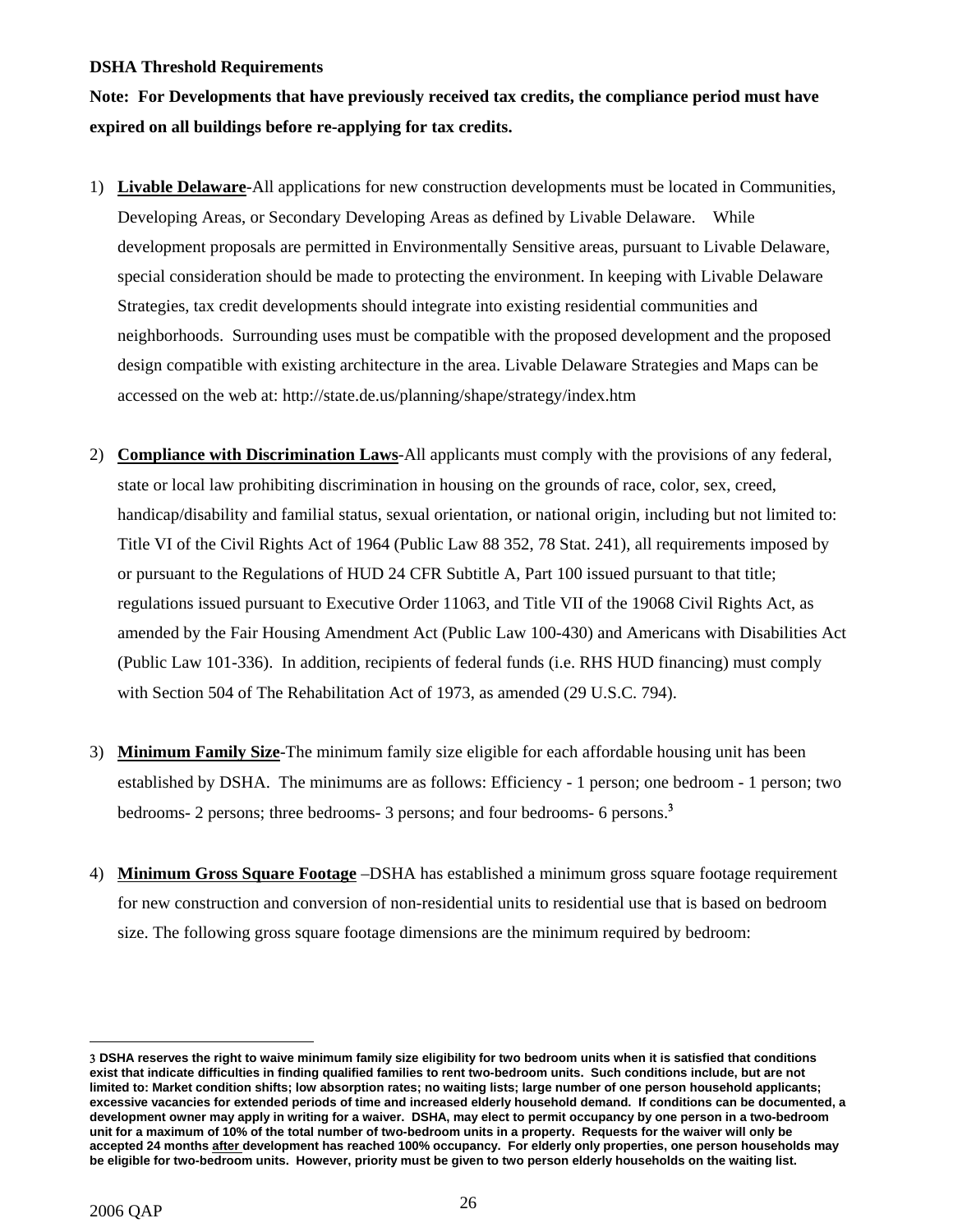one bedroom- 700 sq. ft; two bedrooms- 850 sq. ft.; three bedroom -1050 square feet, efficiencies -500 sq[.](#page-26-0) ft. and SROs- 100 sq. ft<sup>.4</sup>. Square footage of units may not be averaged to meet minimum square footage requirements

- 5) **Market Study** In order to demonstrate the need and demand for the proposed development in a market area, a comprehensive market study of the housing needs of low-income individuals in the area to be served by the development must be submitted with the application. (See Standards for Completion of the Market Study.) The market study should be conducted within six months of the date of application submission. The assumptions used in the market study must precisely reflect the information provided in the application. If DSHA determines there is an insufficient market need or demand, the application shall be deemed ineligible. DSHA must pre-approve the market study provider.
- 6) **Local and Community Notice For Acquisition/Rehabilitation Developments** Applicants must notify, via certified mail, the county executive, the local state senator and the local state representative or if in a municipality, the local mayor/council president, local state senator and the local state representative that an application has been submitted**.** Applicant must also notify, via certified mail, all neighborhood associations, civic groups and community organizations within one-quarter mile of the proposed development after submitting the application. In New Castle County such neighborhood associations, civic groups and community organizations are designated in the Civic Association Directory for New Castle County which is available through the New Castle County Office of Community Governing or in the Community Organization Guide, City of Wilmington, Office of Planning. For Kent and Sussex counties, if lists do not exist, developer must exercise due diligence, including specific contact with local legislators to obtain information on specific and legitimate groups in notifying the appropriate surrounding communities. Legitimate (organized with by-laws) neighborhood associations, civic groups and community organizations must be in existence at the time of notification. All letters providing notice pursuant to this section shall be substantially in the same form as provided in the LIHTC application. Applicants/sponsors must certify to compliance with this section, as well as document proof of compliance in the form of U.S. Postal certified mailing receipts and stamped green cards submitted to DSHA **by 4:00 pm on April 17, 2006** (approximately ten (10) days after application). Failure to submit the above-referenced certification, stamped receipts and green cards to DSHA by the deadline will result in the disqualification of the sponsor's application. DSHA reserves the right to reject any application where the notice does not conform to the form notice as provided by DSHA and/or otherwise failing to comply with the provisions of the local government and community notices requirements.

#### NOTE 1: NOTIFICATION IS A THRESHOLD ISSUE AND THE MEASURE OF COMPLIANCE

 $\overline{a}$ 

<span id="page-26-0"></span><sup>4</sup> **The minimum gross square footage is measured from the face of the exterior sheathing to the center line of the party wall (exclusive of storage and common areas). Storage and common areas are defined as areas contiguous to units but not part of the units' living area such as attached storage sheds, storage rooms, stairs and halls in common areas.**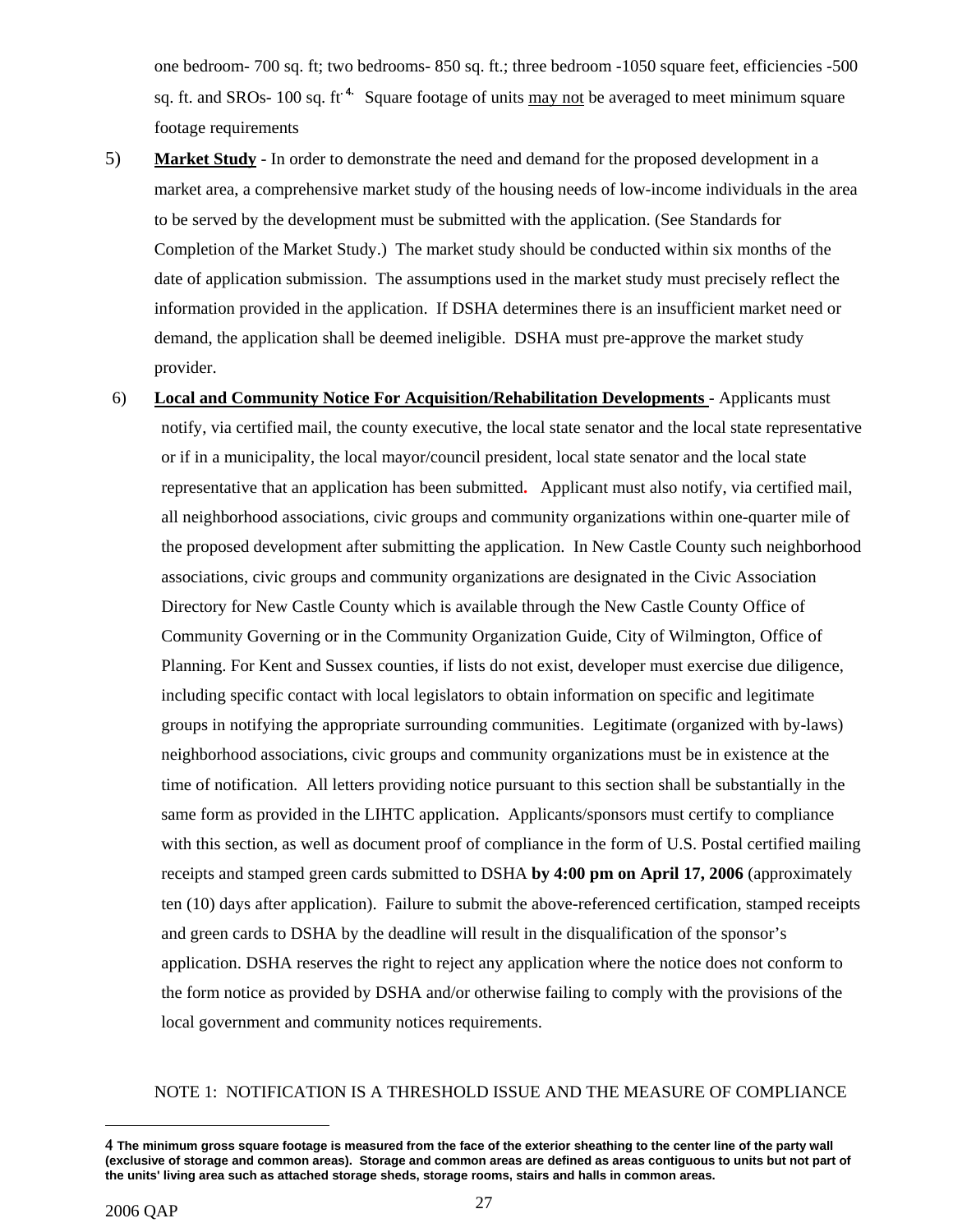THEREOF WILL BE BASED SOLELY ON WHETHER THE SPONSOR/DEVELOPER COMPLIED WITH THE TECHNICAL REQUIREMENTS OF NOTICE. THE PURPOSE OF THE REQUIREMENT IS TO KEEP THE COMMUNITY INFORMED AND TO FACILITATE INPUT FROM THE COMMUNITY TO THE DEVELOPER IN TERMS OF THE CONSTRUCTION PLANS FOR THE DEVELOPMENT (PLAYGROUNDS, FENCES, PARKING LOTS, LIGHTING, ETC.).

NOTE 2: ALL NEW CONSTRUCTION DEVELOPMENTS ARE EXEMPT FROM THIS THRESHOLD REQUIREMENT BECAUSE NOTICES ARE GIVEN THROUGH THE ZONING AND BUILDING PERMIT PROCESS OF THE LOCAL JURISDICTION.

## **NOTE 3: APPLICANTS THAT SUCCESSFULLY EARN POINTS WITHIN THE "COMMUNITY OUTREACH – NOTICE" POINT SCORING CATEGORY SHALL BE CONSIDERED AS MEETING THE LOCAL AND COMMUNITY NOTICE FOR ACQUISITION/REHABILITATION DEVELOPMENTS UNDER THE MINIMUM THRESHOLD REQUIREMENTS.**

- 7) **Development Team** Applicants are eligible to compete only if they do not:
	- a) Have a general partner, voting member, developer or an affiliated entity who owned a managing or controlling interest in an LIHTC development when title was foreclosed by entry of judgment or deed in lieu of foreclosure during the past seven years.
	- b) Have a general partner, voting member, developer or an affiliated entity who has failed to utilize credit within program time guidelines causing the recapture of said credits.
	- c) Have a general partner who has been removed or withdrawn under threat of removal from a tax credit development.
	- d) Have a general partner, voting member, developer or affiliated entity that owns a managing or controlling interest in any LIHTC development that has failed to submit annual development certifications and/or is delinquent in payment of monitoring or other required LIHTC fees.
	- e) Has failed to fulfill any obligations committed to in a previous application for LIHTC that has not been corrected to DSHA's satisfaction.
	- f) Has had IRS Form 8823, "Low Income Housing Tax Credit Agencies Report of Noncompliance" filed on a development during previous year(s) that has not been corrected to DSHA's satisfaction.
	- g) Has any development that is not complying with its Declaration of Restrictive Covenant Provision.

Notwithstanding the above, DSHA may, in its sole discretion, waive the threshold eligibility restrictions pursuant to subsection [c] of this section upon a showing by the applicant of good cause. Any such decision shall be final and not subject to review.

8) **Site Control** - Sponsors must have sufficient site control to enable the development to move forward if a reservation is made. Site control can be demonstrated by recorded deed, recorded long-term lease, municipal or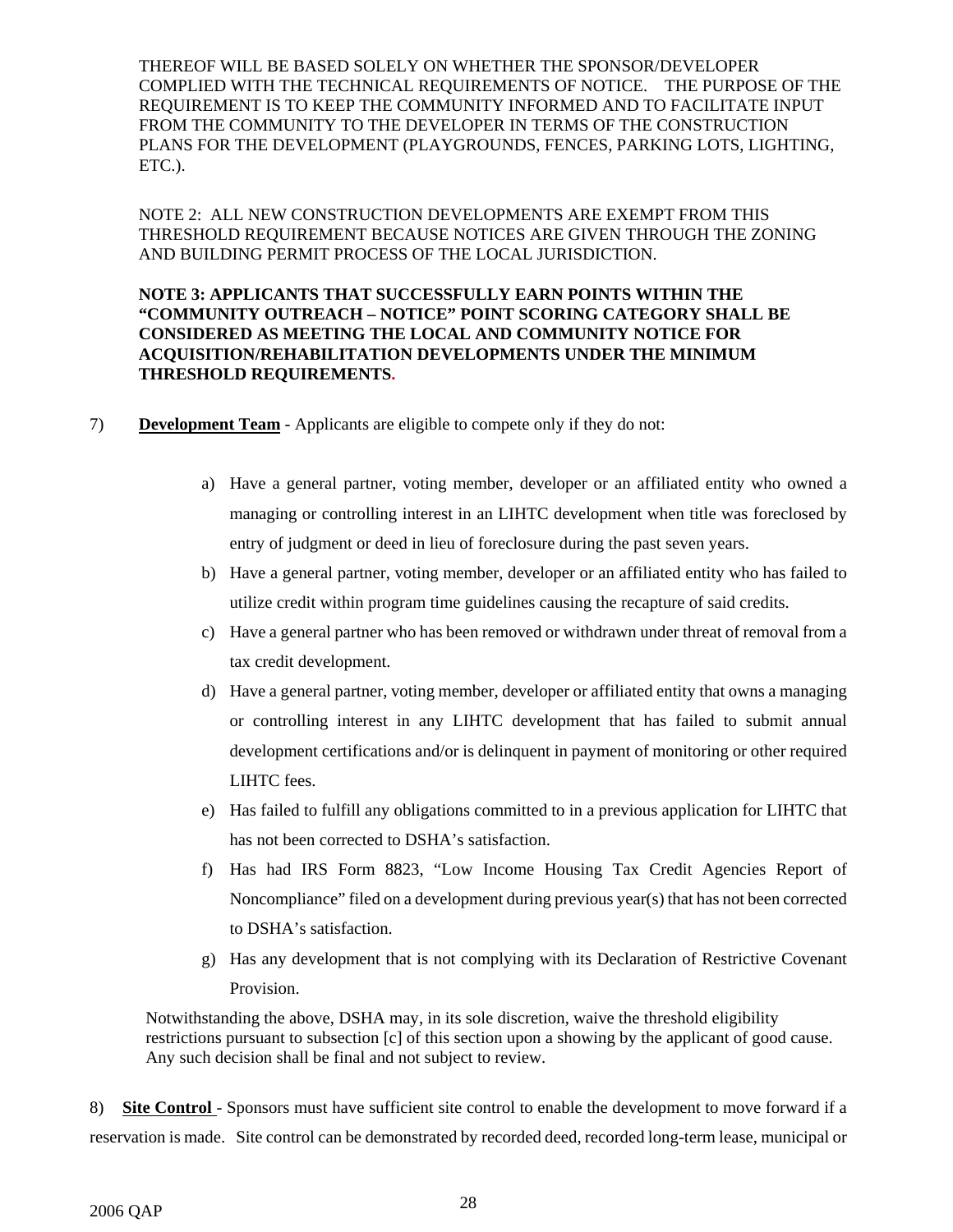county disposition and development agreement, an option to purchase or lease, or a purchase contract. The sales agreement or lease agreement and all pertinent terms therein must be submitted at the time of application**.** 

9) **Local Zoning/Planning Approvals** - Applicants must submit documentation that the following approvals are in place or can be obtained without jeopardizing an allocation of credits.

> a) Zoning - Properties must be zoned for its intended use. If variance or exception is required, applicants must provide documentation illustrating the present status of the proposed zoning change, the local planning and zoning process and must submit evidence that appropriate approval can be obtained within the required period.

> b) If no zoning or site plan approval is required, applicant must submit a letter from the appropriate municipal official indicating such or the applicant or developer may provide such certification.

10) **Financial Feasibility** - Applicant shall provide one financing plan for the proposed development and shall demonstrate that the proposed development is financially feasible and viable as a qualified low-income housing development throughout the extended use period. The housing credit dollar amount allocated to a development shall not exceed the amount DSHA determines is necessary for the financial feasibility of the development. DSHA's underwriting criteria are included in the application.

If all funding sources planned for the development have not been committed, proof must be provided that construction, permanent and gap funding source applications have been submitted and letters of intent must be provided evidencing a funding source's interest in financing the development. Applicants seeking to fill a funding gap and coming out of pocket shall submit a certification that the applicant has the amount of cash or other resources, as approved by DSHA, required to fill the funding gap. If a developer fee pledge is to be utilized to fill a funding gap, no more than 50% of the developer fee may be used.

DSHA reserves the right, based on documentation submitted and DSHA's underwriting criteria as well as the submitted market analysis, to determine that a development is not viable and/or feasible. If such determination is made, applications will be deemed ineligible. **For acquisition rehabilitation developments, DSHA construction staff must be notified forty-five (45) days in advance of application submission for a pre-inspection.** 

**All developments must adhere to minimum construction standards regardless of financing source(s) (including tax-exempt bond financing).** These standards have been outlined in the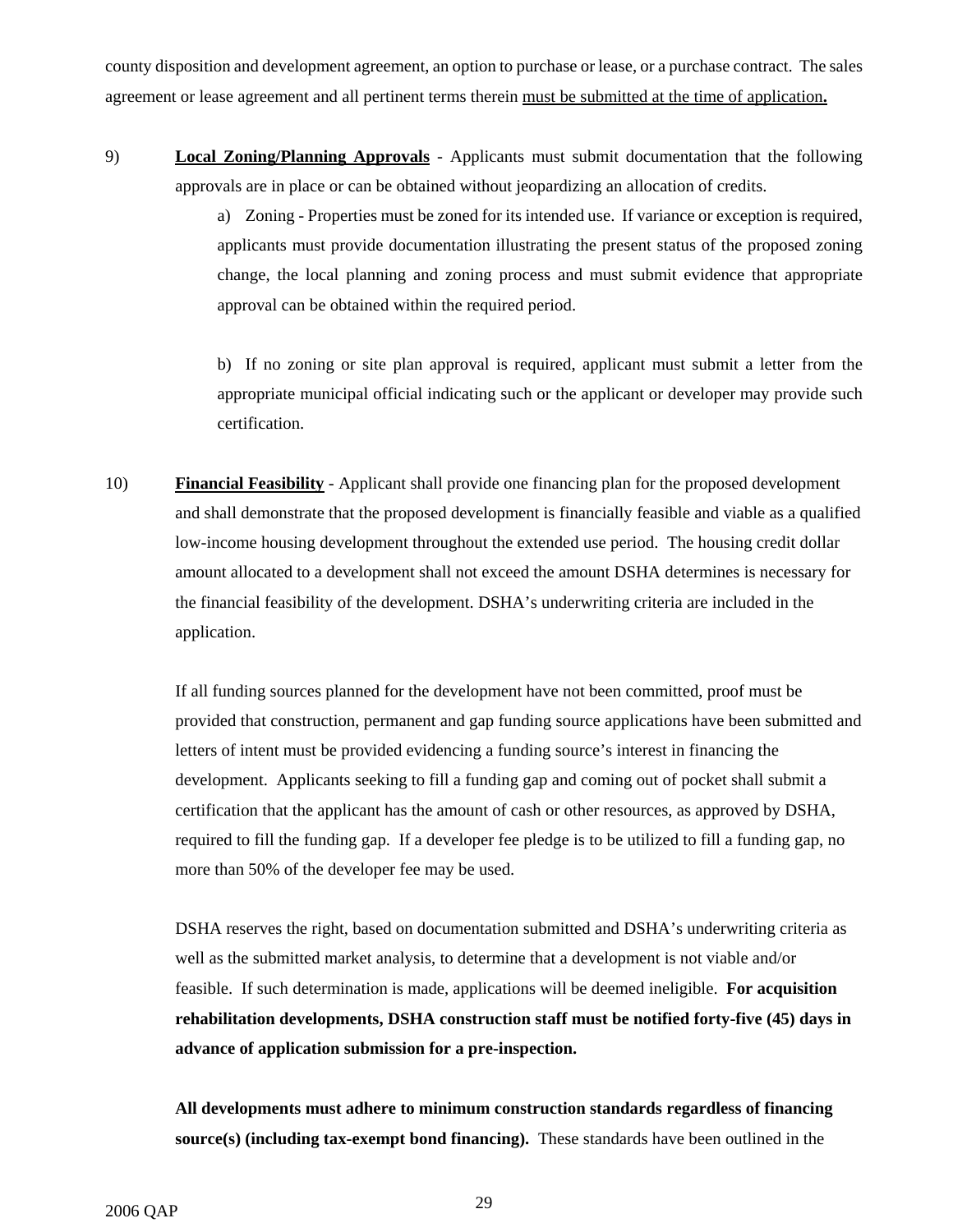Qualified Allocation Plan Attachments. Based on these minimum standards, DSHA reserves the right to determine a development is ineligible to compete.

- 11) **Displacement** No development will be eligible to compete for an allocation of credits if the application requires that existing residents be involuntarily and permanently relocated due to income ineligibility for tax credit purposes. Submission must include either: preliminary income certifications for tenants residing in occupied units demonstrating that they are income eligible and/or a certified letter from said residents indicating their willingness to be relocated. If preliminary income certifications or a certified letter cannot be obtained, applicants must assume the percentage of units that are not tax credit eligible is the lesser of 20% of all units or the percentage of units that cannot be certified eligible.
- 12) **Internal Revenue Form 8821-** IRS Form 8821,Tax Information Authorization, must be signed at application by the developer/sponsor. This form will allow the IRS to share taxpayer information with DSHA.
- 13) **Rehabilitation -** Any development allocated rehabilitation credits must vacate units in order to complete renovation activities and also provide relocation assistance to tenants in accordance with the Uniform Relocation Assistance and Real Property Acquisition Policies Act of 1970 (URA).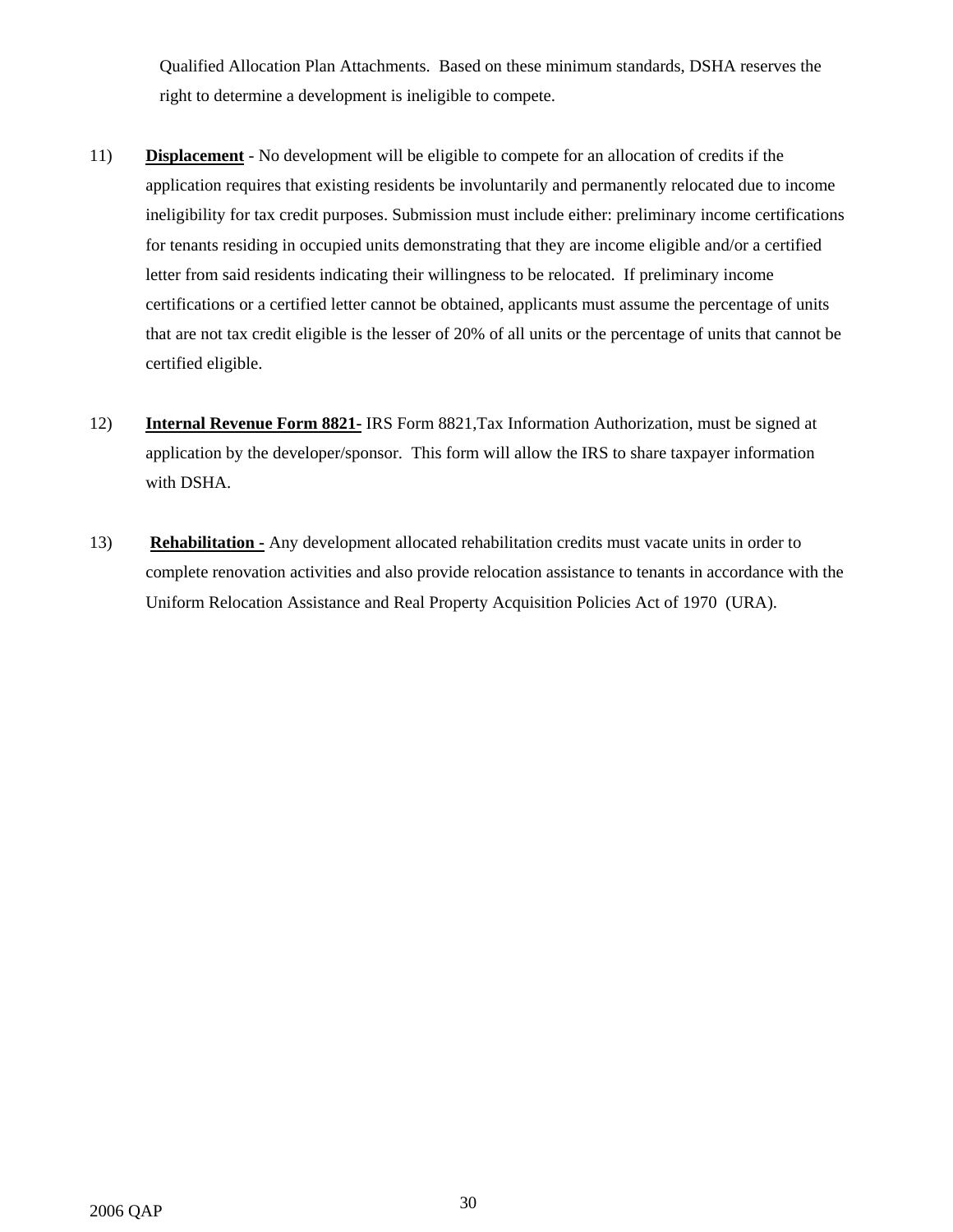#### **RANKING AND POINTS**

## **POINT SYSTEM FOR NEW CASTLE COUNTY POOL**

### **Increase in the Compliance Period**

For increases in the compliance period, zero to three (0-3) points shall be awarded. One point will be awarded for every five-year period the compliance period is extended during which the owner may not choose to exercise its opt out provision.

| 1 point:  | 20 year compliance $+10$ year extended use |
|-----------|--------------------------------------------|
| 2 points: | 25 year compliance $+5$ year extended use  |
| 3 points: | 30 year compliance $+0$ year extended use  |

or

Three (3) points will be awarded to developments that will be converted to home ownership for the residents after the initial fifteen (15) year compliance period has expired. In such instances, the extended use period will be waived. The deed of easement and Declaration of Restrictive Covenants shall reflect a right of first refusal be granted by the owner to the residents. Units must be offered at the units' fair market value at the time of the original resident's initial occupancy of the unit. Total costs per unit is subject to the limits of Section 221 (d)(3)(ii) of Section 42. Applicants must submit a detailed marketing plan which includes projections on maintenance, tenant reserve funds, homeownership training, continued affordability, sales price calculation, lease/purchase agreements, etc. The plan will be evaluated for feasibility and compliance with all regulations (Section 42, Fair Housing, and all other funding sources requirements). Syndication documents must reflect the conversion**.** 

#### **Developments Serving the Lowest Income Tenants**

Two to fifteen (2-15) points will be awarded to developments whose percentage of tax credit units are affordable to individuals and families whose incomes are at or below fifty percent (50%) of median income.

| $10\% - 25\%$  | 2  |
|----------------|----|
| $26\% - 50\%$  | 4  |
| $51\% - 65\%$  | 6  |
| 66% - 80%      | 10 |
| $81\% - 100\%$ | 15 |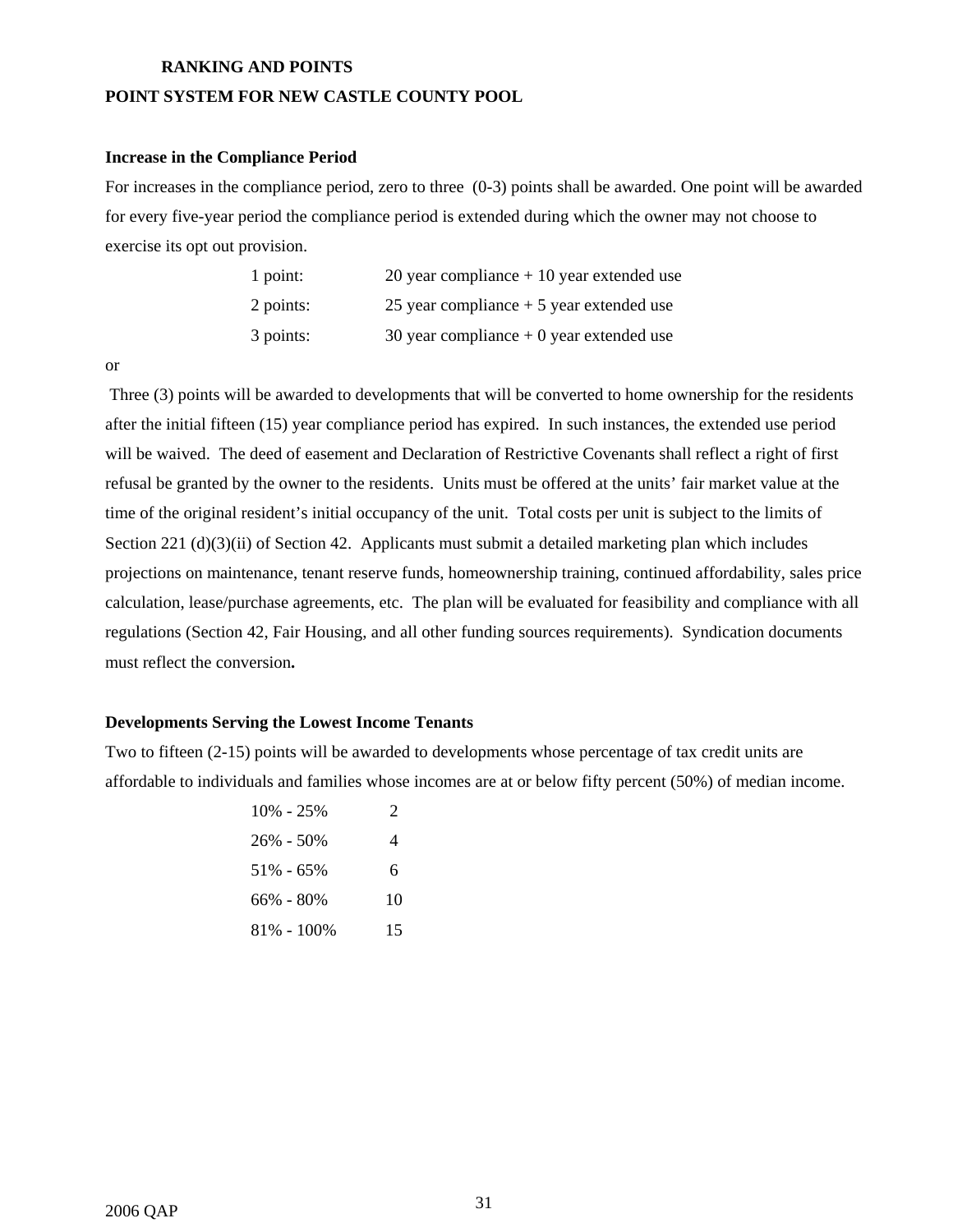#### **Additional New Units for Families in Poverty**

One to five (1-5) points will be awarded to developments whose percentage of tax credit units are affordable and available to individuals and families meeting the Families in Poverty definition on page 21.

> 30% 5 points 20% 3 points 10% 1 point

Accordingly, rents should be calculated at 30% of Area Median Income (AMI).

Note: Current subsidized and Tax Credit properties are excluded from this definition and will not receive points in this category.

### **Per Unit Cost Reduction**

One to five points (1-5) points will be awarded to Developers, whose per unit costs are fifty percent (50%) to eighty percent (80%) of the current HUD 221 (d) (3) limits. The table below defines the number of points earned based on Total Development Cost (TDC) range by bedroom size. Per unit costs are determined by dividing the total fee cost (LIHTC App. Part II, Economics, section F, line item a) by the number of units (adjusted for bedroom size).

**Note: In the event the final TDC exceeds the initial TDC indicated on the application, DSHA reserves the right to withdraw the allocation of credits.** 

|                 | <b>HUD</b><br>0 PT. |             | 1 PT. |                      |           |  | 3PTS.                       | 5 PTS.<br><b>TDC: 50-60% of Limits</b> |                          |           |           |  |           |
|-----------------|---------------------|-------------|-------|----------------------|-----------|--|-----------------------------|----------------------------------------|--------------------------|-----------|-----------|--|-----------|
|                 | 221(d)(3)<br>Limits | TDC 81-100% |       | TDC:71-80% of Limits |           |  | <b>TDC:61-70% of Limits</b> |                                        |                          |           |           |  |           |
| 0 <sub>BR</sub> | \$107,802 86,243    |             |       | \$107,802            | \$75,462  |  | \$86,242                    | \$64,682                               | ٠                        | \$75,461  | \$53,901  |  | \$64,681  |
| <b>BR</b>       | \$123,574 98,860    |             |       | \$123,574            | \$86,503  |  | \$98,859                    | \$74,145                               | ۰                        | \$86,502  | \$61,787  |  | \$74,144  |
| 2 BR            | \$150,266 120,214   |             |       | \$150,266            | \$105,187 |  | \$120,213                   | \$90,161                               | $\overline{\phantom{a}}$ | \$105,186 | \$75,133  |  | \$90,160  |
| 3BR             | \$194,392 155,515   |             |       | \$194,392            | \$136,075 |  | \$155,514                   | \$116,636                              |                          | \$136,074 | \$97,196  |  | \$116,635 |
| 4 BR            | \$213,384 170,708   |             |       | \$213.384            | \$149.370 |  | \$170,707                   | \$128,031                              | $\blacksquare$           | \$149.369 | \$106,692 |  | \$128,030 |

2005 PER UNIT COST LIMITATIONS TABLE

TDC: Total Developments Costs are determined by dividing Total Development Cost as listed in LIHTC APP Part II, Development Economics (Line F a) by number of units. Adjustments for bedroom size will be made accordingly, (see example below):

Step1). 24 unit property (12/2 BR& 12/1 BR) TDC=\$2,225,000.00

Step 2). 12-1BR development cost =12 x \$123,574 (max HUD 221(d) 3 limit) = \$1,482,888 12-2BR development cost = 12 x \$150,266 (max HUD 221(d) 3 limit) = \$1,803,192 Total \$3,286,080

Step 3). \$2,225,000.00 (TDC) /\$3,286,080 =.677%, 3 points earned

#### **Special Needs Housing**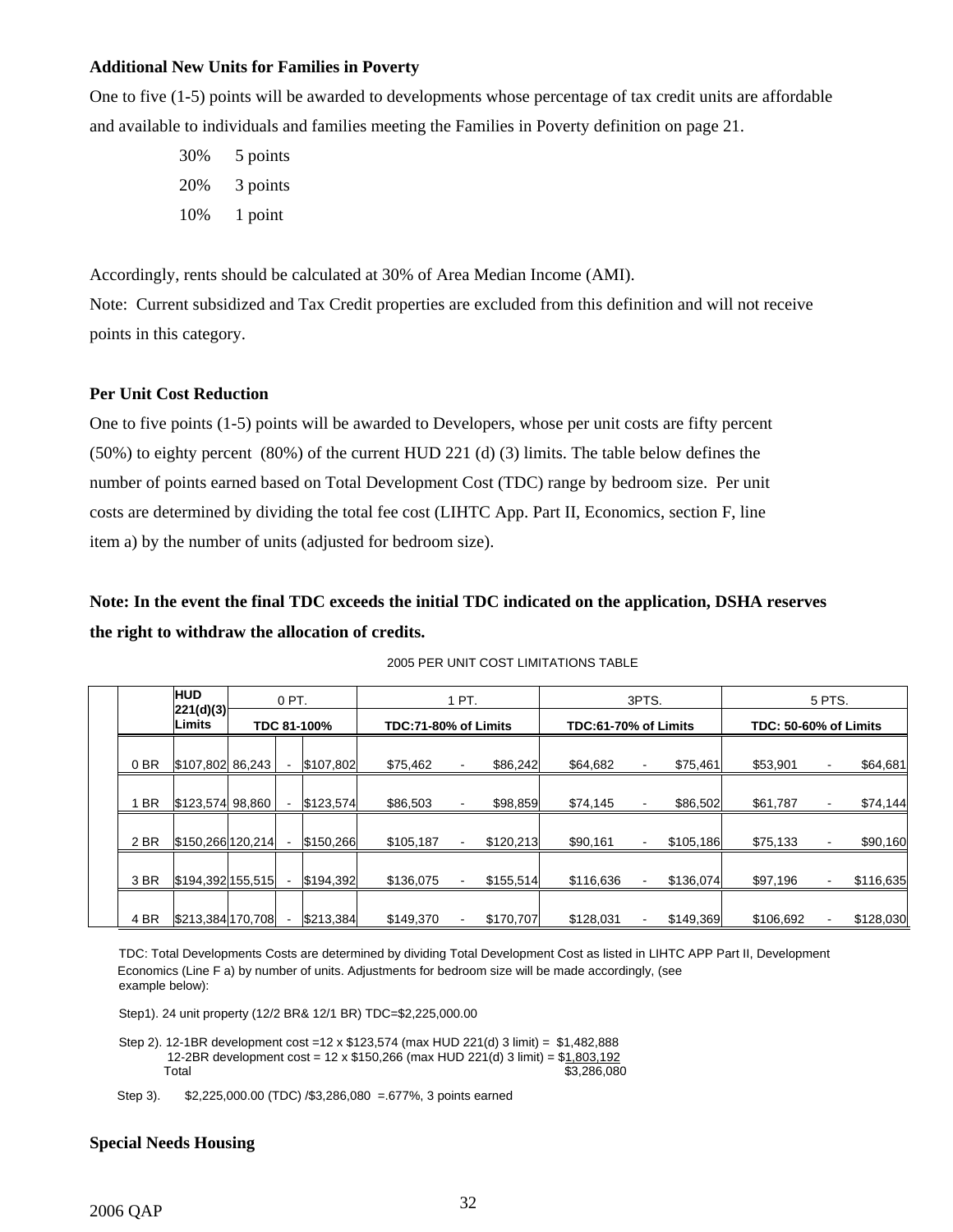Developments that provide permanent housing for persons with special needs are awarded five (5) points. Special needs populations are:

> Persons with HIV/AIDS related illness Homeless persons Mentally ill persons Persons with physical disabilities Mentally retarded/developmentally-disabled persons Migrant and Seasonal Farm workers

Other special needs populations identified in DSHA's Needs Assessment may be considered at DSHA's sole discretion.

In order to qualify for points in this category, 100% of the property must be made available for the special needs population. Additionally, a minimum of three (3) appropriate services must be provided free of charge to the residents. Documentation of these services and how they will be paid for must be provided.

## **Local Government Contribution**

Two to five (2-5) points are awarded for developments that receive financial support from local government. Evidence of local government contribution must be submitted to DSHA from the local government entity detailing the dollar amount of the waiver or contribution. A local contribution must generally reduce the development or operating costs of a development by at least 2%. This can be in the form of municipal or county funding or local public housing authority capital funding, waiving of building permit fees, granting of a tax abatement, donation of land or land provided at a nominal price., or some other documented form of assistance, as approved by DSHA, that financially reduces the development cost or reduces the operating cost of the project over a five-year period.

> 2%-2 points 3%-3 points 4%-4 points 5%-5 points

## **Local Government Support**

Three (3) points will be awarded for an application that receives a letter of support from the local government indicating its support of the development, and endorsing the development in the current round of competition. The letter must be from the Chief Executive Officer of the municipality, county or local government in which the development is located and must precisely reflect the development as submitted with the application without modification or qualification.

#### **Leveraging of Non-DSHA Administered Resources**

## 2006 QAP <sup>33</sup>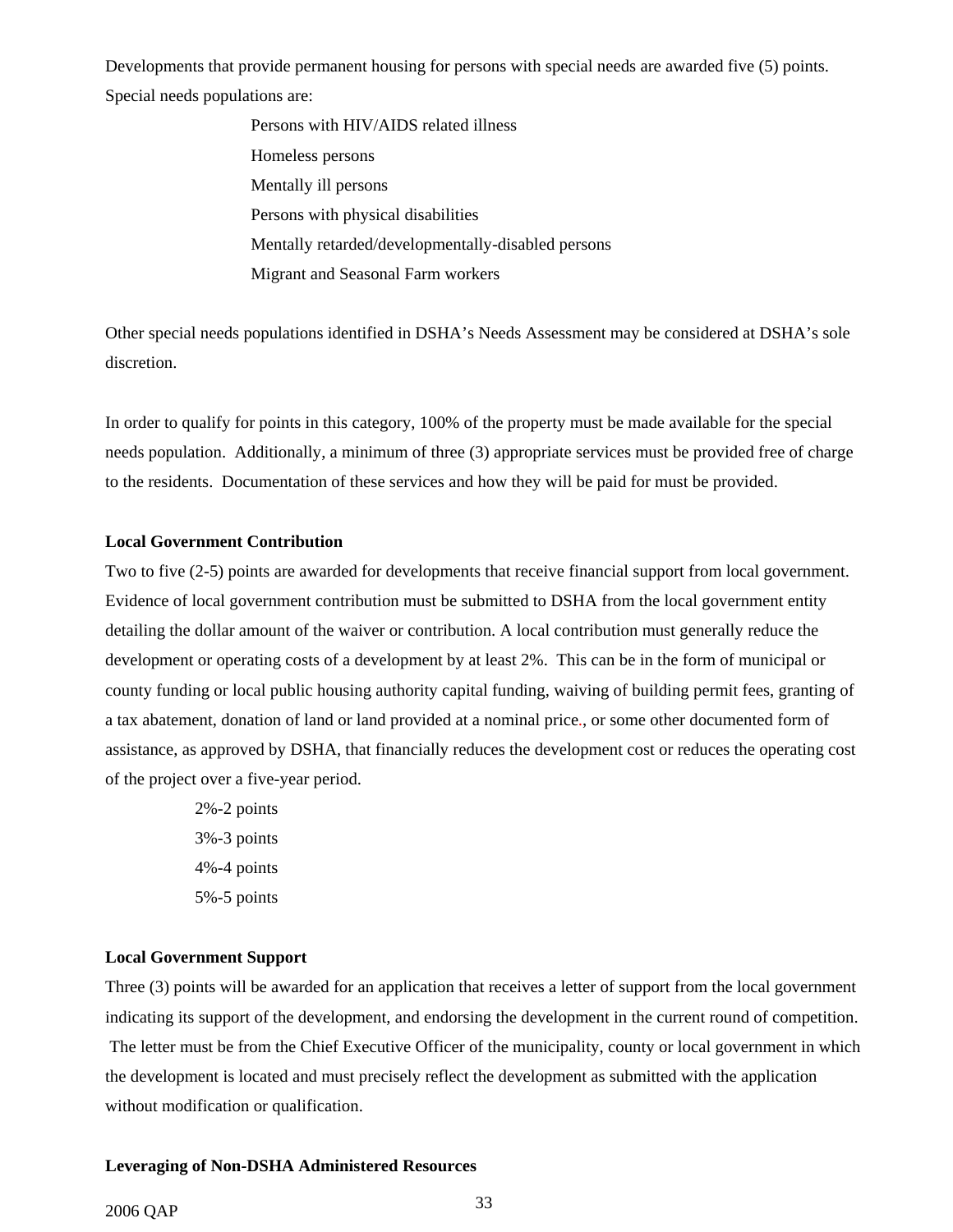To the extent that DSHA controlled funds, including tax credits, HOME funds and Housing Development Funds, are used to leverage other funds, zero to fifteen points (0-15) for the greater leveraging of funds based on the unadjusted qualified basis calculations. Provision of local government five-year rental subsidies and reduced developer's fees are sources of leveraging for this category. For tax credit equity raised beyond the minimum required, leveraging points are only awarded for additional net equity raised if a detailed letter of intent from an investor or syndicate for the additional net equity is submitted at time of application. A letter of interest is NOT sufficient.

#### **Percentage of Leveraging:**

**Ninety-five to One Hundred percent (95-100 %)** of the development's permanent funding, excluding tax credit equity, comes from other than DSHA sources. **15** points **Eighty-six to Ninety-four percent (86-94%)** of the development's permanent funding excluding tax credit equity, comes from other than DSHA sources. **11** points **Seventy to Eighty-five percent (70-85%)** of the development's permanent funding, excluding tax credit equity, comes from other than DSHA sources. 9 points Fifty-six to Sixty-nine percent (56-69%) of the development's permanent funding, excluding tax credit equity, comes from other than DSHA sources. **7** points **Thirty to Fifty-five percent (30-55%)** of the development's permanent funding, excluding tax credit equity, comes from other than DSHA sources 5 points 5 points

**Zero to twenty-nine percent (0-29%)** of the development's permanent funding, excluding tax credit equity,,, comes from other than DSHA sources **0** points

Tax Credit Equity will be considered a DSHA resource. In order to compare all developments equally, an equity factor will be used based on current market rates, which will be listed in the current year application package. If additional tax credit equity is received in excess of the net equity factor used above, this additional equity will be considered a non-DSHA resource. Reserves are NOT a source of leveraging.

#### **Mixed Income/Market Rate**

Five (5) points will be awarded to a development where at least 20% and no more than 50% of the total units in the development are not rent-restricted and not income-restricted

#### **Conversion Housing**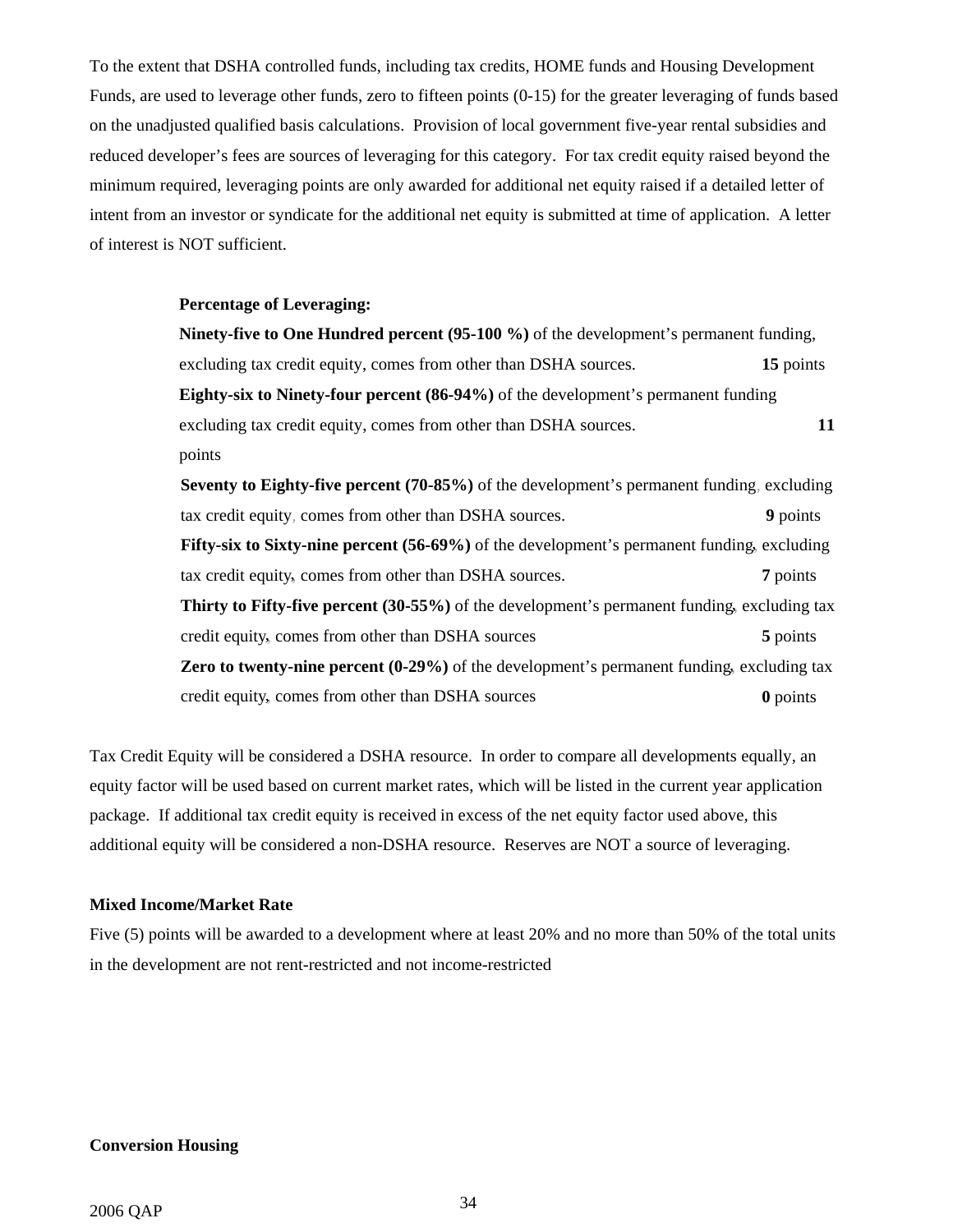Five (5) points will be awarded for Conversion Housing (see definitions).

*Or* 

Five (5) points will be awarded to developments that are utilizing Historic Tax Credits under Section 47 of the Internal Revenue Code of 1986 and/or State Historic Tax Credits. To qualify for these points, properties must already be on the National Historic Register at the time of application**.**  A development cannot be awarded points in both of these categories.

## **Public Housing and Section 8 Waiting Lists**

One (1) point will be awarded for developments that are utilizing local public housing waiting lists and/or Section 8 existing waiting lists. The application must contain a letter from the appropriate agency in order to receive this point.

## **Capacity of Development and Management Team**

Zero to six (0-6) points will be awarded based on the demonstrated relevant experience and qualifications of the developer and management entity. All team members must be disclosed at time of application. The members of the team, in addition to the developer and management entity, include the applicant/owner, codeveloper, consultant, owner, general contractor, architect, surveyor, real estate and tax counsel. Members of the development and management team must demonstrate experience in the satisfactory development of affordable housing, experience in the management of affordable housing and must have the financial capacity to carry the development through to completion. DSHA reserves the right to determine "satisfactory" development experience.

a) General Partner/Developer Experience: Up to three (3) points shall be awarded based on the number of Low Income Housing Tax Credit Properties developed by the general partner and/or developer. Note: "General Partner/ Developer" is defined as a corporate entity, partner or owner of a multi-family development company that has been a signatory/guarantor on a Tax Credit construction loan. "Developed" is defined as having gone to permanent closing on a development with an acceptable cost certification.

| 2-4 developments       | 2 points |
|------------------------|----------|
| 5 or more developments | 3 points |

b) Management Agent's Experience: Up to three points (3) shall be awarded based on the number of completed and occupied Low Income Housing Tax Credit and subsidized developments currently being managed.

| 1-4 developments          | 1 points |
|---------------------------|----------|
| 5-15 developments         | 2 points |
| More than 15 developments | 3 points |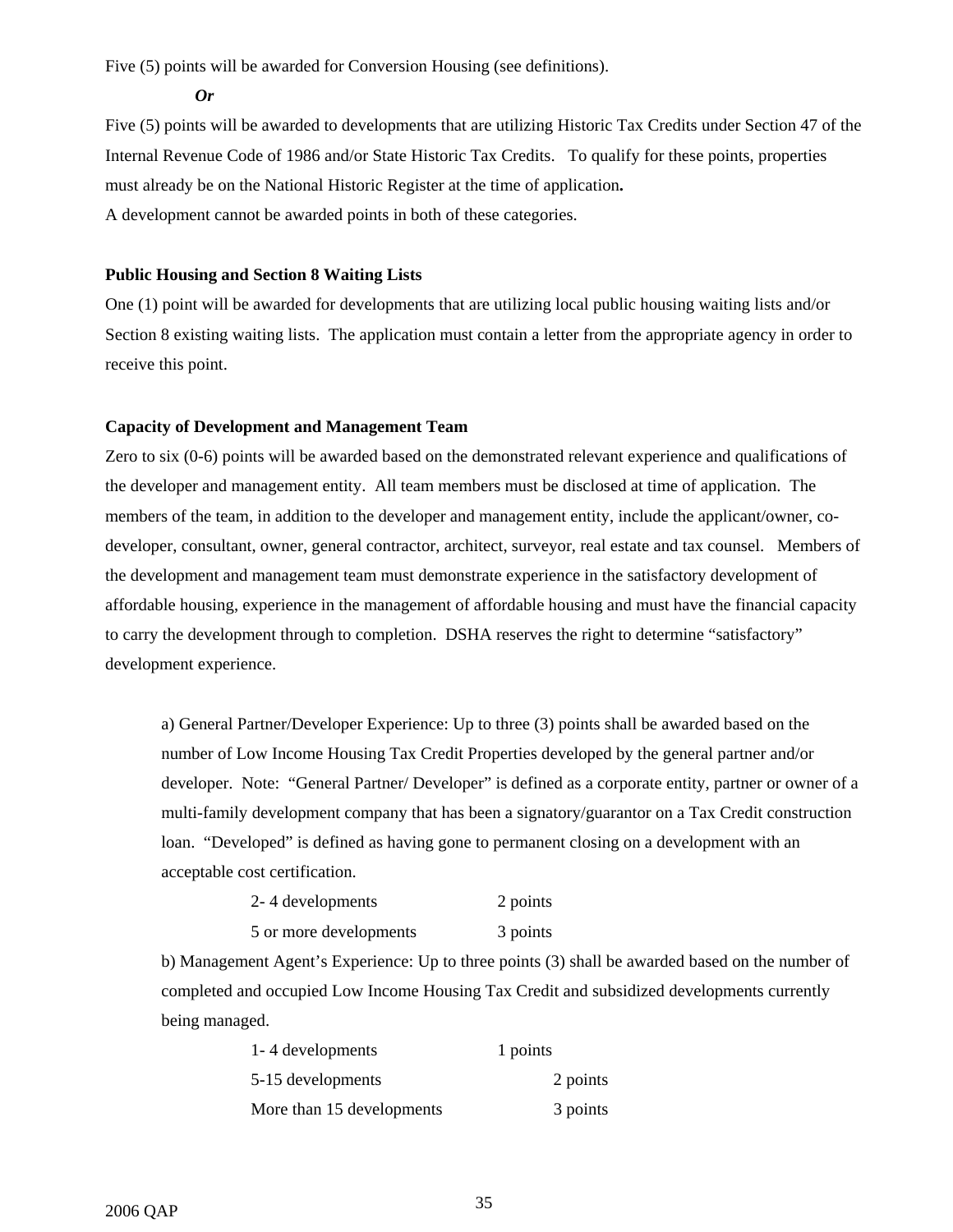If other than the owner or developer's experience is being utilized to qualify for points, a signed agreement and/or contract for services must be provided describing the role each entity will play in the development and/or the management of the development. DSHA's Management Agent Qualification form must be submitted with the application. DSHA reserves the right to determine appropriate involvement.

#### **Provision of Social Services**

The provision of social and support services is an integral part of any development to improve the quality of life of the residents of the development. Services must be affordable, appropriate, available and accessible to the development's tenants. One (1) point will be awarded for each service up to a maximum of three (3) points. Services should be actively linked to the residents and not simply provided to the community at large and must be provided on-site.

A Support Service Plan must be completed and submitted with the application. The plan should include the following:

- Qualifications of the social service organizations that will be utilized at the property, including their history, capacity and experience.
- A program description including the details and goals of the programs for the residents.
- Contracts or commitment letters from each social service provider must also be attached. Examples of services include but are not limited to:

Parenting programs; Literacy programs; Day care; Job training; Nutritional services; Transportation; and Financial literacy and counseling

#### **Site and Neighborhood Standards**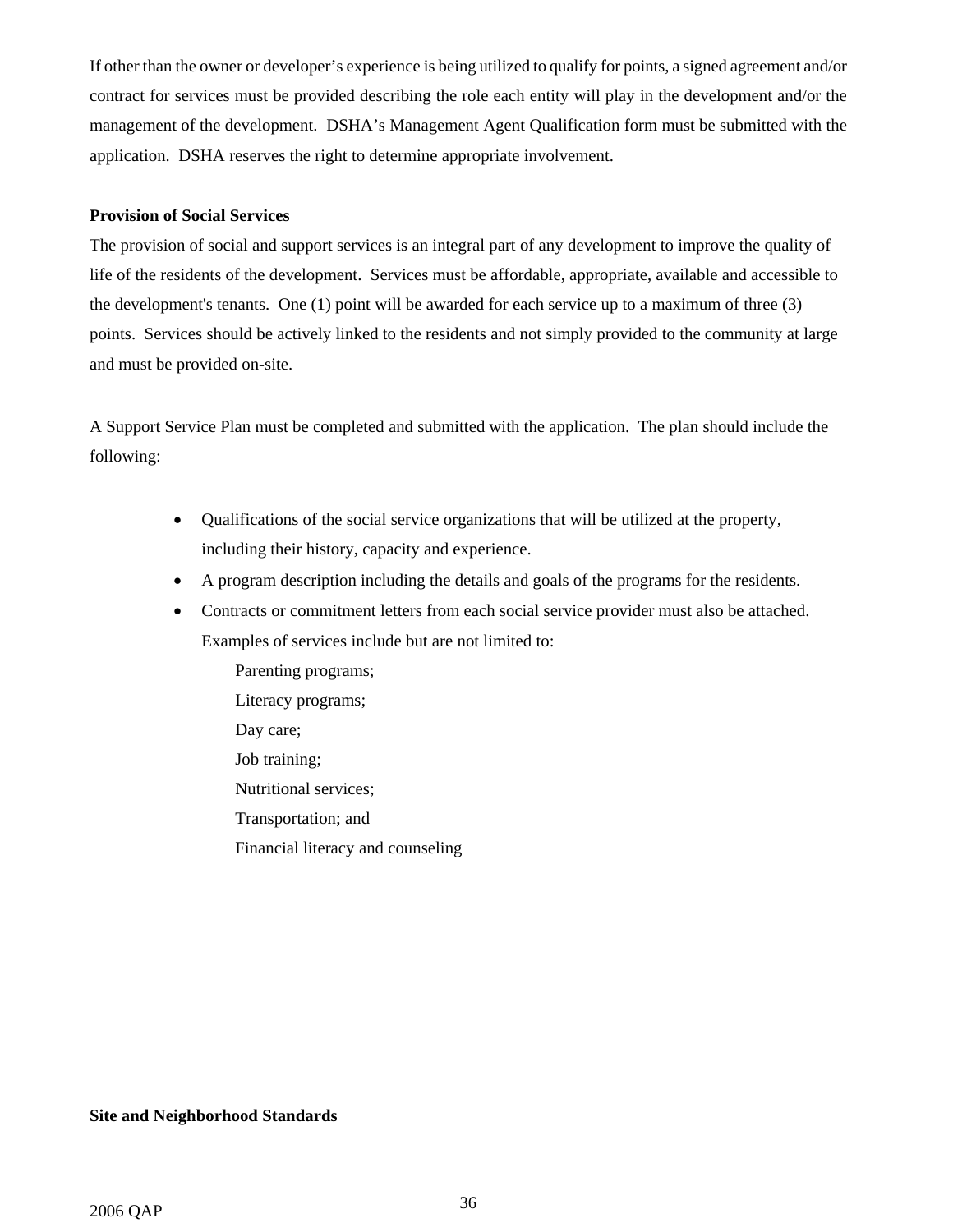A. Two (2) points will be awarded if the development site is determined to be suitable for the proposed development without excessive (as determined by DSHA) geo-technical, environmental or utility infrastructure expenditures.

B. One (1) point will be awarded for each of the following factors up to a maximum of ten (10) points. Each factor listed below must be supported and documented in the market study.

Target Area -New Castle County:

- 1. Walking distance to retail facilities (1/4 mile).
- 2. Area supports a large number of employment opportunities.
- 3. Daycare facilities (for family developments) are near the site or near the employment centers, or specialized services near the site.
- 4. Medical center within five miles.
- 5. Bus line within walking distance.
- 6. Adjacent to major road arteries.
- 7. No other low income housing in immediate area (within 3 block area).
- 8. No market rate rental housing in immediate (within 3 block area).
- 9. Site located in economically mixed community as defined by Census Data.
- 10. Site within residential area (not industrial).
- 11 Within one (1) mile of entertainment venues, i.e. movie theaters, restaurants, etc.

12. Close to or in a town center (within 1/4 mile).

13. Within walking distance to schools (family developments only).

#### Target Area –Kent and Sussex Counties:

- 1. Within one mile of retail facilities.
- 2. Access to employment opportunities within area.
- 3. Daycare facilities (for family developments) are near the site or near the employment centers,
- or

specialized services near the site.

- 4. Medical center within fifteen miles.
- 5. Public transportation within walking distance.
- 6. Adjacent to major road arteries.
- 7. No other low income housing in immediate area.
- 8. No market rate rental housing in immediate area.
- 9. Site located in economically mixed community as defined by Census Data.
- 10. Site is predominantly residential.
- 11.Within (10) miles of entertainment venues, i.e. movie theaters, restaurants, etc.
- 12.Close to or in a town center (within one mile).
- 13.Within walking distance to schools (family developments only).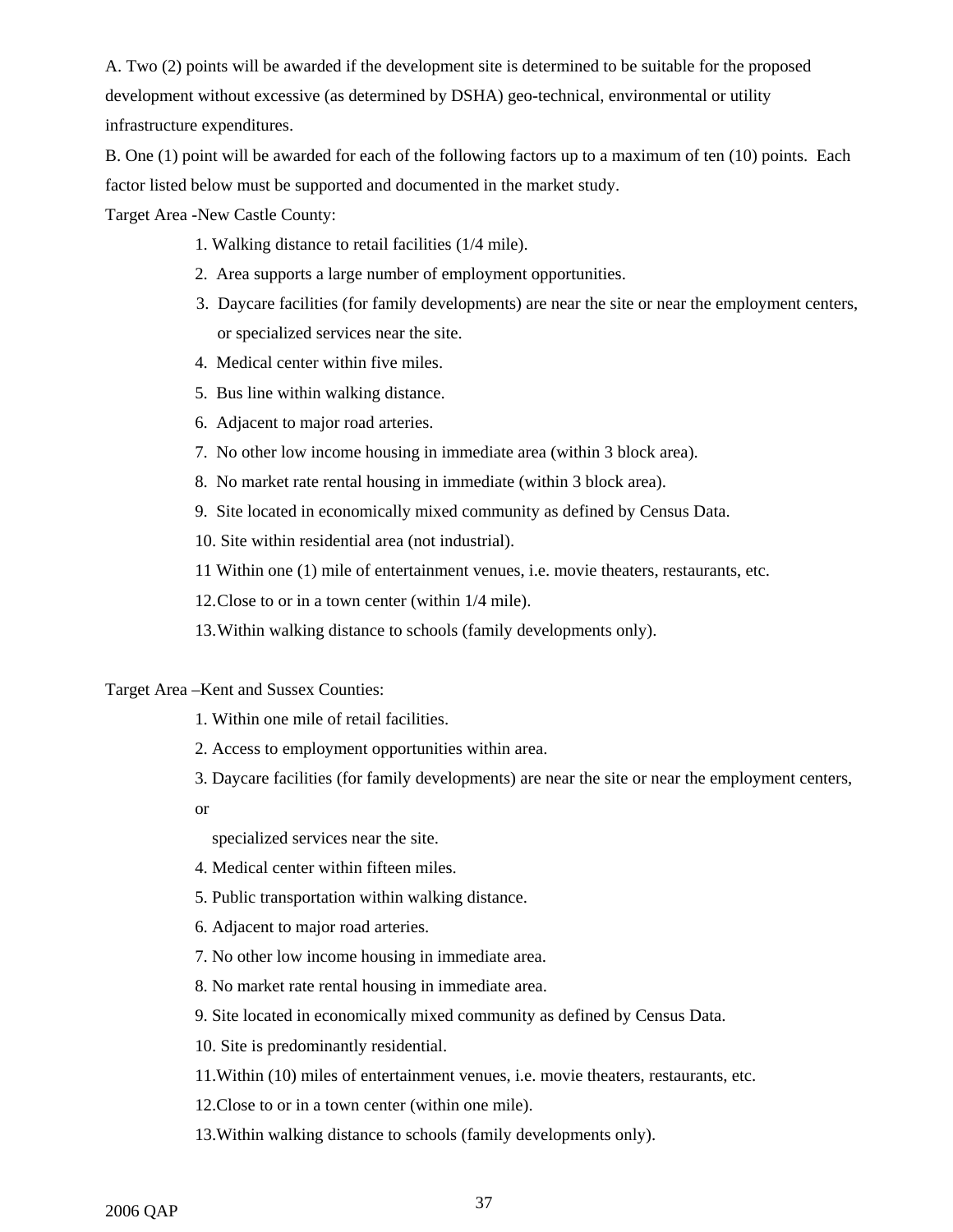#### **New Construction of Non-Age Restricted Family Units**

Five (5) points will be awarded in Kent & Sussex Counties to newly constructed developments that create new non-age restricted family units.

#### **Development and Unit Amenities**

All units must meet Minimum Construction Standards established by DSHA. A maximum of five (5) points will be awarded to those developments that exceed the minimum standards. One (1) point will be awarded for each new amenity provided up to five (5) points.

These include but are not limited to:

On site community center; Separate maintenance building; Designated Open Areas/Community Space; On site daycare (family developments only); On site senior care (elderly developments only); Eat-in kitchens; Exterior storage closets; and Multiple facades Internet access (within each residential unit)

Applicants are invited to propose amenities in addition to those listed and may, in DSHA's discretion, receive points for them.

#### **Energy Efficiency**

Features that exceed the minimum energy guidelines as defined in DSHA's Minimum Construction /Rehabilitation Standards (see the table listed on page 42 of the Minimum Construction/Rehabilitation standards) will be awarded one (1) point for each design feature or improvement that exceeds DSHA's minimum energy efficiency criteria for a maximum of five (5) points.

#### **Community Revitalization Plan**

Two (2) points will be awarded if the development is clearly identified and is included in an approved Community Revitalization Plan. A certification from the municipality that the development is in the most recently approved Community Revitalization Plan must be submitted, citing page and number, which said page and number must be attached to the certification. See the form of certification included in the Attachments. Letters of support and/or resolutions will NOT be considered under this category.

#### **Qualified Census Tract**

## 2006 QAP 38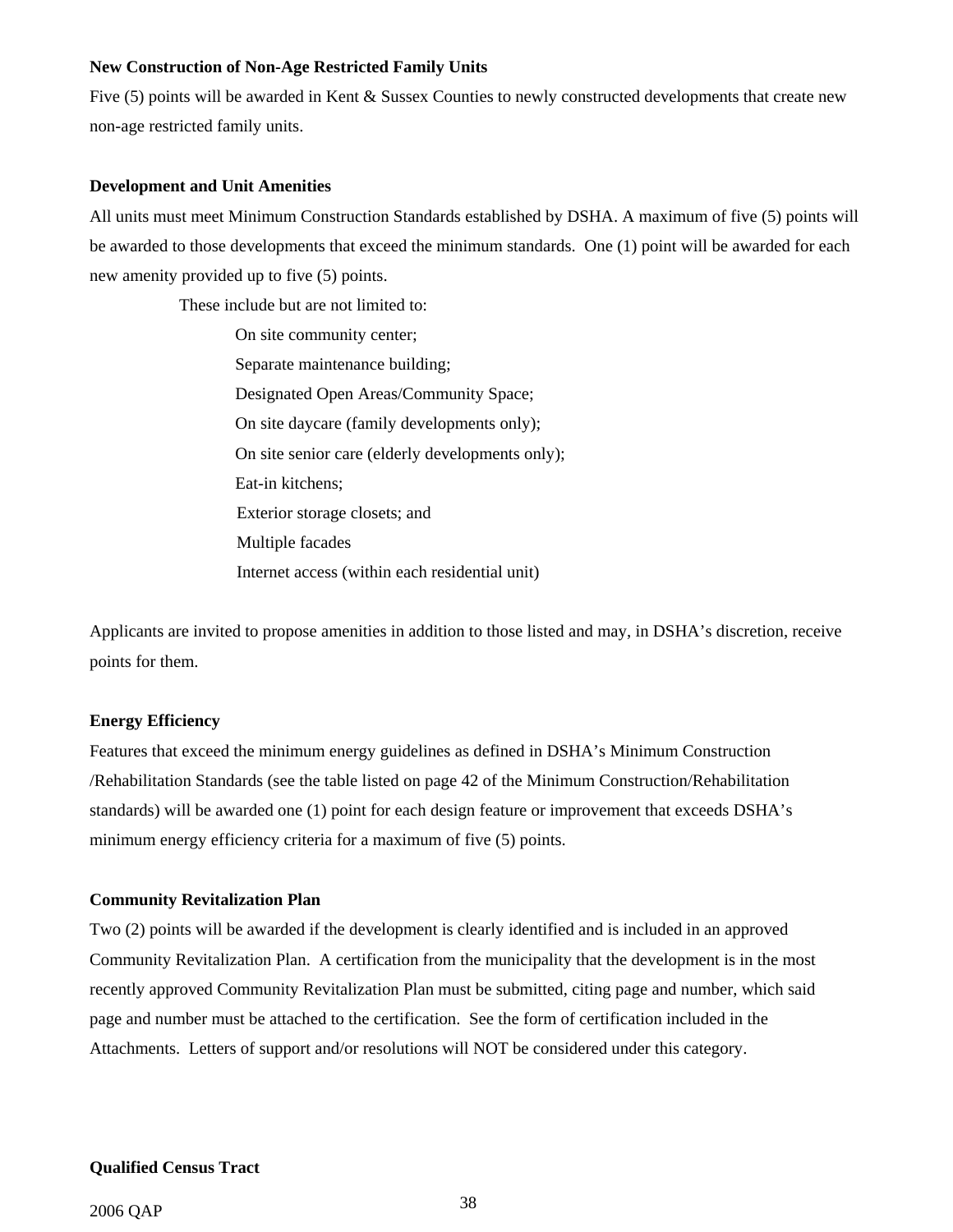Three (3) points will be awarded to developments that are located within a HUD identified Qualified Census Tract.

## **Community Outreach**

Up to five (5) points will be awarded to developments in which the sponsor is actively involved in Community Outreach PRIOR to submitting its application, but in no event, no later than **March 7**, **2006.**

Sponsor must notify community organizations within ¼ mile of the development, as well as the county executive, the local state senator and the local state representative, or if in a municipality, the local mayor/council president and the local state senator and the local state representative**: 2** points Sponsor holds community meetings/presentations prior to application: **3** points (Copy of sign-in sheets, notices and correspondence must be submitted with application in order to receive points.)

**Note: Applicants that successfully earn points within the Community Outreach Notice scoring category shall be considered as meeting the Local and Community Notice for Acquisition/Rehabilatation Developments minimum threshold requirement.**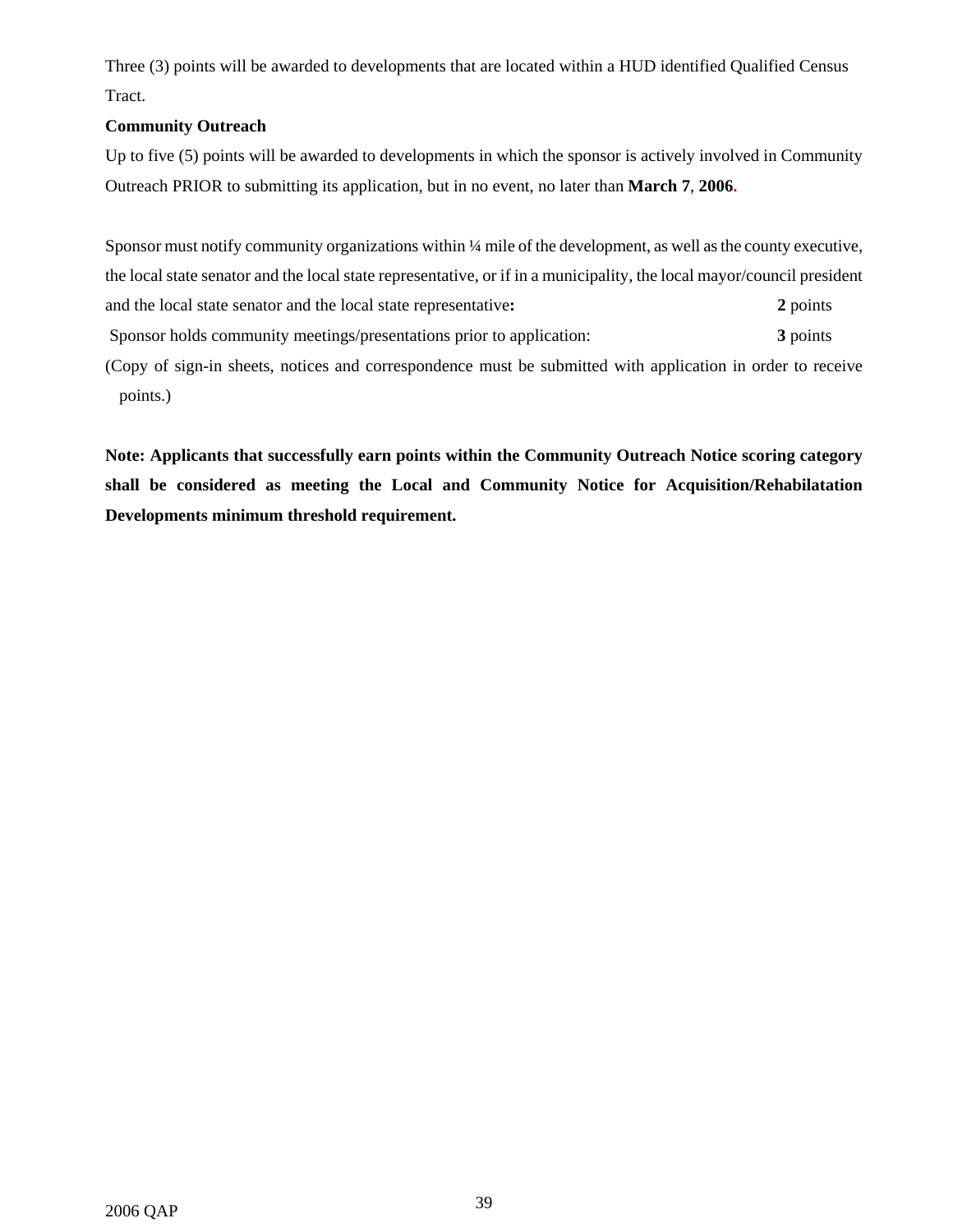## **POINT SYSTEM FOR KENT AND SUSSEX COUNTY POOL**

All points are the same as above with the following exceptions:

#### **New Construction of Non-Age Restricted Family Units**

Five (5) points will be awarded in Kent & Sussex Counties to newly constructed developments that create new non-age restricted family units.

#### **Site and Neighborhood Standards for Kent and Sussex Counties**

Each factor listed below must be supported and documented in the market study.

One (1) point will be awarded for each of the following factors for a maximum of ten (10) points.

- 1. Within one mile of retail facilities
- 2. Access to employment opportunities within area
- 3. Daycare facilities are near the site or near the employment centers, or specialized services near the site
- 4. Medical center within fifteen miles
- 5. Public transportation within walking distance
- 6. Adjacent to major road arteries
- 7. No other low income housing in immediate area
- 8. No market rate rental housing in immediate area
- 9. Site located in economically mixed community as defined by Census Data
- 10. Site is predominantly residential
- 11.Within (10) miles of entertainment venues, i.e. movie theaters, restaurants, etc.
- 12.Close to or in a town center (within one mile)
- 13.Within walking distance to schools (family developments only)

## **POINT SYSTEM FOR NON-PROFIT POOL:**

All points are the same as for above with the following exception:

## **New Construction of Non-Age Restricted Family Units**

Five (5) points will be awarded in Kent & Sussex Counties to newly constructed developments that create new non-age restricted family units.

#### **Site and Neighborhood Standards**

Points will be calculated based on the location of the development (New Castle County or Kent and Sussex Counties).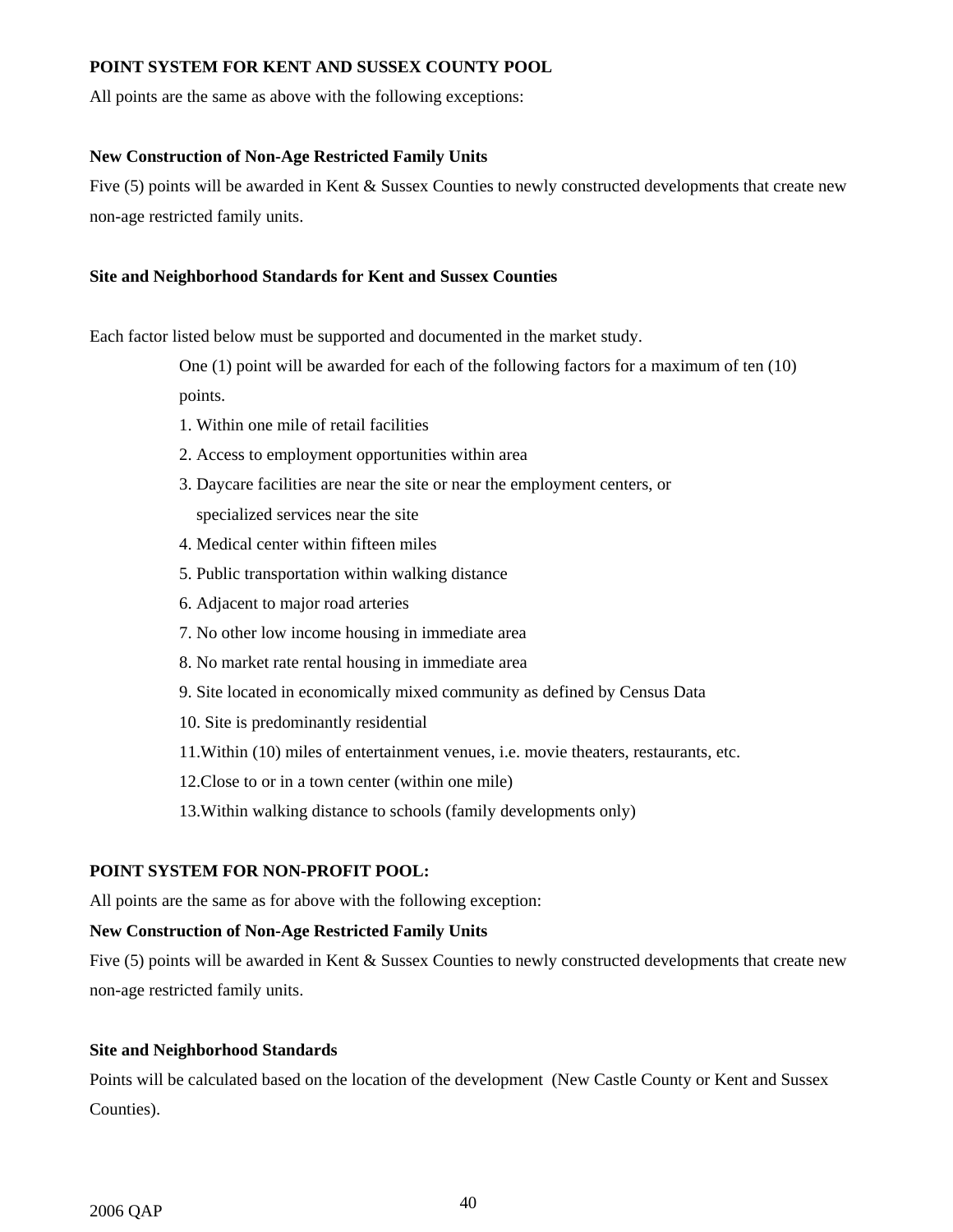## **POINT SYSTEM FOR PRESERVATION EXPIRATION POOL:**

All points are the same as above with the following exceptions:

## **Site and Neighborhood Standards**

Points will be calculated based on the location of the development (New Castle County or Kent and Sussex Counties).

## **Conversion Housing**

No points will be awarded in this pool for conversion housing.

## *POINT SYSTEM FOR ALL SPONSORS: AN APPLICATION MUST SCORE A MINIMUM OF FIFTY-FIVE (55) POINTS FOR AN AWARD OF CREDITS.*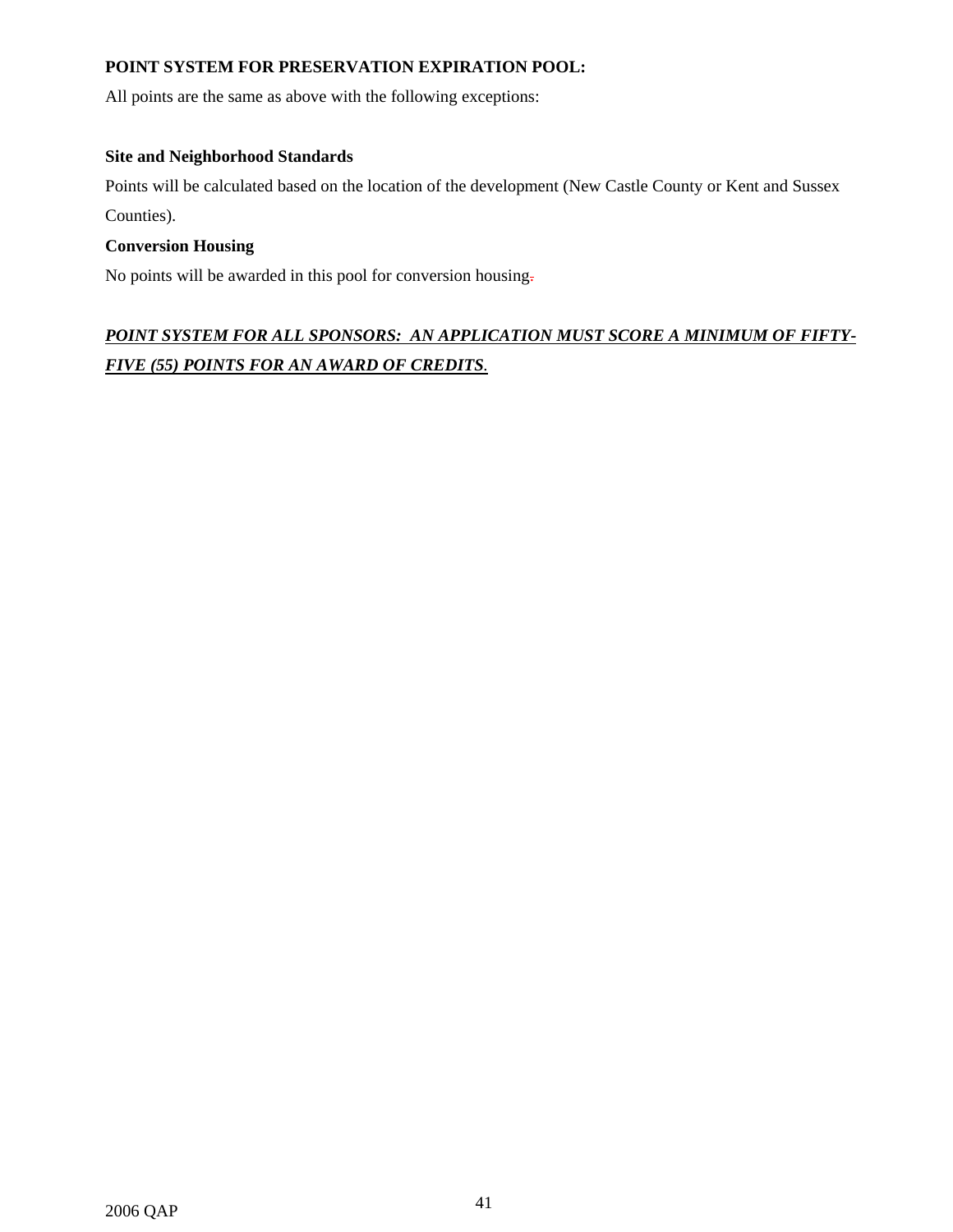## **TIEBREAKERS**

Applications that meet the minimum threshold requirements shall receive points based on the point system for the particular pool in which they compete. In the event of a tie score, applications shall be ranked according to the tiebreaker system. Reservations shall be awarded to applications with the highest scores and to the applications that win the tiebreakers with reservations first going to developments in the set-aside.

The following tiebreaker system shall be used to break ties between applications with the same score.

- a) If competing developments within a given pool have a tie score, a tax credit reservation shall be awarded to the application with the lowest amount of low-income housing tax credits (unadjusted for the 130 percent QCT) per low-income bedroom.
- b) If there is still a tie score after the first tiebreaker, the tax credit reservation shall be awarded to the application with a lower total development cost per bedroom.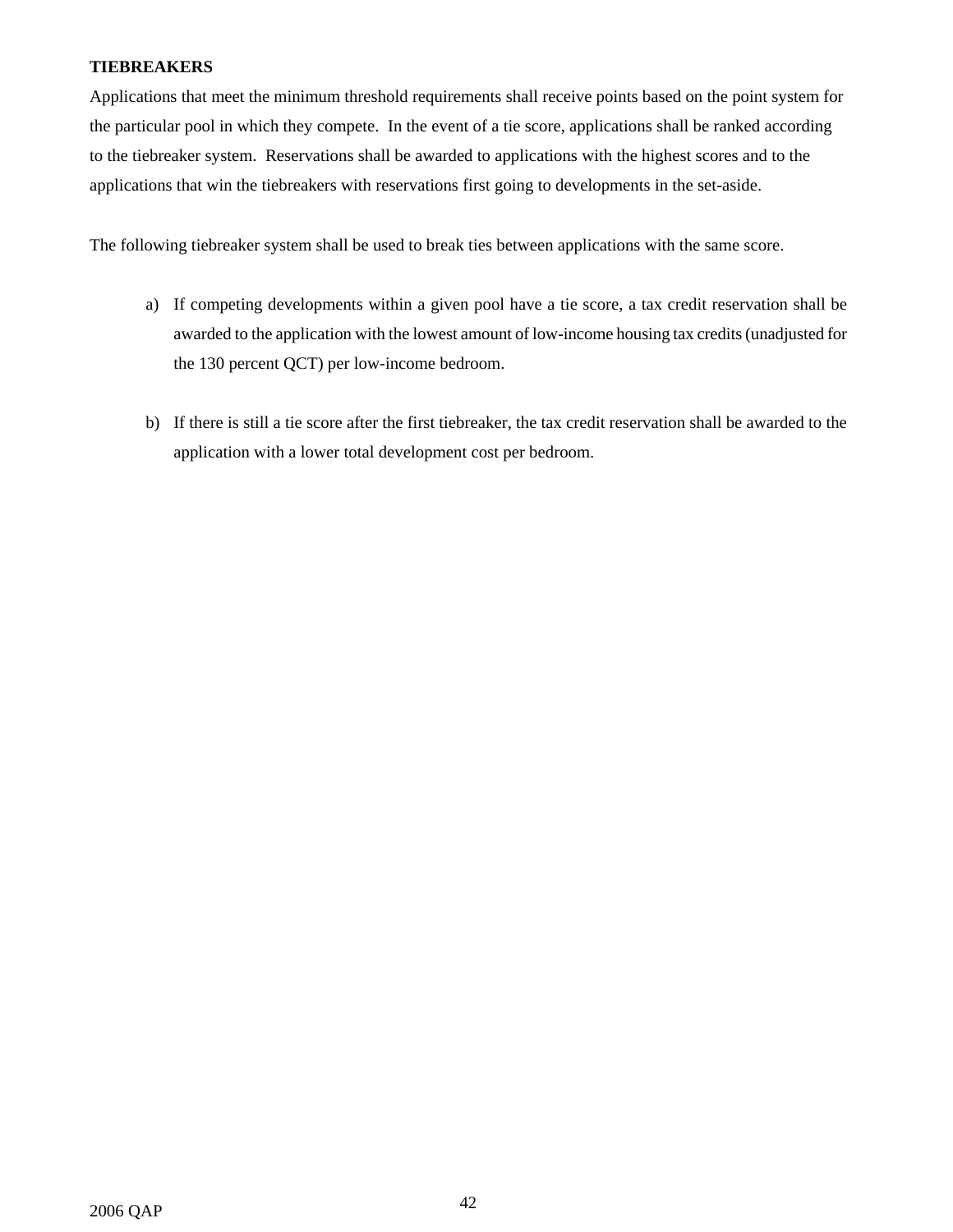## **APPLICATION PROCESS**

An applicant may apply for Credits for the current year only. The deadline for submission of each cycle is disclosed on the cover page of the application package.

Applications must be submitted to the DELAWARE STATE HOUSING AUTHORITY, 18 The Green, Dover, Delaware 19901, **no later than 3:00 p.m. on April 7, 2006.** Late submissions will not be accepted. Two complete applications must be submitted, and one additional application if applying for Housing Development Fund Loans. All applications must have original signatures.

Only complete application packages will be considered for an allocation of Low Income Housing Tax Credits. Incomplete packages will be returned to the applicant and the application will not be eligible to compete for tax credits in the current round.

The Application package contains all forms and instructions. The Application Checklist provides a complete list of attachments, which are to be appropriately labeled and submitted with the application forms. All documents are required, even if applicants have submitted similar documents to DSHA in the past (i.e. financial statements). Exhibits and questions that do not pertain to a particular development should be noted as such. If additional space is required on the questionnaires, provide supplements that are labeled in sequence and indicate the questions to which they reference.

The applicant must complete all applicable questions and supply all documents that are requested in the application package. All questions seeking clarification or interpretation of the Qualification Allocation Plan must be submitted in writing to DSHA for clarification prior to application submission no later than fifteen (15) days prior to the submission deadline date.

No application for credits will be accepted for any building or property that has previously claimed credits and is still subject to the compliance period for such credits after the year such building is placed in service. This also includes all developments which tax-exempt bonds of DSHA or an issuer other than DSHA, have been issued that are still subject to the compliance period.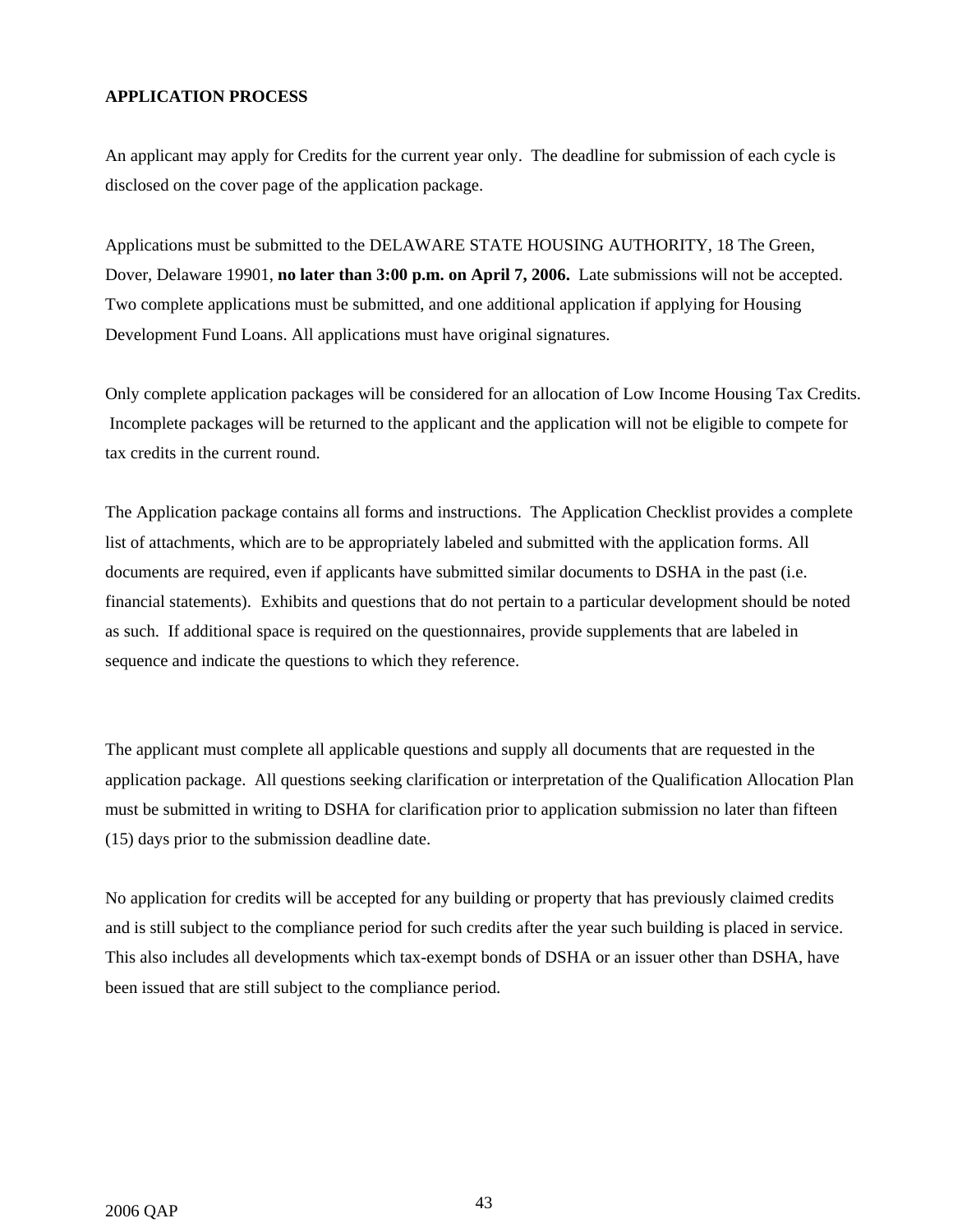## **THE DELAWARE FREEDOM OF INFORMATION ACT**

By submitting this Application, the applicant acknowledges and agrees that the entire Application, including but not limited to the market study, shall be deemed a "public record" for the purposes of the Delaware Freedom of Information Act ("FOIA"), codified at 29 Del. C. § 10001-10005. By submitting this Application, the applicant further acknowledges and agrees that the entire Application is subject to public examination and copying pursuant to FOIA and any privacy rights otherwise applicable are hereby waived.

The Application should be comprehensive in addressing all information necessary for a responsible funding decision. However, DSHA reserves the right to request additional information during the review process should it be deemed necessary. Any such information requested and/or provided, shall be considered part of the Application and shall be subject to the above acknowledgments, agreements and waivers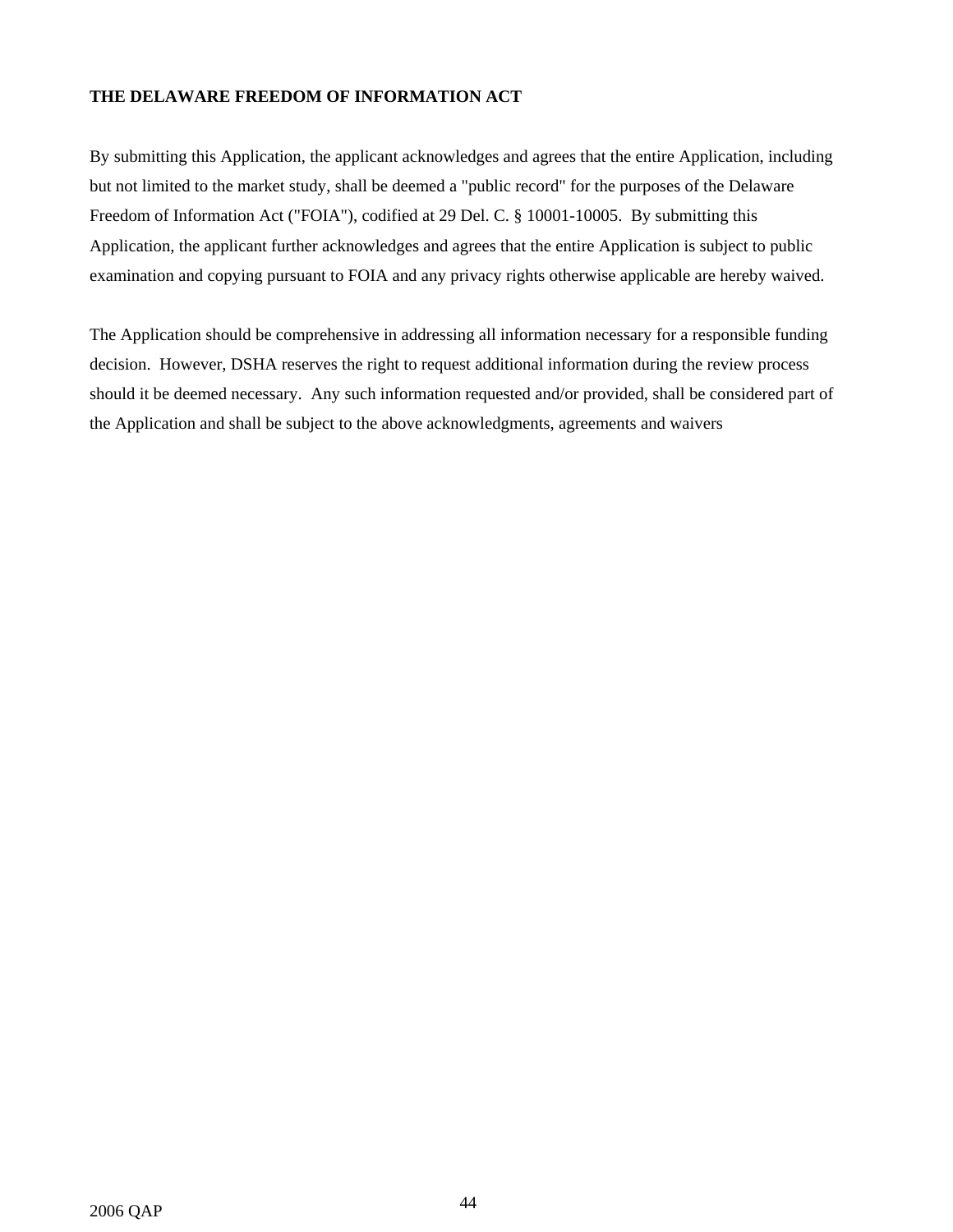## **REVIEW AND SELECTION PROCESS**

Only developments that meet all federal and state program requirements and meet minimum threshold requirements will be reviewed for Credits.

DSHA will notify, via certified mail, the chief executive officer having jurisdiction over the location of any application meeting the minimum threshold eligibility requirements. DSHA will also notify, via certified mail, all neighborhood associations, civic groups and community organizations within 1/4 mile of any application meeting the minimum threshold eligibility requirements, provided such neighborhood associations, civic groups, and community organizations are designated on DSHA's list of neighborhood associations, civic groups, and community organizations. Such notices will indicate that the applicant has met the minimum threshold requirements under the Plan and generally explain the process for reviewing applications for the possible awarding of tax credits.

DSHA will score the developments strictly in accordance with the Qualified Allocation Plan. Prior to making allocations in accordance with rankings pursuant to the QAP for the current year, DSHA shall allocate Credits to developments which (i) received Forward Reservations of Credits in previous years and (ii) in the determination of DSHA, have met any conditions to such Forward Reservations and are ready to receive an allocation of Credits.

In accordance with federal requirements, a determination that the Credits allocated to a development do not exceed the amount DSHA finds necessary for the financial feasibility of the development and its viability as a qualified low-income housing development will be made again at the time of allocation and at the time the development is placed in service.

A development cannot be allocated Credits in an amount that exceeds the amount necessary to make the development feasible. Therefore, the amount of Credit allocated to the development may change from initial Credit reservation. The final Credit allocation will take place at the time the development is placed in service and DSHA has received cost certification by the owner (mortgagor) and the general contractor of the development. A cost certification guide will be provided by DSHA for use by the developer in submitting all information. The cost certification for the development must include all sources and uses of funds including all syndication fees.

Based on the rankings, threshold eligibility review, and needs analysis, DSHA shall make reservation award recommendations to the Director of Delaware State Housing Authority. The Director shall review the rankings, eligibility and tiebreaker decisions. DSHA decisions are final.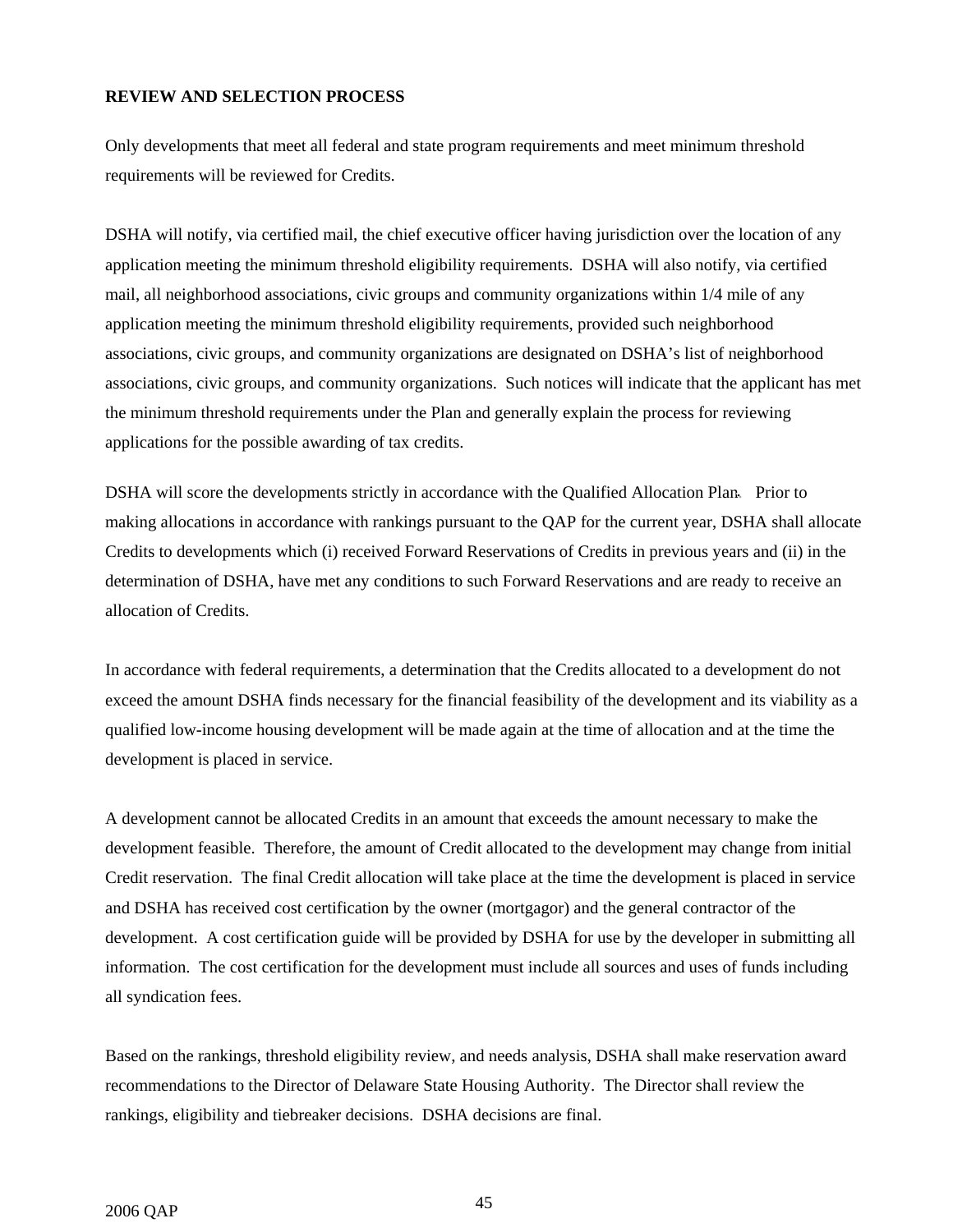Within 90 days of application deadline and submission, DSHA will notify sponsors in writing whether or not they received a reservation and the basis of the decision. The reservation letter will enumerate the maximum amount of Credit available to the development as well as the conditions that will be required for the final allocation of Credits.

Federal law requires developments receiving an allocation made prior to the year in which the building is placed in service to (1) have more than 10% of the reasonably anticipated costs of the development incurred by the later of (i) the end of the calendar year in which the allocation is made or (ii) six months from the date of the allocation; and (2) be placed in service by the end of the second calendar year following the year of allocation.

If a building receives an allocation in the second half of the calendar year, DSHA will follow IRS requirements, to satisfy the 10% expenditure requirement.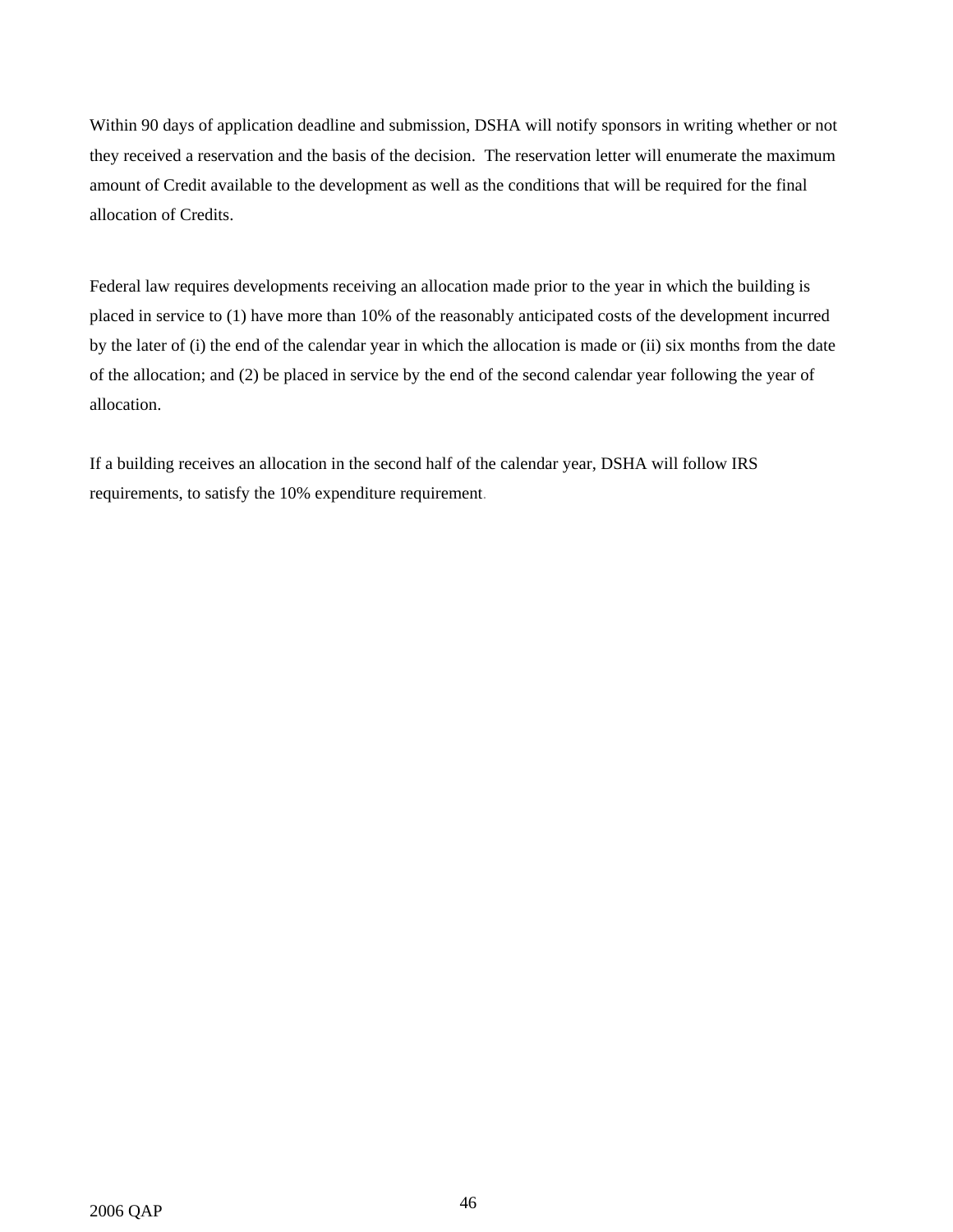#### **FORWARD RESERVATIONS**

DSHA reserves the right, at its sole discretion, to reserve a portion of its Credits for a year subsequent to the current year to a highly ranked development that received only partial funding in the current year due solely to limited Credit availability. DSHA's determination to reserve will be based on the amount of Credits needed to demonstrate financial workability, readiness to proceed and other considerations deemed appropriate. The amount actually allocated in the subsequent year may be less than the amount reserved depending on DSHA's determination regarding the financial feasibility of the development. DSHA shall only make forward commitments from the following year's allocation and not in an amount greater than the balance of the credits available in the current year, after the highest ranked projects have received their full compliments of credits. DSHA's Director reserves the right to amend the Forward Reservations requirements at his/her sole discretion. **(Also see Non-Compliance with Placed In Service Date on page 48 for further information).**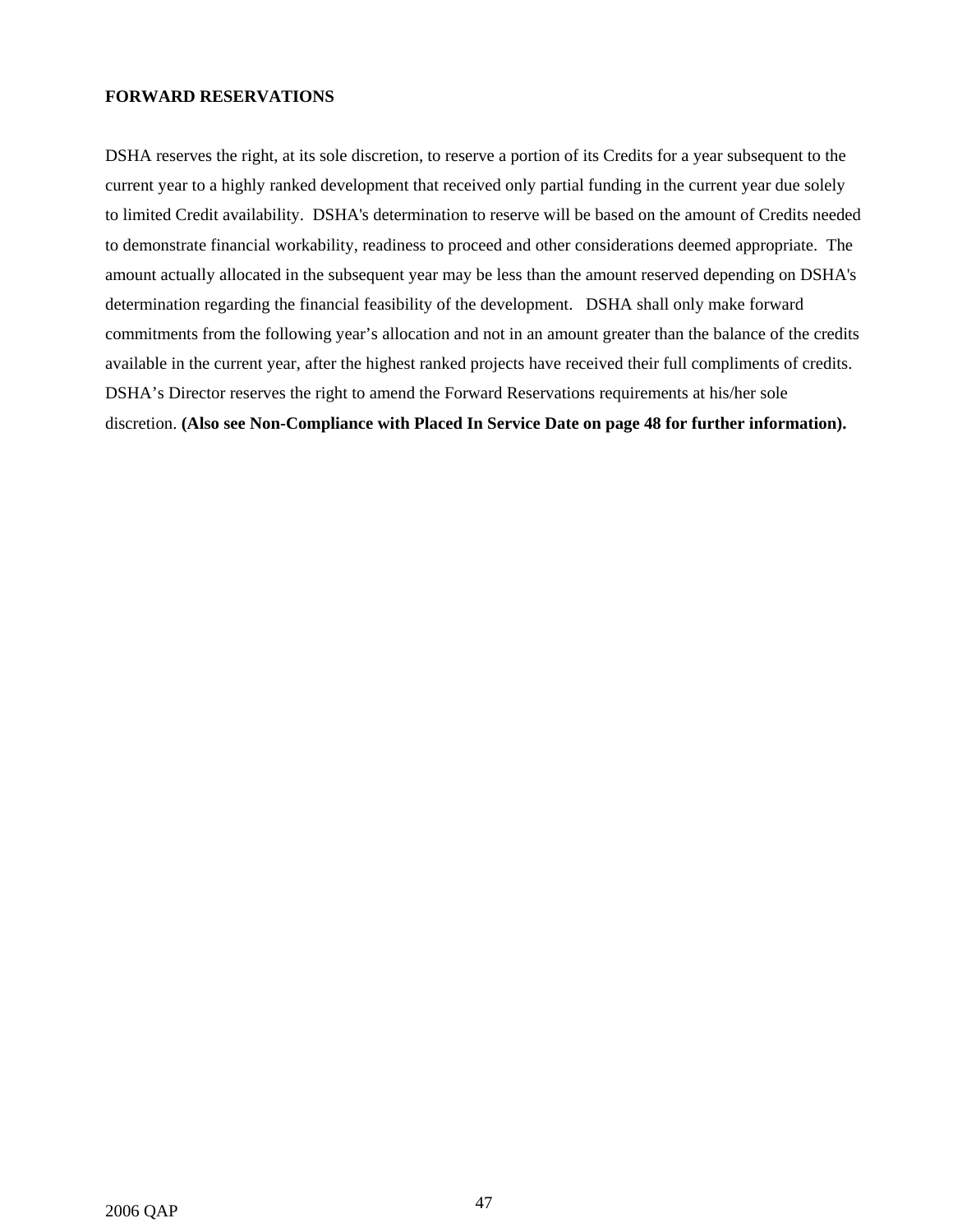#### **PLACED-IN-SERVICE DATE**

All developments receiving a reservation of Credits must be placed in service either by November 1st of the year in which they receive Credits or have incurred more than 10% of eligible development costs by that date to be eligible for an allocation carryover of Credits pursuant to Section  $42(h)(1)(E)$  of the Code. Owners must provide a written certification to DSHA from a certified public accountant that the owner has incurred by the close of the calendar year of the allocation, expenditures for more than 10% of the reasonably expected basis of the development. Developments not adhering to this procedure or not meeting the above criteria will be subject to having their Credit reservation revoked. **In addition, owners and/or any related entities, as determined by DSHA, that received a reservation and/or a Carryover Allocation of 2006 Credits that has not met the 10% test, as required by DSHA, by the 2007 Tax Credit application submission deadline is ineligible to make application for 2007 Tax Credits.**

To qualify for an Allocation Carryover Agreement, owners must provide proof of ownership of the property by certifying in writing, under penalty of perjury, that they own the property and attach either a copy of the recorded deed or the owner's title insurance policy. If a copy of the recorded deed is not available in time, the owner may provide a copy of the settlement statement evidencing purchase of the site(s) along with a copy of the executed deed(s) and recorder's receipt.

At the time the Allocation Carryover Agreement is executed, the owner must elect whether the pursuant to Section  $42(b)(2)(A)(ii)(I)$  of the Code, to fix the applicable Credit percentage for each building in the development as the percentage prescribed by the Secretary of the Treasury for the month of the Carryover Agreement. The owner may request that DSHA assign portions of the allocation to individual buildings upon execution of the Agreement or request that DSHA assign portions of the allocation to specific buildings within the development no later than the close of the calendar year in which the buildings are placed in service.

#### **Non-Compliance with Placed-In-Service Date**

- 1. DSHA, within its sole discretion, reserves the right, based upon written documentation submitted by the sponsor, to make a determination that the failure to place a development in service is due to circumstances beyond the sponsor's control.
- 2. Such written documentation must:
	- a) Be submitted in writing within thirty (30) days of such sponsor's knowledge of the delay, via certified mail to: DSHA, 18 The Green, Dover, DE 19901; and
	- b) State the name of the development, the name of the sponsor, and the deadline pursuant to the Code for placing the development in service; and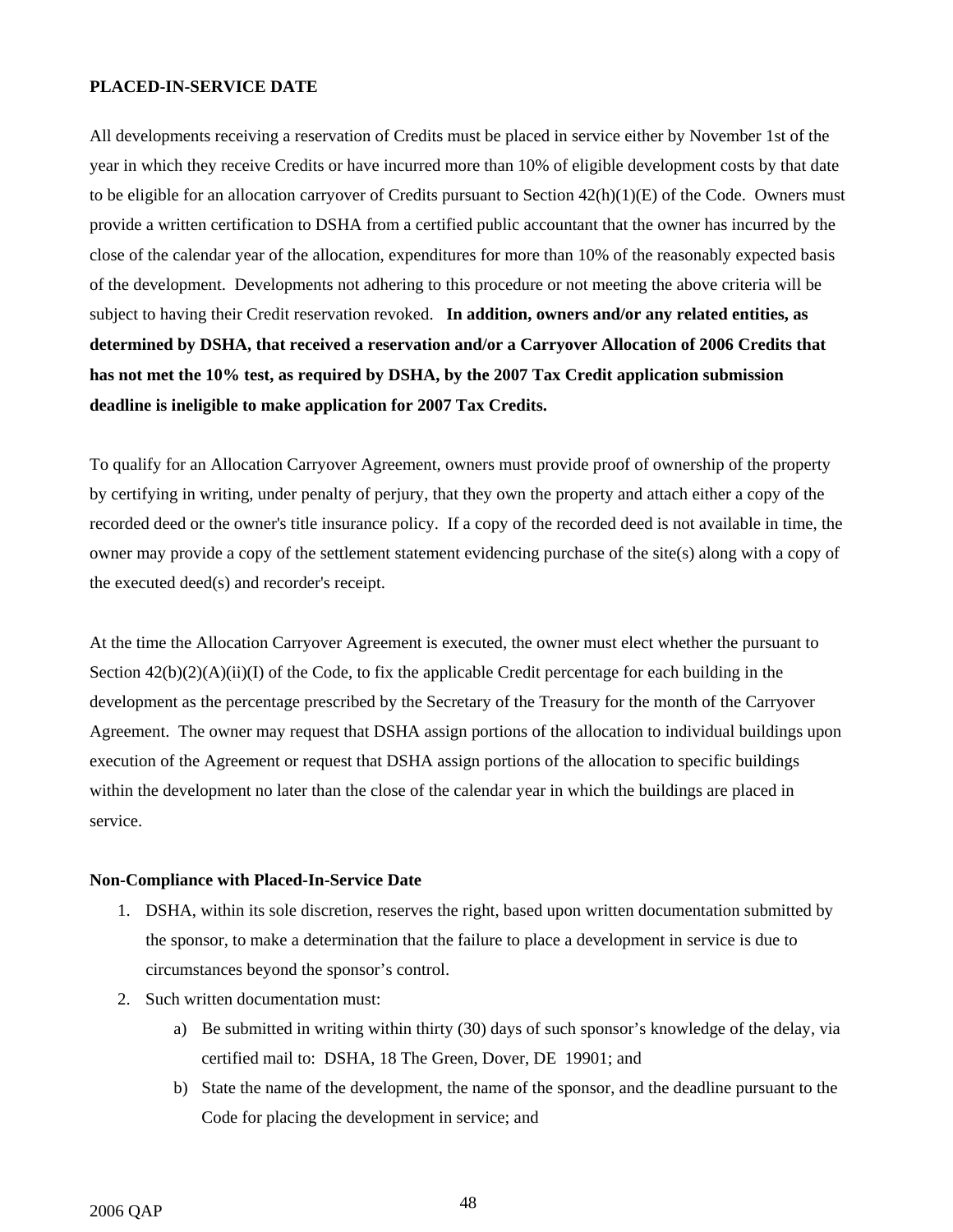- c) Provide an explanation, supported by appropriate evidence, of (i) the due diligence performed by the sponsor in attempting to meet the deadline, (ii) the specific circumstances causing the delay, (iii) the attempted remedial measures taken by the sponsor in order to mitigate the delay, and (iv) any other pertinent information.
- 3. Notwithstanding any other restrictions in the "Forward Reservations" this section, or other sections of the QAP, upon such determination by DSHA that the circumstances, are in fact, beyond the sponsor's control, DSHA may allow the development, having previously been evaluated, reserved and/or allocated credits (but being unable to be placed in service within the applicable time limit), to return such credits without penalty imposed by DSHA and to be given a forward reservation in the allocation of the same amount of credits (as those returned to DSHA) within the next two calendar years after the return of the credits.
- 4. Any such priority will be conditioned upon:
	- a) A determination by DSHA that the development continues to be desirable in terms of meeting affordable housing needs;
	- b) The sponsor's early return of any previously allocated credits; and
	- c) Such other terms as are deemed appropriate under the circumstances by DSHA in its sole discretion.
- 5. Anything in the preceding this section on Forward Reservations to the contrary notwithstanding, DSHA shall be authorized to make forward reservations of tax credit authority in order to encourage the sponsors of any such developments to return the credits within the year that it is determined that the sponsor will not be able to place the development in service, while awaiting the allocation from the next year.
- 6. The return of credits pursuant to this subsection will only be allowed one time and the development and sponsor must comply with the current Qualified Allocation Plan (QAP) in place at the time of reapplication.

**Extended Use Agreement -** All applicants must agree to a minimum thirty-year low-income housing commitment for the development. The extended use agreement must reflect any additional compliance period committed to at time of application. The Declaration of Restrictive Covenants must be signed, recorded and returned to DSHA before the carryover allocation is awarded or the development is placed in service.

Also at such time, the Owner will need to determine if it will elect to fix the applicable Credit percentage for each building in the development as the percentage(s) prescribed by the Secretary of the Treasury for the month the Carryover Allocation Agreement is executed or, alternatively, use the applicable percentage for the month in which the particular building is placed in service.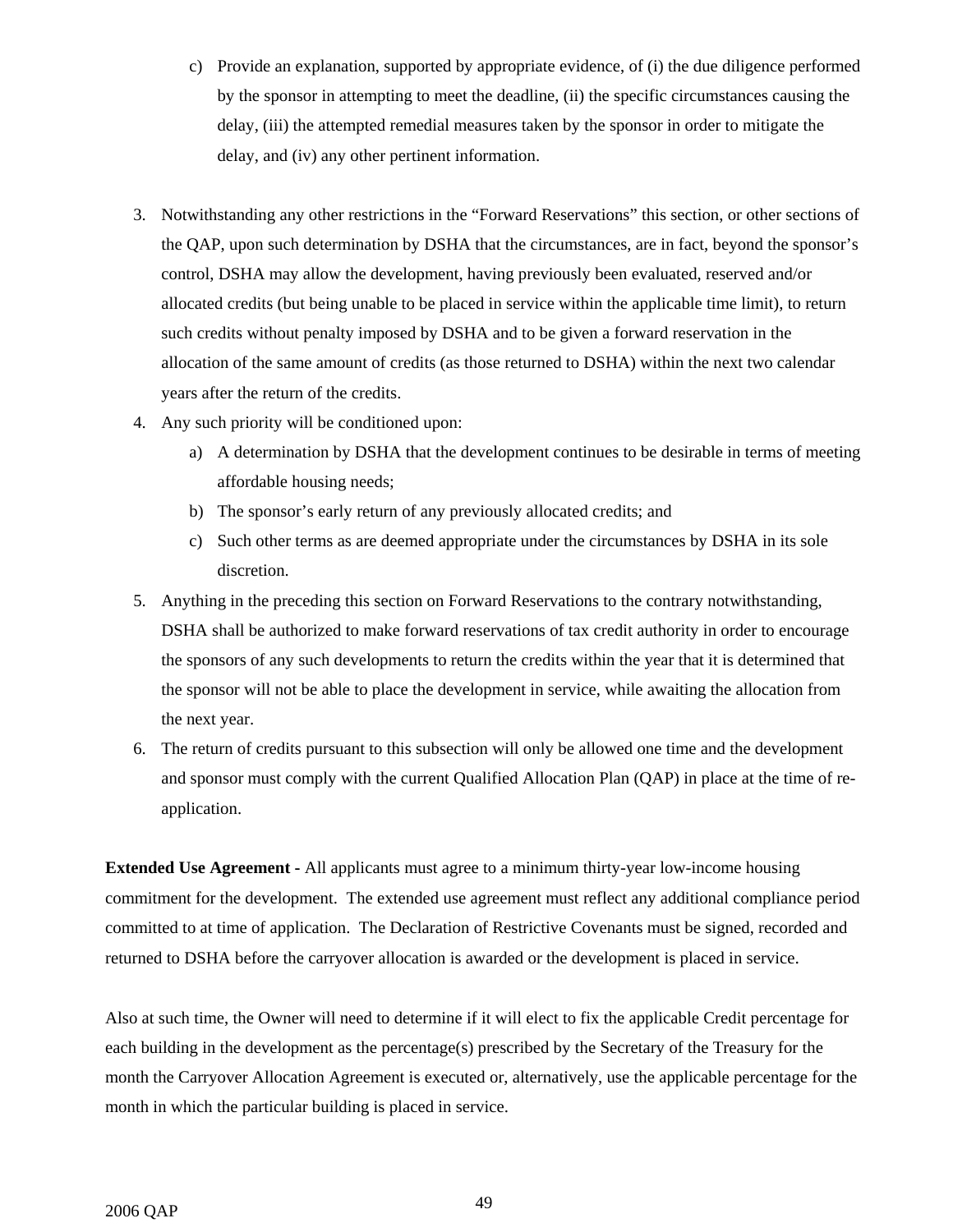DSHA reserves the right to require certain conditions to be met before making the final Credit allocation. These requirements will be itemized in the Reservation Letter. Should any of the requirements listed in this document not be met or the characteristics of the development be changed or modified at any time after receiving the Carryover Allocation Agreement, the owner agrees DSHA shall have the right to cancel the Credit allocation and the owner shall acknowledge the return in full the Credit allocation to DSHA. DSHA is not making any representation or warranty that the amount of Credit allocated is sufficient to make a development feasible or viable or that the development has complied or will comply with any particular requirement of the IRC.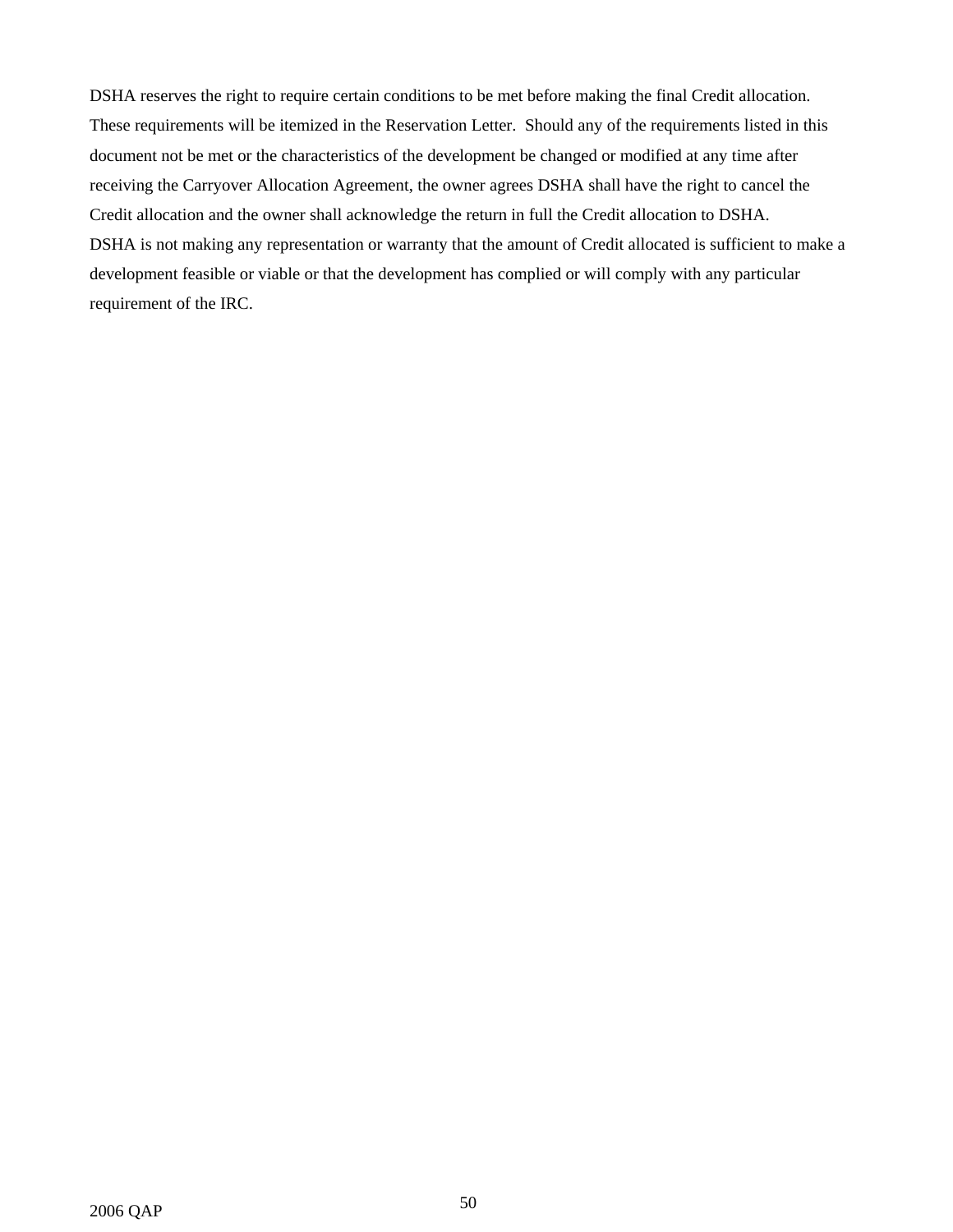## **COMPLIANCE MONITORING PROCEDURE**

DSHA has implemented monitoring regulations for the LIHTC program as required by the IRS. DSHA will monitor all LIHTC projects for compliance with 1) minimum low-income set aside requirements, 2) rent limitations, 3) tenant income requirements, 4) record keeping requirements, and 5) annual project certification requirements.

DSHA will perform annual on-site inspections of at least twenty percent (20%) of all LIHTC developments, including RHS Section 515 and tax-exempt bond financed properties.

DSHA will conduct on-site inspections of all the buildings in the development by the end of the second calendar year following the year the last building in the development is placed in service and, for at least 20% of the development's low-income housing units, inspect the low-income certification, the documentation the owner has received to support that certification, and the rent record for the tenants in those units.

In addition, at least once every three years, DSHA will conduct on-site inspections of all the buildings in each low-income housing developments and, for at least 20% of the development's low-income units, inspect the units, the low-income certifications, the documentation the owner has received to support the certifications, and the rent record for the tenants in those units. DSHA will determine which low-income housing developments will be reviewed in a particular year and which tenants' records are to be inspected.

DSHA will request an owner of a low-income housing development not selected for the review procedure in a particular year to submit to DSHA for compliance review and annual compliance report, which will include but is not limited to, copies of the annual income certifications, the documentation such owner has received to support those certifications and the rent record for each low-income tenant of the low-income units in their development.

All low-income housing developments may be subject to review at any time during the compliance period.

DSHA has the right to perform an on-site inspection of any low-income housing development through the end of the compliance period of the development. Each owner of a development receiving credits must permit the performance of DSHA inspections. The owner of a low-income housing development should notify DSHA when the development is placed in service. DSHA reserves the right to inspect the property prior to issuing IRS Form 8609 to verify that the development conforms to the representations made in the Application.

These regulations are effective as of January 1, 1992, however, if DSHA becomes aware of noncompliance that occurred before that date, DSHA is required to notify the IRS of noncompliance. These regulations are subject to change at any time to comply with Federal regulations.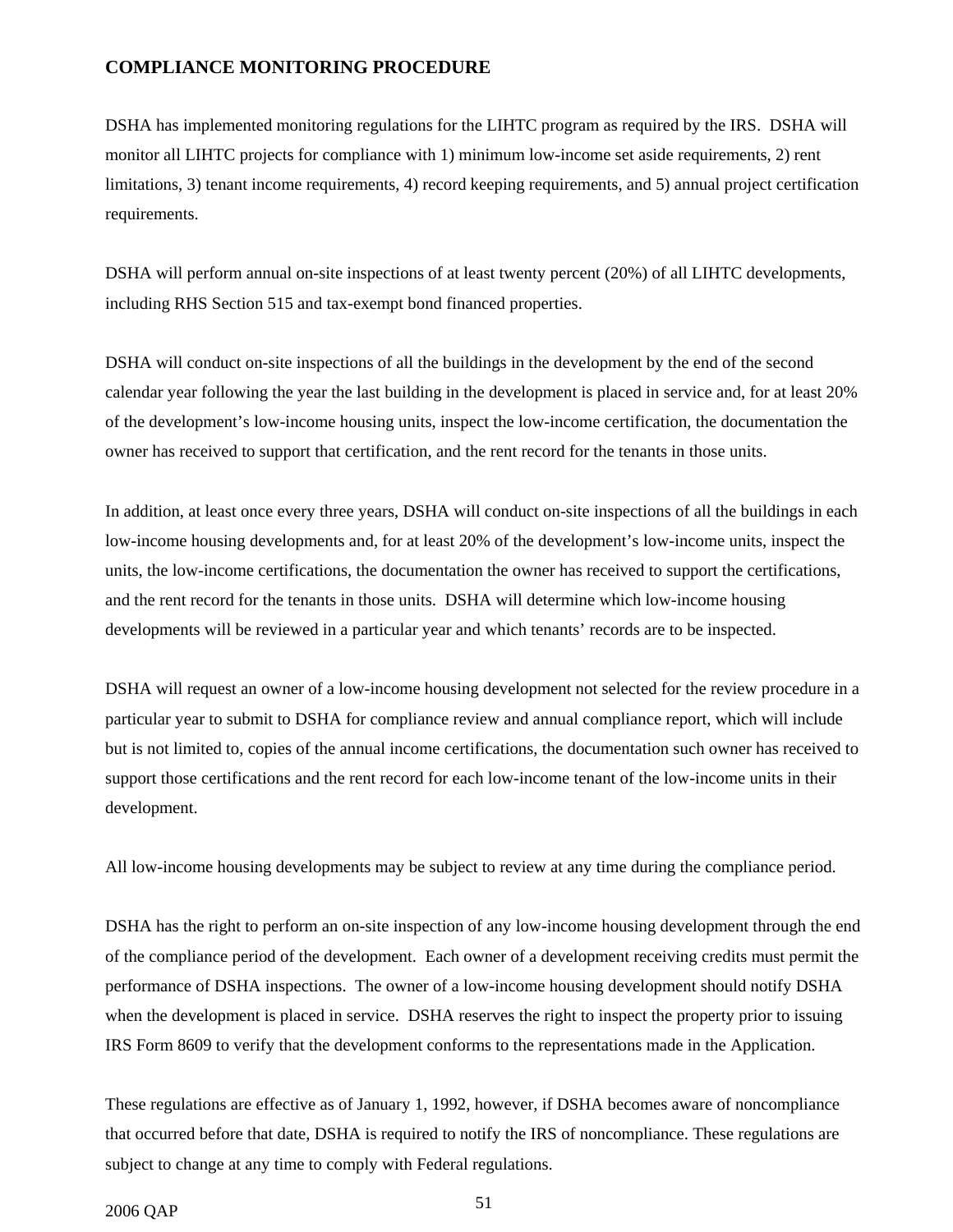#### Minimum Low Income Set Aside

The minimum criteria for low-income set-asides are as follows:

- A) Twenty percent (20%) of the residential units in a project shall be both rent-restricted and occupied by individuals whose income is fifty percent (50%) or less of the area median gross income, or
- B) Forty percent (40%) of the residential units in a project shall be both rent-restricted and occupied by individuals whose income is sixty percent (60%) or less of the area median gross income.

The owner may select either (A) or (B) as a minimum set-aside or a greater percentage, up to one hundred percent. The election is made at the time of application and must be maintained throughout the compliance and extended use periods.

## **For properties that receive HOME funds, at least forty percent (40%) of the units in a building must be occupied by households at or below fifty percent (50%) of the median income limit.**

### Rent Limitations

LIHTC units are rent-restricted. The maximum rent that can be charged for a low-income unit cannot exceed thirty percent (30%) of the imputed income limitation applicable to such unit (See - Rent Limits By Number of Bedrooms chart).

## Income Requirement

The maximum income requirement is fifty percent (50%) or less of the county gross median income based on family size or sixty percent (60%) or less of the county gross median income based on family size. The owner elects the income limit percentage to be used at the time of application. The allowable incomes based on family size can be found in the Income Limits chart. The owner must keep on file verification of the tenant's income.

The owner must retain on file DSHA's Annual Tenant Income Certification Form, documentation/ verification to support all income sources, and a copy of the lease for each unit of the project. The form includes the following information:

- a) Tenant name, social security identification numbers
- b) Family dependents and ages
- c) Gross income and asset information
- d) Sources of income
- e) Full-time student status

2006 QAP 52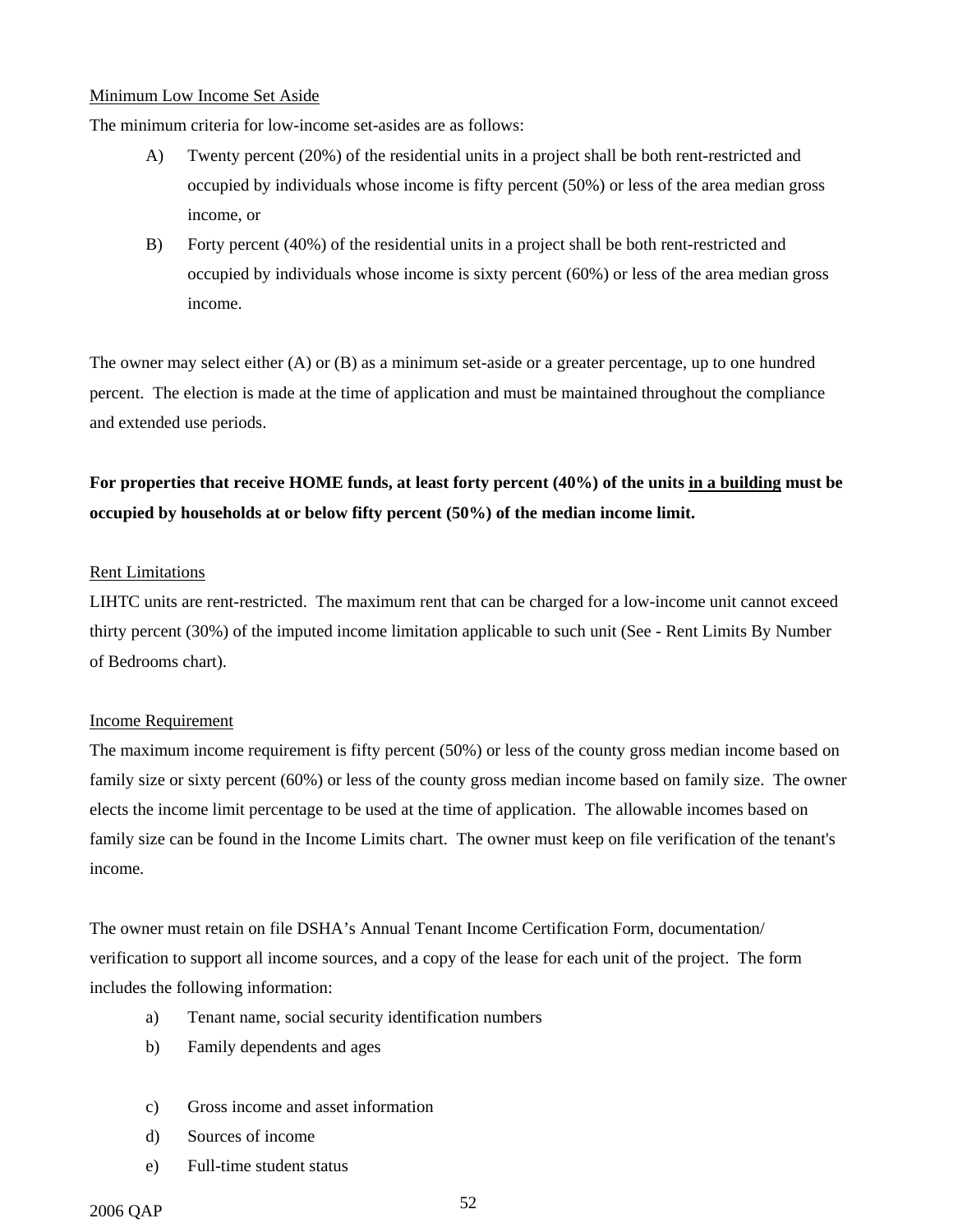The form must be signed by the tenant and accepted by the owner. By signing this document, the tenant is certifying that the information is true and correct. DSHA reserves the right to request this information at any time throughout the compliance or extended use period, whichever is longer. Please see DSHA's Compliance Monitoring Manual for proper documentation and certification procedures.

### Record keeping Requirements

As required by the IRS, all LIHTC projects must maintain and have available for inspection the following information on each building in the project for each year in the compliance period:

- a) The total number of residential rental units in the building (including the number of bedrooms and the size, in square feet, of each residential rental unit);
- b) The percentage of residential rental units in the building that are low-income units;
- c) The rent charged on each residential rental unit in the building (including the source and amount of any utility allowance calculations);
- d) The low-income unit vacancies in the building(s) and information that shows when and to whom the next available unit(s) was rented;
- e) The number of occupants in each low-income unit;
- f) The annual income certification of each low-income tenant per unit;
- g) Documentation to support each low-income tenant's income certification;
- h) The eligible basis and qualified basis of the building(s) at the end of the first year of the Credit period, IRS Form #8609 and all attachments;
- i) A list of all tenants of the building(s) at initial rent-up which includes the following: name of occupant, number of persons, and annual income;
- j) The character and use of the non-residential portion(s) of the building included in the building's eligible basis under Section  $42(d)$  (e.g., tenant facilities that are available on a comparable basis to all tenants and for which no separate fee is charged for use of the facilities, or facilities reasonably required by the project).
- k) Documentation that the owner has not refused to lease a unit in the project to an applicant because the applicant holds a voucher or certificate of eligibility under Section 8 of the United States Housing Act of 1937;
- l) Documentation that the buildings and low-income units in the project were suitable for occupancy, taking into account local health, safety, and building codes (or other habitability standards), and the State or local government unit responsible for making local health, safety, or building code inspections did not issue a violation report for any building

or low-income unit in the project. If a violation report or notice was issued by the governmental unit, the owner must attach a statement summarizing the violation report or notice to the annual certification submitted to DSHA. In addition, the owner must state whether the violation has been corrected;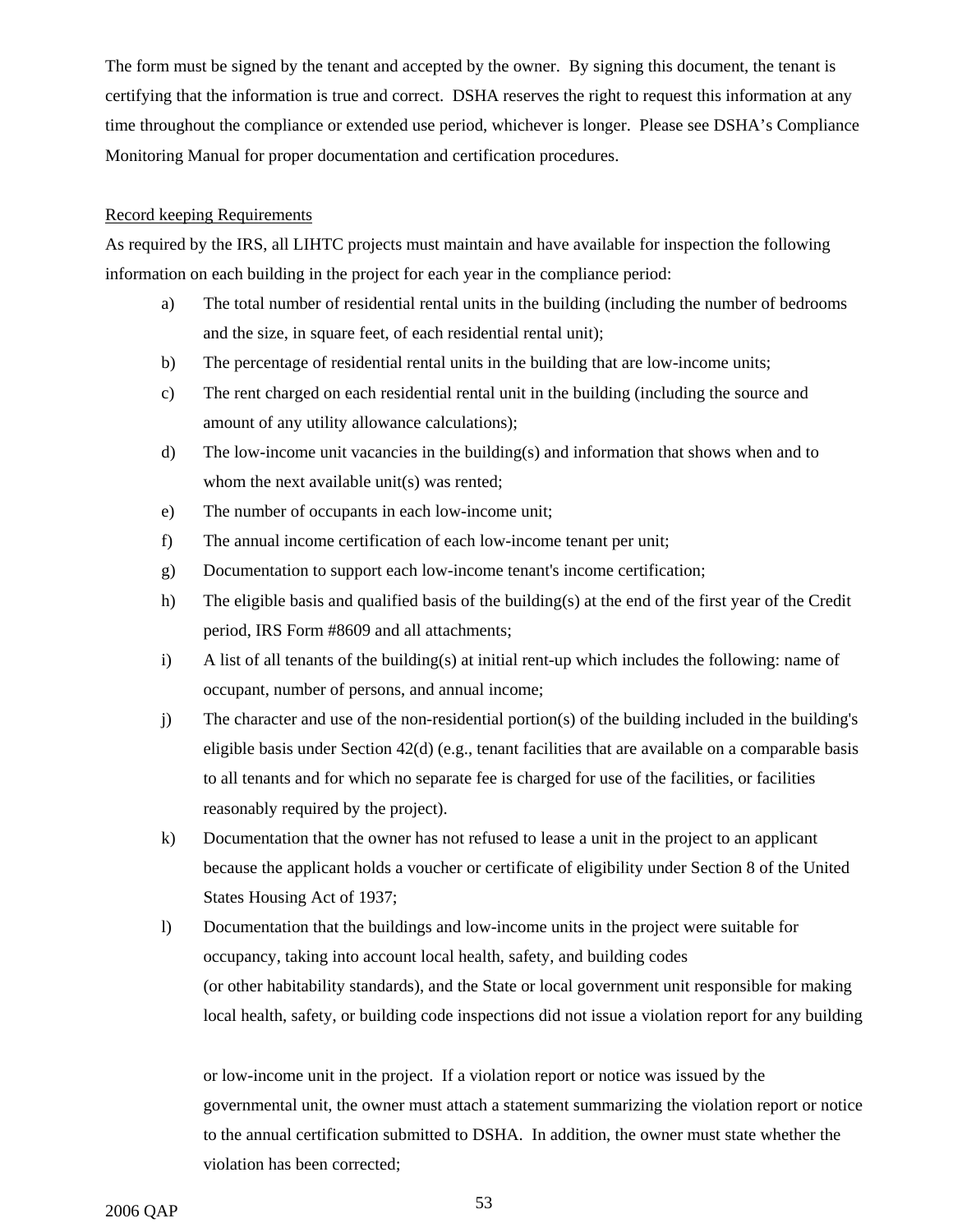m) No findings of discrimination under the Fair Housing Act, U.S.C. 3601-3619, occurred for the project. A finding of discrimination includes an adverse final decision by the Secretary of Housing and Urban Development, 24 CFR 180.680, an adverse final decision by a substantially equivalent state or local fair housing agency,  $42 \text{ U.S.C } 3616(a)(1)$ , or an adverse judgment from a federal court.

The records (listed above) for the first year of the Credit period must be retained for at least 6 years beyond the due date (with extensions) for filing the federal income tax return for the last year of the compliance period of the building. The records for each year thereafter must be retained for at least 6 years after the due date (with extensions) for filing of the federal income tax return for that year.

#### Annual Project Certification and Review

The owner must annually certify to DSHA that, for the preceding 12-month period, the project has achieved the following requirements:

- a) The project met the required minimum set-aside or any higher set aside elected by the owner;
- b) There was no change in the applicable fraction (as defined in Section  $42(c)(1)(B)$ ) of any building in the project or that there was a change, and a description of the change;
- c) The owner has received an annual income certification from each low-income tenant and documentation to support that certification;
- d) Each low-income unit in the project was rent-restricted under Section  $42(g)(2)$ ;
- e) All units in the project were for use by the general public and used on a non-transient basis (except for transitional housing for the homeless, provided under Section  $42(i)(3)(B(iii))$ ;
- f) Each building in the project was suitable for occupancy, taking into account local health, safety, and building codes (or other habitability standards), and the state or local government unit responsible for making building code inspections did not issue a report of violation for any building or low income unit in the project.
- g) There was no change in the eligible basis (as defined in Section  $42(d)$ ) of any building in the project, or that there was a change, and the nature of the change (e.g. a common area has become commercial space, or a fee is now charged for a tenant facility formerly provided without charge);
- h) All tenant facilities included in the eligible basis under Section 42(d) of any building in the project, such as swimming pools, other recreational facilities, and parking areas, were provided on a comparable basis without charge to all tenants in the building;
- i) If a low-income unit in the project became vacant during the year, reasonable attempts were or are being made to rent that unit or the next available unit of comparable or smaller size to tenants having a qualifying income before any units in the project were or will be rented to tenants not having a qualifying income;
- j) If the income of tenants of a low-income unit in the project increases above the limit allowed in Section  $42(g)(2)(D)(ii)$ , the next available unit of comparable or smaller size in the project was or will be rented to tenants having a qualifying income.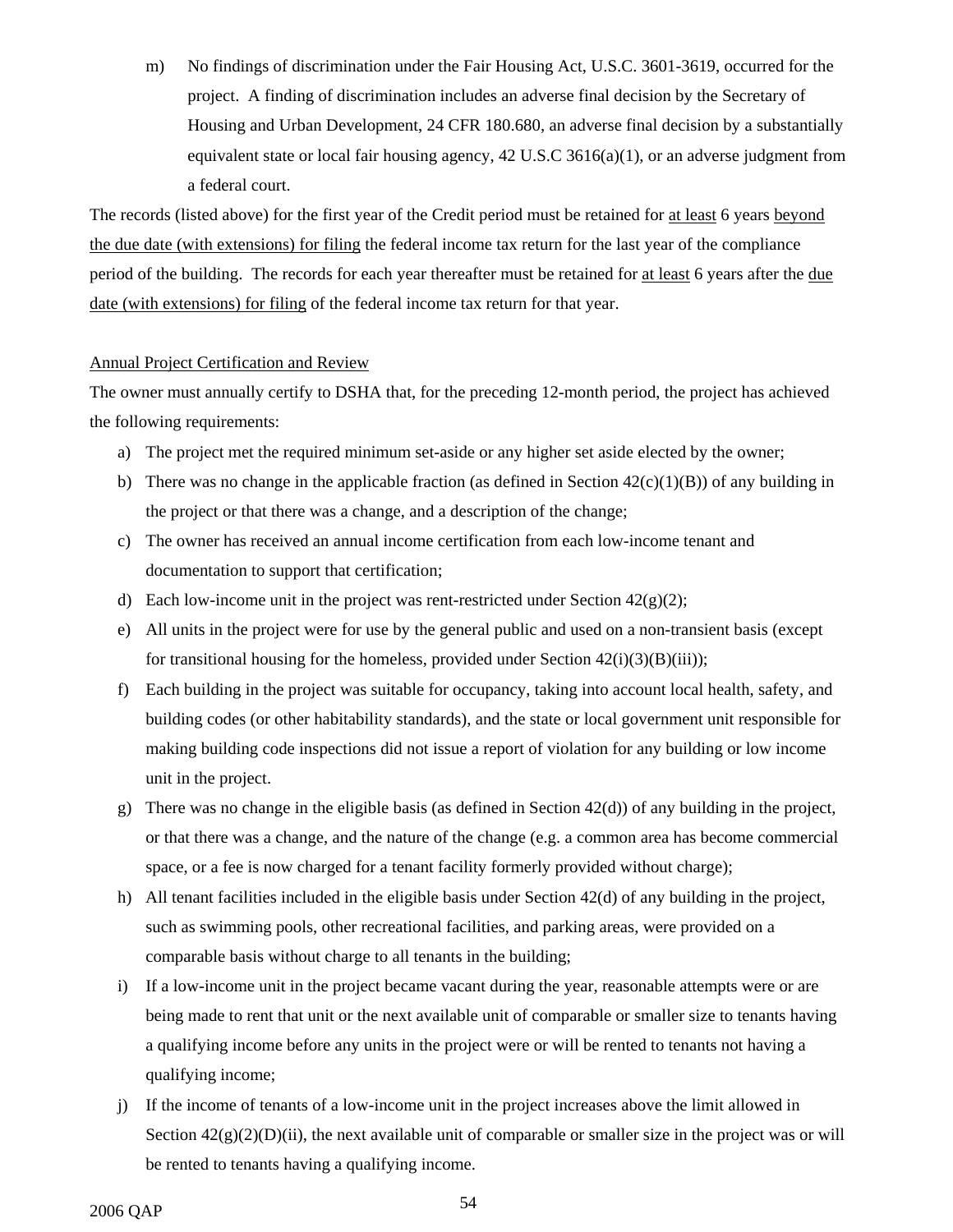- k) If a household consists of ALL full-time students, such households met one of the exceptions outlined in Section 42 (i)(3)(D) which prohibits households occupied entirely by full-time students in a low-income tax credit unit;
- l) The owner has not refused to lease a unit in the project to an applicant because the applicant holds a voucher or certificate of eligibility under Section 8 of the United States Housing Act of 1937;
- m) No findings of discrimination under the Fair Housing Act, U.S.C. 3601-3619,occurred for the project. A finding of discrimination includes an adverse final decision by the Secretary of Housing and Urban Development, 24 CFR 180.680, an adverse final decision by a substantially equivalent state or local fair housing agency, 42 U.S.C 3616(a)(1), or an adverse judgment from a federal court; and
- n) An Extended Low-Income Housing Commitment, as described in Section 42(h)(6) was in effect (for buildings subject to Section 7108(c)(1) of the Revenue Reconciliation Act of 1989) (e.g. Declaration of Land Use Restrictive Covenants relating to Low-Income Housing Tax Credits is in effect and was recorded with the Recorder of Deeds in the applicable county);

The owner must certify the above under penalty of perjury. In addition, it is a state crime punishable by fine of up to \$2,300 or up to 1 year in prison or both, to knowingly make any false statements concerning any of the above facts as applicable under the provisions of Title 11, Delaware Code, Section 1233.

The Annual Project Certification form needs to be completed by the owner annually and forwarded to DSHA at 18 The Green, P.O. Box 1401, Dover, Delaware 19901 to the Attention of Cynthia L. Deakyne, by January 15 of each year.

DSHA shall review the Annual Project Certifications submitted as required above for compliance with the requirements of Section 42. In addition, as set forth on page 1 hereof, DSHA shall inspect at least 20% of low-income housing projects annually and shall inspect the low-income certification, the documentation the owner has received to support that certification, and the rent record for each low-income tenant in at least 20% of the low-income units in those projects.

DSHA shall determine which tenants' records are to be inspected or submitted by the owners for review. Furthermore, in connection with the inspection described in the preceding paragraph, the records to be inspected shall be chosen in a manner that will not give owners of low-income housing projects advance notice

that their records for a particular year will or will not be inspected. However, DSHA may give an owner reasonable notice that an inspection will occur so that the owner may assemble records (for example, 30 days notice of inspection).

The certifications and reviews described in this section shall be made at least annually covering each year of the applicable 15-year compliance period.

2006 QAP 55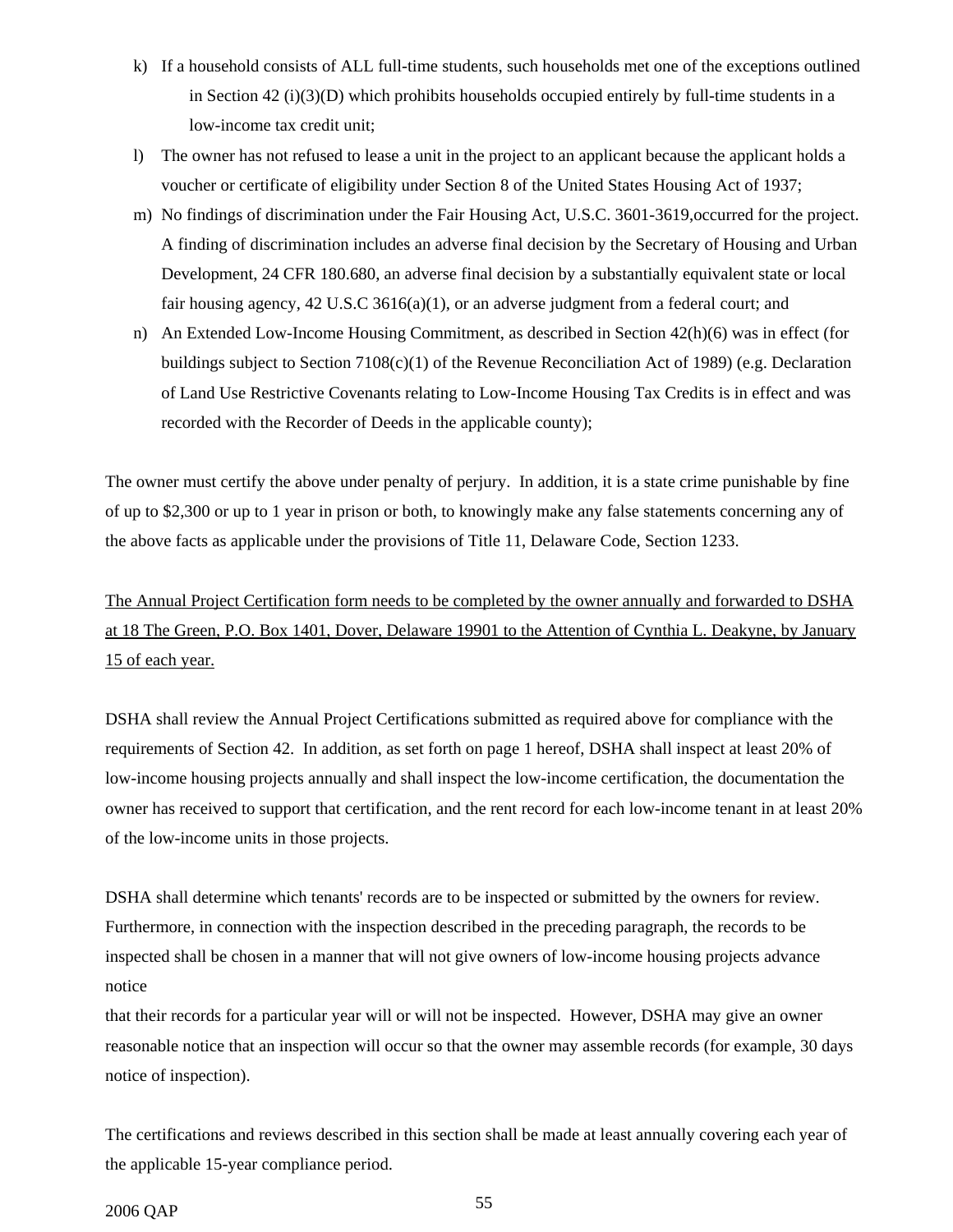#### Annual Site Inspection

DSHA shall have the right to perform an on-site inspection of any low-income housing project through the end of the compliance period or the extended use period, whichever is longer, of the buildings in the project. Through an on-site visit, DSHA will annually perform an inspection of the owner's record-keeping for compliance with 1) minimum low-income set aside requirements, 2) rent limitations, 3) tenant income requirements, 4) record keeping requirements, 5) annual project certification 6) physical inspection of at least 20% of the units reviewed, and 7) all extended use restrictions/agreements. DSHA also reserves the right to perform a general physical inspection of the building(s), if it is deemed necessary. The owner must make available all the information required by DSHA to perform its inspection during normal business hours for the entire compliance period or until the end of the extended use period, whichever is longer.

#### Notice to Owner

DSHA shall provide prompt written notice to the owner of a low-income housing project if DSHA does not receive the Annual Project Certification, or does not receive or is not permitted to inspect the tenant income certifications, supporting documentation, and rent records described above, or discovers by inspection, review, or in some other manner, that the project is not in compliance with the provisions of Section 42.

### Notice to Internal Revenue Service

DSHA is required to file Form 8823 "Low-Income Housing Credit Agencies Report of Noncompliance" with the IRS no later than 45 days after the end of the correction period specified in the written notice to the owner and no earlier than the end of the correction period (whether or not the noncompliance or failure to certify is corrected.) DSHA must explain the nature of the noncompliance or failure to certify and indicate whether the owner has corrected the situation. Any change in either the applicable fraction or eligible basis that results in a decrease in the qualifying basis is an event of noncompliance.

#### Correction Period

Should DSHA find a project to be in noncompliance with Section 42 of the Code, the owner must supply any missing certifications, correct any findings, and bring the project into compliance with the provisions of Section 42 within 60 days of the date of DSHA notification to correct the violation, unless extended by DSHA in writing.

#### Compliance Monitoring Fee

## 2006 QAP 56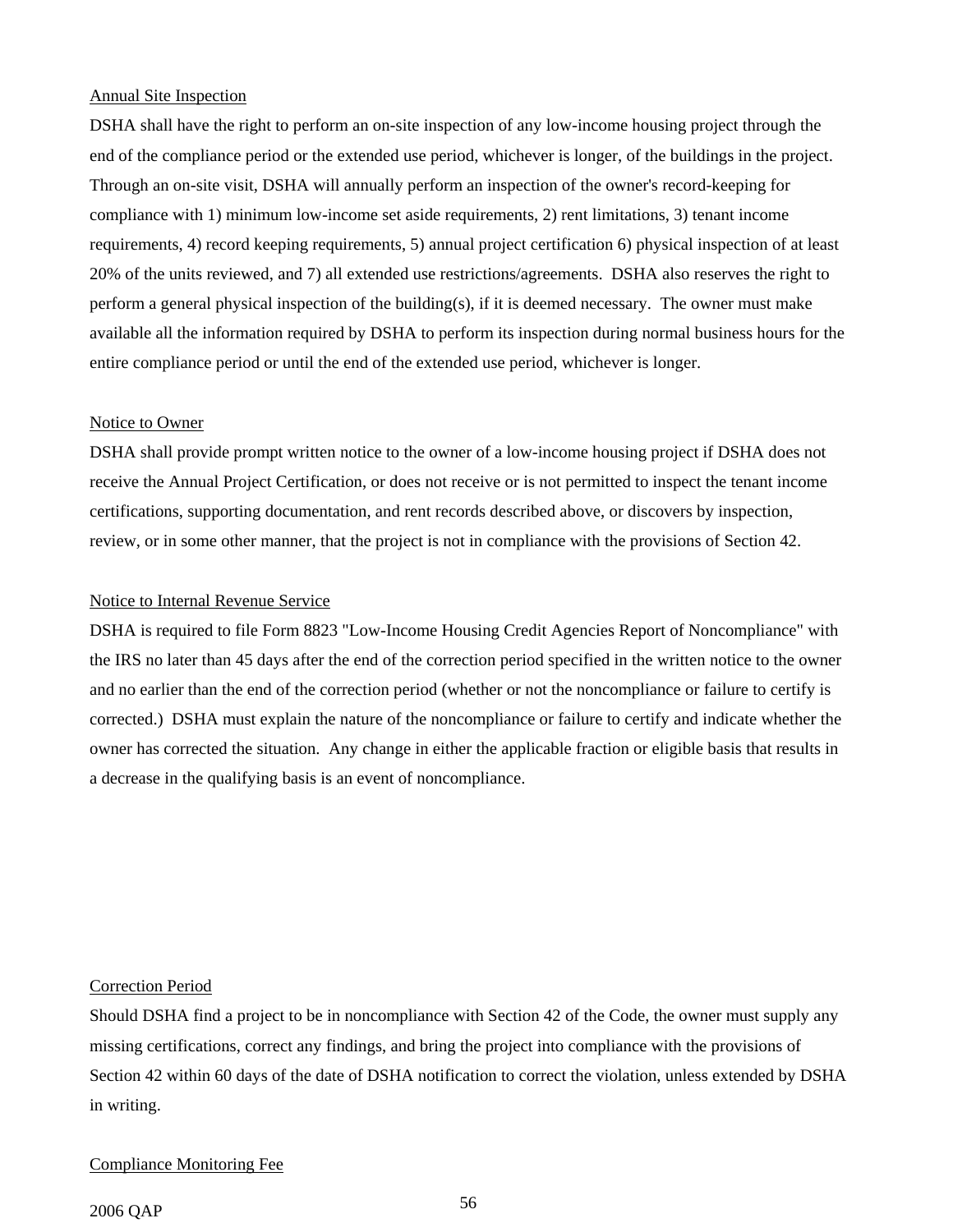DSHA will charge a monitoring fee on Tax Credit eligible units for performing the service of monitoring the LIHTC project. For new projects, DSHA will charge \$500 per unit. This fee must be paid prior to receiving an allocation of Tax Credits; at the issuance of IRS form 8609 or the Carryover Agreement, whichever is issued first. For all projects allocated credits after January 1, 1990 through December 31, 1996, the annual fee will be \$15 per unit and will be due January 15 each year for the remaining years of the compliance period. An annual fee of \$15 per unit fee will also be due as long as DSHA has LIHTC monitoring responsibility (after the initial compliance period has expired) for all properties under the LIHTC program.

## Compliance Monitoring Manual

DSHA has developed a "Compliance Monitoring Manual" to be used as a guide and reference for LIHTC Compliance Monitoring Procedures. Upon reservation of Tax Credits, a copy will be forwarded.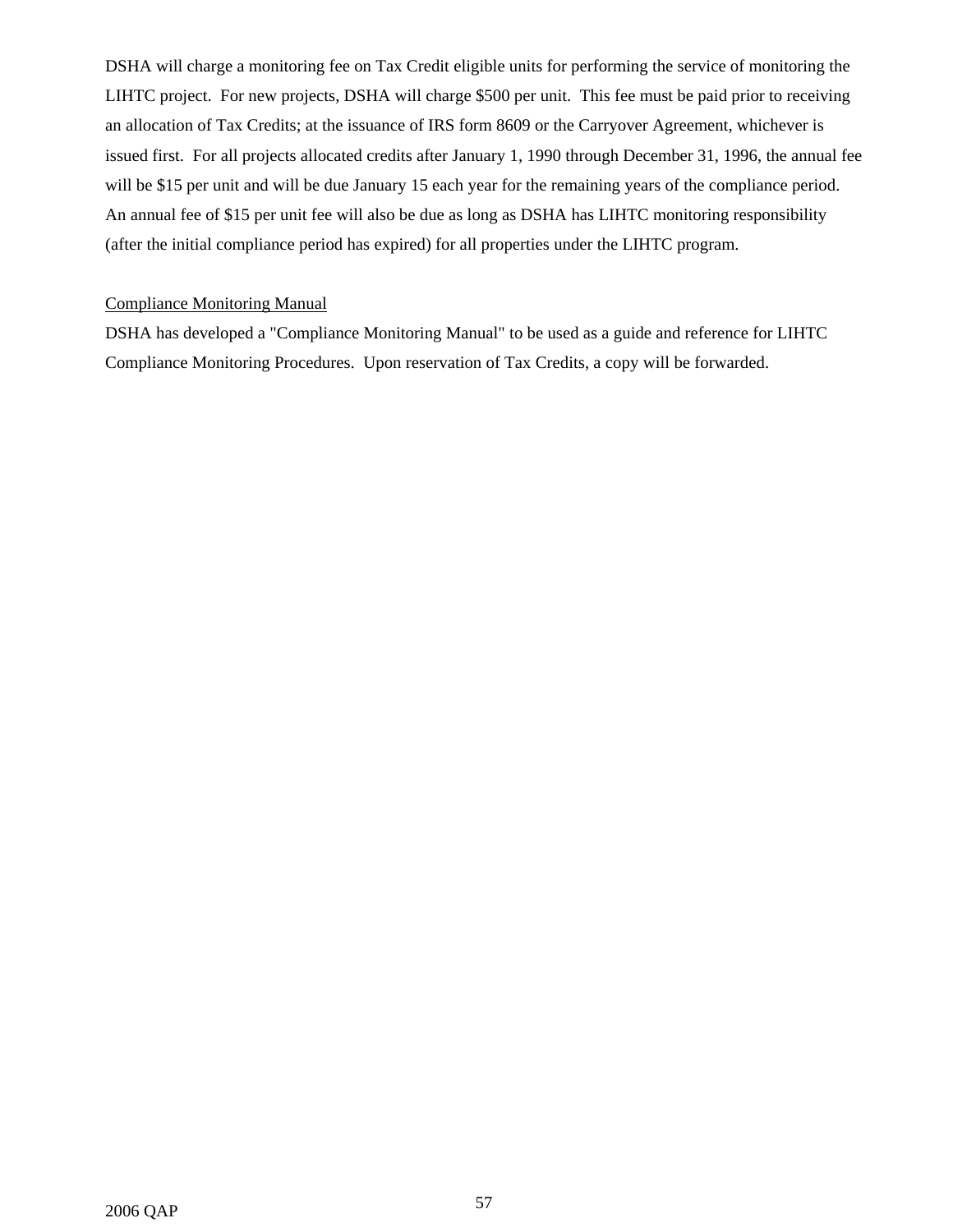#### **PROGRAM APPROVAL**

In accordance with Low Income Housing Tax Credit regulations, the allocation plan must be approved by the Governor of the State before Credits can be allocated. Governor Ruth Ann Minner approved the State of Delaware's Low Income Housing Tax Credit Program Allocation Plan on **February 8, 2006**.

Prior to the approval by the Governor, a notification of the public hearing on the Low Income Housing Tax Credit Program's Allocation Plan was published in The News Journal and the Delaware State News beginning on **January 3, 2006.** One public hearing was held **on January 25, 2006** at Department of Natural Resources and Environmental Control's (DNREC) auditorium at 80 Kings Highway, Dover, DE at 9:30 a.m. Oral and written comments concerning the Qualified Allocation Plan were received and recorded at the hearings. Oral and written comments were accepted until **January 25, 2006**. A transcript of the hearings is available for review at DSHA's Dover Office.

## **DISCLAIMER**

The information contained herein is intended to provide guidance to the applicant in terms of the operations of the Qualified Allocation Plan. The information is not intended to be restrictive of DSHA with respect to the operation of the Low Income Housing Tax Credit Program. By submitting an application, the applicant acknowledges and agrees that statements contained in the Plan are subject to change by DSHA to reflect changes in applicable laws, regulations and or to otherwise maintain consistency with other DSHA programs, goals or policies. Any changes to the Plan pursuant to this section will be duly noticed with an opportunity for public comments.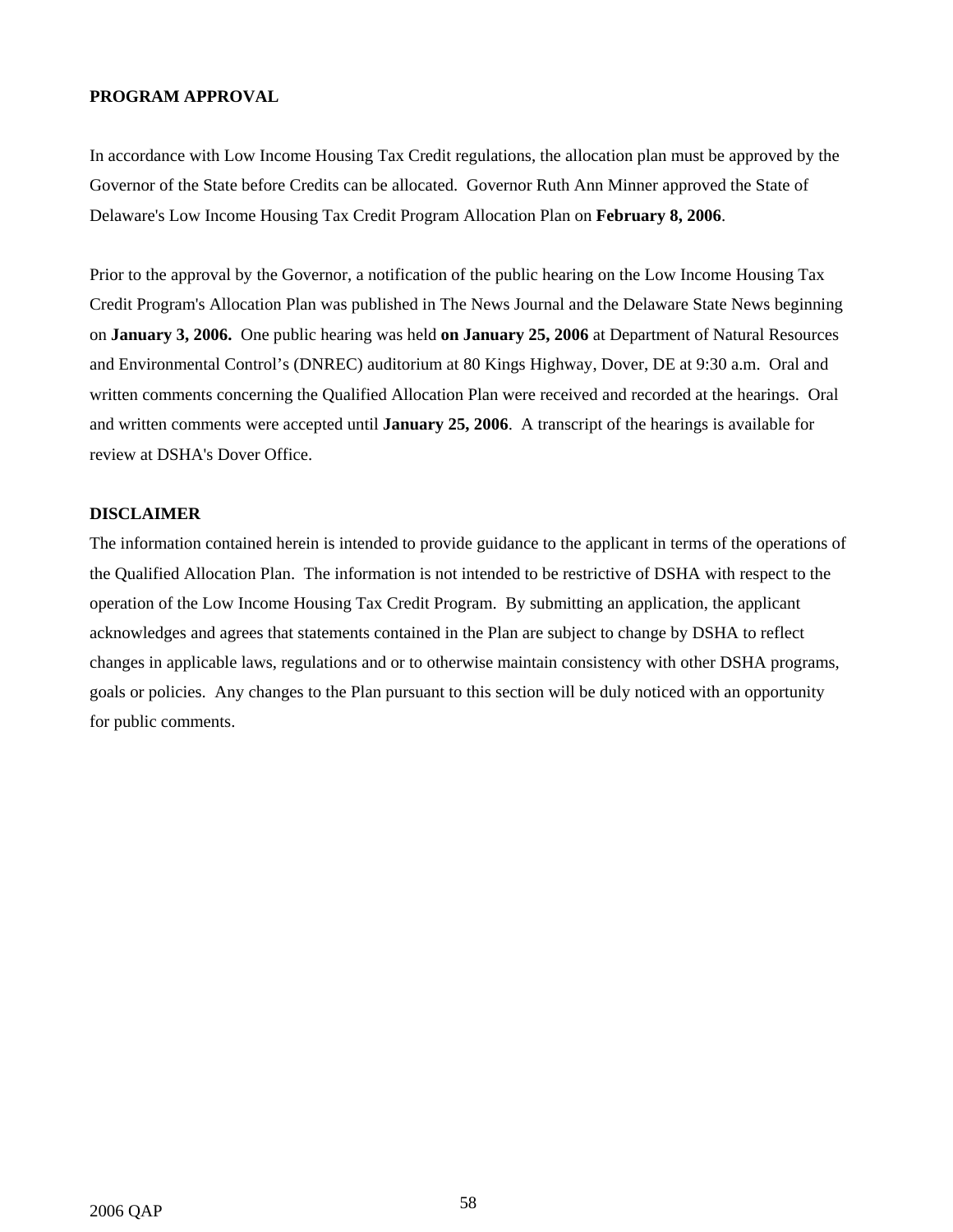## **DSHA POLICY ON CIVIL RIGHTS COMPLIANCE**

The owner/developer/borrower and any of its employees, agents or sub-contractors in doing business with DSHA understands and agrees that it is the total responsibility of the owner to adhere to and comply with all Federal Civil Rights legislation inclusive of the Fair Housing Laws, Section 504 of the Rehabilitation Act of 1973, the Americans With Disabilities Act as well as any State and local civil rights legislation along with any required related codes and fair housing laws. Should DSHA not specify any specific requirements, such as design, it is nonetheless the owner's responsibility to be aware of and comply with all non-discrimination provisions relating to race, color, religion, sex, sexual orientation, handicap, familial status, national origin and any other classes protected in Delaware. The owners' compliance responsibility includes design requirements for construction or rehabilitation, equal opportunity in regard to marketing and tenant selection and reasonable accommodation and modification for those tenants covered under the federal and state fair housing laws.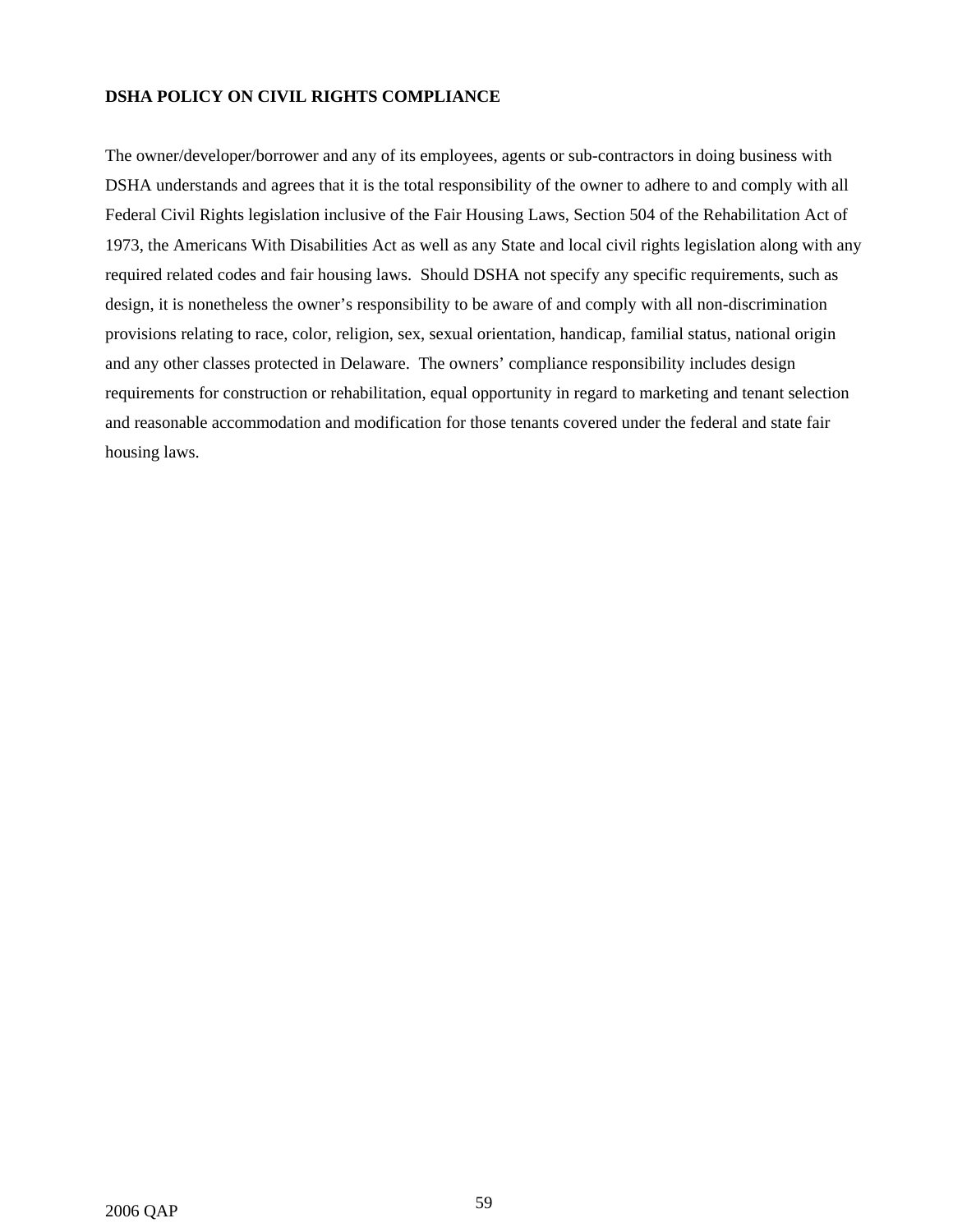#### **VOLUME CAP CREDITS**

#### **Tax-Exempt Bonds – See separate DSHA Tax-Exempt Bond Application**

Properties financed with tax-exempt bonds may receive 4% Tax Credits without participating in the annual competitive allocation process described in this Plan. In order to receive tax credits, properties must receive a determination that they satisfy the requirements for the allocation under the Qualified Allocation Plan (QAP) pursuant to the IRS Code Section  $42(m)(1)(D)$ . However, complete applications must be submitted and approved by DSHA before the tax-exempt bonds are sold. DSHA's determination that a property satisfies the requirements of the Plan will be based on the property meeting all of the Threshold Requirements described in the QAP, including the geographic exemptions and exceptions. In addition, an application must score a minimum of fifty (50) points. Finally, the applicant must meet the requirements of Preservation Expiration Housing or Conversion Housing as defined pursuant to the QAP; except that, for the purposes of the 4% Tax credits only, DSHA, upon a showing of good cause by the applicant, may waive a minimal portion of the \$20,000 hard cost requirement for substantial rehabilitation. Such a waiver shall be in the sole discretion of DSHA and shall only be granted upon a showing that the proposed rehabilitation is sufficient in terms of quality and significance, notwithstanding the fact that it does not meet the \$20,000 requirement.

Tax-exempt bond-financed properties must make an application for Tax Credits prior to construction or rehabilitation of the property and will receive Credits on the full amount of their eligible basis only if at least 50% of the development's aggregate basis is financed with tax-exempt bonds. In the event that a tax-exempt bond property is proposed in the same area as competing Tax Credit properties, the market study must provide an acceptable demand analysis.

**Note: Developments proposed to be financed with tax-exempt mortgage revenue bonds (MRB) receiving Private Activity Volume Cap and requesting funding from the Housing Development Fund, must apply to DSHA during DSHA's annual Tax Credit application round for 9% credits. (Please see HDF Supplement for more information).**